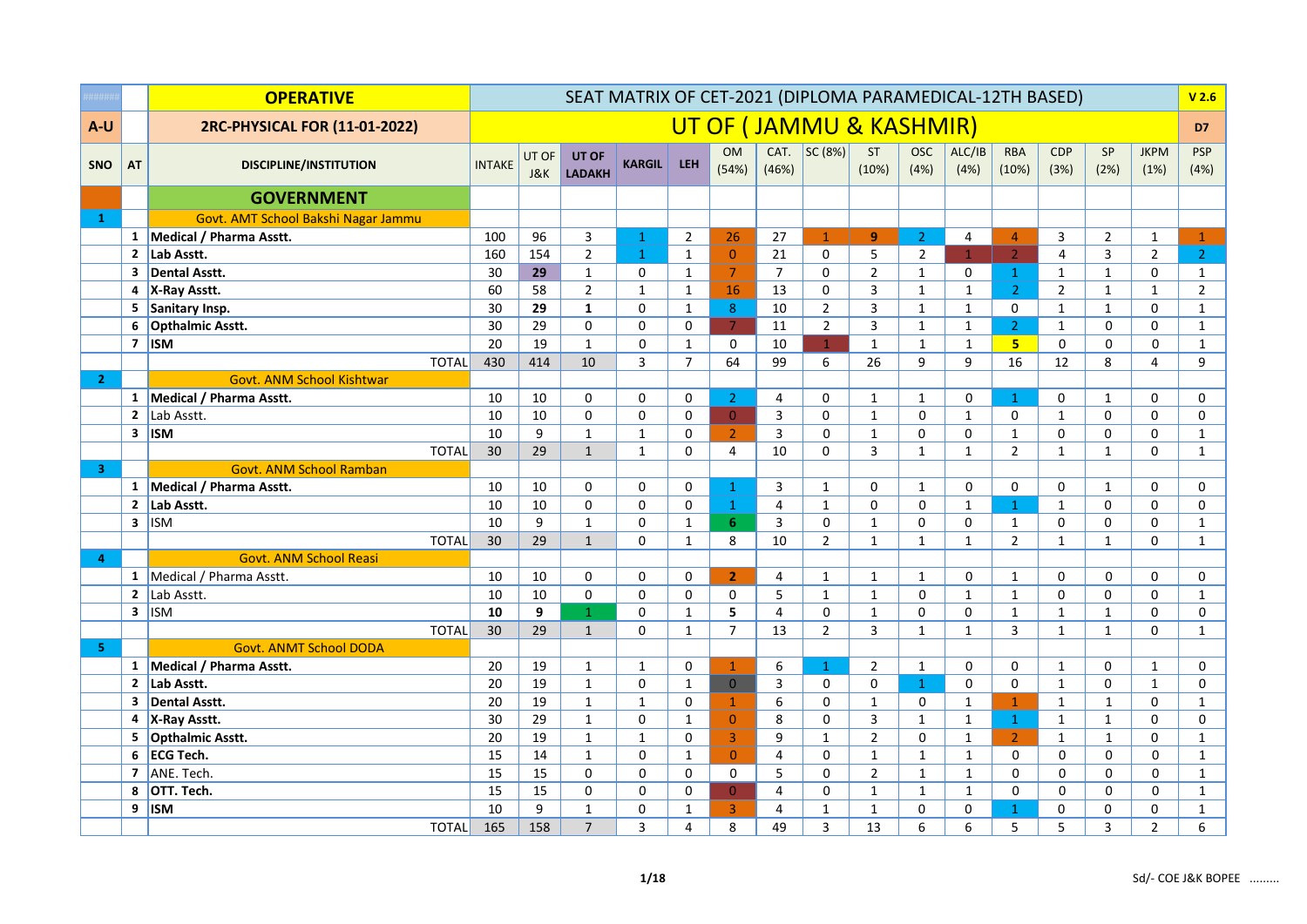|                |                         |                                      |                 | UT OF | UT OF          |                |                | <b>OM</b>      | CAT.           | SC(8%)                  | ST             | <b>OSC</b>     | ALC/IB         | <b>RBA</b>     | CDP            | SP           | <b>JKPM</b>    | <b>PSP</b>     |
|----------------|-------------------------|--------------------------------------|-----------------|-------|----------------|----------------|----------------|----------------|----------------|-------------------------|----------------|----------------|----------------|----------------|----------------|--------------|----------------|----------------|
| <b>SNO</b>     | AT                      | <b>DISCIPLINE/INSTITUTION</b>        | <b>INTAKE</b>   | J&K   | <b>LADAKH</b>  | <b>KARGIL</b>  | <b>LEH</b>     | (54%)          | (46%)          |                         | (10%)          | (4%)           | (4%)           | (10%)          | (3%)           | (2%)         | (1%)           | (4%)           |
| 6              |                         | Govt. ANMT School Gandhi Nagar Jammu |                 |       |                |                |                |                |                |                         |                |                |                |                |                |              |                |                |
|                |                         | 1 Medical / Pharma Asstt.            | 20              | 19    | $\mathbf{1}$   | $\mathbf{1}$   | 0              | $6\,$          | 3              | 0                       | $\overline{2}$ | $\Omega$       | 0              | $\Omega$       | $\mathbf{1}$   | $\Omega$     | 0              | 0              |
|                |                         | 2 Lab Asstt.                         | 20              | 19    | $\mathbf{1}$   | $\pmb{0}$      | $\mathbf{1}$   | $\mathbf{1}$   | 5              | $\mathbf{1}$            | $\overline{2}$ | $\Omega$       | $\mathbf 0$    | $\mathbf{1}$   | $\mathbf{1}$   | $\mathbf 0$  | 0              | $\Omega$       |
|                | $\mathbf{3}$            | <b>Dental Asstt.</b>                 | 20              | 19    | $\mathbf{1}$   | $\mathbf{1}$   | 0              | 10             | 5              | $\mathbf{1}$            | $\overline{2}$ | $\Omega$       | $\mathbf 0$    | $\mathbf 0$    | $\mathbf{1}$   | $\mathbf{1}$ | 0              | $\mathbf 0$    |
|                |                         | 4 X-Ray Asstt.                       | 30              | 29    | $\mathbf{1}$   | $\mathbf 0$    | $\mathbf{1}$   | 12             | 10             | $\mathbf 0$             | $\overline{3}$ | $\mathbf{1}$   | $\mathbf{1}$   | $\overline{2}$ | $\mathbf{1}$   | $\mathbf{1}$ | $\mathbf 1$    | $\mathbf 0$    |
|                | 5                       | <b>Opthalmic Asstt.</b>              | 20              | 19    | 0              | $\mathbf 0$    | 0              | 5              | $\overline{7}$ | $\mathbf 1$             | $\overline{2}$ | $\Omega$       | $\mathbf{1}$   | $\Omega$       | $\mathbf{1}$   | $\mathbf{1}$ | 0              | $\mathbf{1}$   |
|                | 6                       | <b>ECG Tech.</b>                     | 15              | 14    | $\mathbf{1}$   | 0              | $\mathbf{1}$   | $\overline{3}$ | 5              | $\overline{2}$          | $\mathbf{1}$   | $\mathbf{1}$   | $\mathbf{1}$   | $\Omega$       | 0              | 0            | 0              | $\mathbf 0$    |
|                | 7                       | ANE. Tech.                           | 15              | 15    | 0              | $\mathbf 0$    | 0              | $\overline{0}$ | $\mathbf{1}$   | $\mathbf 0$             | $\mathbf 0$    | 0              | $\mathbf{1}$   | $\mathbf 0$    | 0              | 0            | 0              | 0              |
|                | 8                       | OTT. Tech.                           | 15              | 15    | 0              | $\mathbf 0$    | 0              | $\mathbf{0}$   | $\mathbf{1}$   | 0                       | $\mathbf 0$    | $\mathbf{1}$   | $\mathbf 0$    | $\mathbf 0$    | 0              | 0            | 0              | 0              |
|                |                         | <b>TOTAL</b>                         | 155             | 149   | 5              | $\overline{2}$ | $\overline{3}$ | 37             | 37             | 5                       | 12             | 3              | $\overline{4}$ | 3              | 5              | 3            | $\mathbf 1$    | $\mathbf{1}$   |
| $\overline{7}$ |                         | Govt. ANMT School Kathua             |                 |       |                |                |                |                |                |                         |                |                |                |                |                |              |                |                |
|                |                         | 1 Medical / Pharma Asstt.            | 20              | 19    | $\mathbf{1}$   | $\mathbf{1}$   | 0              | $\mathbf{1}$   | 5              | $\mathbf 0$             | $\overline{2}$ | $\Omega$       | $\mathbf 0$    | $\mathbf{1}$   | $\mathbf{1}$   | $\Omega$     | $\mathbf{1}$   | $\mathbf 0$    |
|                | $\mathbf{2}$            | Lab Asstt.                           | 20              | 19    | $\mathbf{1}$   | $\mathbf 0$    | $\mathbf{1}$   | $\mathbf{0}$   | 6              | $\mathbf{1}$            | $\overline{2}$ | $\mathbf 0$    | $\mathbf 0$    | $\mathbf{1}$   | $\mathbf{1}$   | $\mathbf 0$  | $\mathbf{1}$   | $\pmb{0}$      |
|                | 3                       | Dental Asstt.                        | 20              | 19    | $\mathbf{1}$   | $\mathbf{1}$   | $\mathbf 0$    | $\mathbf 0$    | 18             | $\mathbf{1}$            | $\overline{2}$ | $\overline{2}$ | 2 <sup>1</sup> | 8              | $\mathbf{1}$   | $\mathbf{1}$ | 0              | $\mathbf 1$    |
|                | 4                       | X-Ray Asstt.                         | 30              | 29    | $\mathbf{1}$   | $\pmb{0}$      | $\mathbf{1}$   | $\overline{0}$ | 12             | $\overline{2}$          | 3              | 1              | $\mathbf{1}$   | 3              | $\mathbf{1}$   | $\mathbf{1}$ | 0              | $\mathsf 0$    |
|                | 5                       | Opthalmic Asstt.                     | 20              | 19    | $\mathbf{1}$   | $\mathbf{1}$   | 0              | $\mathbf{1}$   | 15             | $\mathbf{1}$            | $\overline{2}$ | $\overline{2}$ | $\mathbf{1}$   | 6              | $\mathbf{1}$   | $\mathbf{1}$ | 0              | $\mathbf{1}$   |
|                | 6                       | ECG Tech.                            | 15              | 14    | $\mathbf{1}$   | 0              | $\mathbf{1}$   | 0              | 11             | $\mathbf 1$             | $\overline{2}$ | $\mathbf{1}$   | $\mathbf{1}$   | 5 <sub>1</sub> | 0              | 0            | 0              | $\mathbf{1}$   |
|                | 7                       | ANE. Tech.                           | 15              | 15    | 0              | $\pmb{0}$      | $\mathbf 0$    | $\overline{0}$ | 6              | $\mathbf 0$             | $\overline{2}$ | $\mathbf{1}$   | $\mathbf{1}$   | $\mathbf{1}$   | 0              | 0            | 0              | $\mathbf{1}$   |
|                | 8                       | OTT. Tech.                           | 15              | 15    | $\Omega$       | $\Omega$       | $\Omega$       | $\mathbf 0$    | 3              | $\overline{0}$          | $\Omega$       | $\Omega$       | $\mathbf{1}$   | $\mathbf{1}$   | 0              | $\Omega$     | 0              | $\mathbf 1$    |
|                | 9                       | <b>ISM</b>                           | 10              | 9     | $\mathbf{1}$   | 0              | $\mathbf{1}$   | $\overline{2}$ | 6              | $\mathbf{1}$            | $\mathbf{1}$   | 2 <sup>1</sup> | 0              | $\mathbf{1}$   | 0              | 0            | 0              | $\mathbf{1}$   |
|                |                         | <b>TOTAL</b>                         | 165             | 158   | $\overline{7}$ | 3              | $\overline{4}$ | 4              | 82             | $\overline{7}$          | 16             | 9              | $\overline{7}$ | 27             | 5              | 3            | $\overline{2}$ | 6              |
| $\mathbf{8}$   |                         | <b>Govt. ANMT School Poonch</b>      |                 |       |                |                |                |                |                |                         |                |                |                |                |                |              |                |                |
|                |                         | 1 Medical / Pharma Asstt.            | 20              | 19    | $\mathbf{1}$   | $\mathbf 1$    | $\mathbf 0$    | 0              | $\overline{7}$ | $\overline{2}$          | $\mathbf{1}$   | $\mathbf{1}$   | $\mathbf 0$    | $\mathbf{1}$   | $\mathbf{1}$   | $\mathbf 0$  | $\mathbf{1}$   | $\mathsf 0$    |
|                | $\mathbf{2}$            | Lab Asstt.                           | 20              | 19    | $\mathbf{1}$   | $\mathbf 0$    | $\mathbf{1}$   | $\overline{0}$ | $\overline{7}$ | $\overline{2}$          | $\mathbf{1}$   | $\mathbf{1}$   | $\mathbf 0$    | $\mathbf{1}$   | $\mathbf{1}$   | $\mathbf 0$  | $\mathbf 1$    | 0              |
|                | 3                       | Dental Asstt.                        | 20              | 19    | $\mathbf{1}$   | $\mathbf{1}$   | 0              | 0              | 14             | $\mathbf{1}$            | $\overline{2}$ | 0              | $\mathbf{1}$   | 5 <sup>1</sup> | $\mathbf{1}$   | $\mathbf{1}$ | 2 <sub>2</sub> | $\mathbf{1}$   |
|                | 4                       | X-Ray Asstt.                         | $\overline{30}$ | 29    | $\mathbf 1$    | $\mathbf 0$    | $\mathbf{1}$   | $\mathbf 0$    | 20             | $\overline{\mathbf{3}}$ | $\overline{2}$ | 3 <sup>1</sup> | $\mathbf{1}$   | 9 <sup>°</sup> | $\mathbf{1}$   | $\mathbf{1}$ | 0              | $\pmb{0}$      |
|                | 5                       | <b>Opthalmic Asstt.</b>              | 20              | 19    | $\mathbf{1}$   | $\mathbf{1}$   | $\Omega$       | $\overline{2}$ | 15             | $\mathbf 1$             | $\overline{3}$ | $\Omega$       | $\mathbf{1}$   | $\Delta$       | $\mathbf{1}$   | $\mathbf{1}$ | $\mathbf{1}$   | 3 <sup>1</sup> |
|                | 6                       | ECG Tech.                            | 15              | 14    | $\mathbf{1}$   | $\mathsf 0$    | $\mathbf{1}$   | $\Omega$       | 8              | $\overline{\mathbf{3}}$ | 1              | 2 <sup>1</sup> | $\mathsf{o}$   | $\mathbf{1}$   | 0              | $\Omega$     | 0              | $\mathbf{1}$   |
|                | $\overline{7}$          | ANE. Tech.                           | 15              | 15    | $\Omega$       | $\Omega$       | $\Omega$       | $\overline{2}$ | 6              | $\mathbf{1}$            | $\overline{2}$ | $\mathbf{1}$   | $\Omega$       | $\mathbf{1}$   | $\Omega$       | $\mathbf 0$  | 0              | $\mathbf{1}$   |
|                | 8                       | OTT. Tech.                           | 15              | 15    | 0              | $\mathbf 0$    | 0              | $\mathbf{1}$   | $\overline{2}$ | $\mathbf{1}$            | $\mathbf{1}$   | 0              | $\mathbf 0$    | $\Omega$       | 0              | $\mathbf 0$  | 0              | $\mathbf 0$    |
|                |                         | $9$   ISM                            | 10              | 9     | $\mathbf{1}$   | $\mathbf{1}$   | 0              | 0              | 8              | $\mathbf{1}$            | $\mathbf{1}$   | $\Omega$       | 0              | 5 <sup>1</sup> | 0              | 0            | 0              | $\mathbf{1}$   |
|                |                         | <b>TOTAL</b>                         | 165             | 158   | $\overline{7}$ | $\overline{4}$ | 3              | 5              | 87             | 15                      | 14             | 8              | 3              | 27             | 5              | 3            | 5              | $\overline{7}$ |
| 9              |                         | <b>Govt. ANMT School Rajouri</b>     |                 |       |                |                |                |                |                |                         |                |                |                |                |                |              |                |                |
|                |                         | 1 Medical / Pharma Asstt.            | 20              | 19    | $\mathbf{1}$   | $\mathbf{1}$   | 0              | $\overline{2}$ | 4              | $\overline{2}$          | 0              | $\mathbf 0$    | 0              | 0              | $\mathbf{1}$   | 0            | $\mathbf 1$    | $\mathsf 0$    |
|                | $\mathbf{2}$            | Lab Asstt.                           | 20              | 19    | $1\,$          | $\pmb{0}$      | $\mathbf 1$    | $\overline{0}$ | $\overline{4}$ | $\mathbf{1}$            | $\mathbf{1}$   | $\Omega$       | $\Omega$       | $\Omega$       | $\mathbf{1}$   | 0            | $\mathbf 1$    | $\pmb{0}$      |
|                | $\overline{\mathbf{3}}$ | <b>Dental Asstt.</b>                 | 20              | 19    | $\mathbf{1}$   | $\mathbf 1$    | $\mathbf 0$    | 5 <sup>1</sup> | 6              | $\mathbf 1$             | $\mathbf{1}$   | 0              | $\mathbf{1}$   | $\Omega$       | $\mathbf{1}$   | $\mathbf{1}$ | 0              | $\mathbf{1}$   |
|                |                         | 4 X-Ray Asstt.                       | 30              | 29    | $\mathbf{1}$   | $\mathbf 0$    | $\mathbf{1}$   | $\overline{3}$ | 10             | 3                       | $\mathbf{1}$   | $\mathbf{1}$   | $\mathbf{1}$   | $\overline{2}$ | $\mathbf{1}$   | $\mathbf{1}$ | 0              | $\mathbf 0$    |
|                | 5                       | <b>Opthalmic Asstt.</b>              | 20              | 19    | $\mathbf{1}$   | $\mathbf{1}$   | 0              | 0              | 6              | $\mathbf{1}$            | $\mathbf{1}$   | $\Omega$       | $\mathbf{1}$   | $\Omega$       | 2 <sup>1</sup> | $\mathbf{1}$ | 0              | 0              |
|                | 6                       | <b>ECG Tech.</b>                     | 15              | 14    | $\mathbf 1$    | $\Omega$       | $\mathbf{1}$   | $\overline{2}$ | 3              | $\mathbf{1}$            | $\Omega$       | $\mathbf{1}$   | $\mathbf{1}$   | $\mathbf 0$    | 0              | 0            | 0              | 0              |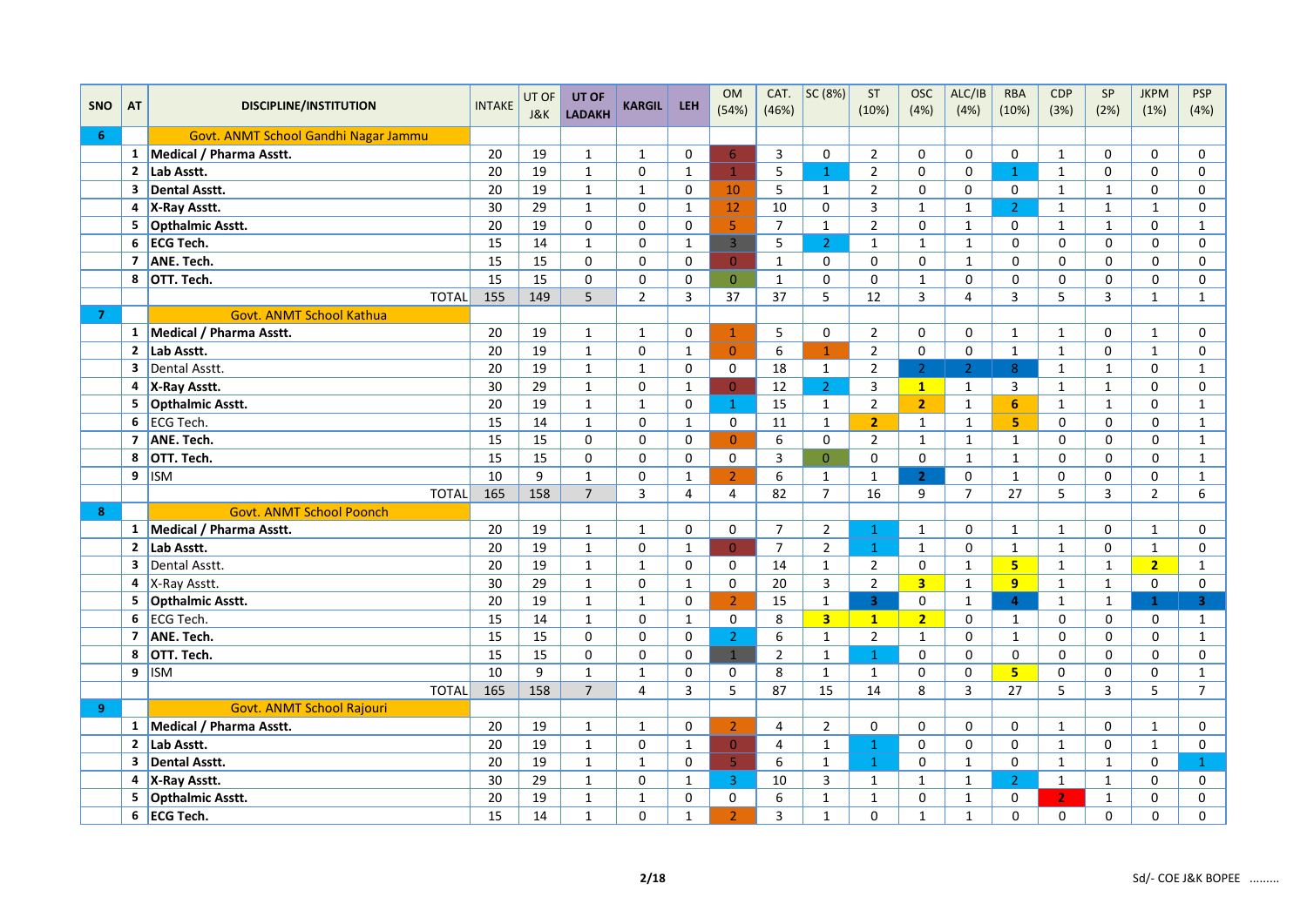|            |                |                               |                 | UT OF | UT OF          |                |                | <b>OM</b>      | CAT.           | SC (8%)                 | ST             | <b>OSC</b>     | ALC/IB       | <b>RBA</b>     | <b>CDP</b>   | SP             | <b>JKPM</b>    | <b>PSP</b>     |
|------------|----------------|-------------------------------|-----------------|-------|----------------|----------------|----------------|----------------|----------------|-------------------------|----------------|----------------|--------------|----------------|--------------|----------------|----------------|----------------|
| <b>SNO</b> | <b>AT</b>      | <b>DISCIPLINE/INSTITUTION</b> | <b>INTAKE</b>   | J&K   | <b>LADAKH</b>  | <b>KARGIL</b>  | <b>LEH</b>     | (54%)          | (46%)          |                         | (10%)          | (4%)           | (4%)         | (10%)          | (3%)         | (2%)           | (1%)           | (4%)           |
|            |                | 7 ANE. Tech.                  | 15              | 15    | 0              | $\Omega$       | $\Omega$       | $\mathbf{0}$   | 3              | $\Omega$                | $\Omega$       | $\mathbf{1}$   | $\mathbf{1}$ | $\mathbf{1}$   | 0            | $\Omega$       | $\Omega$       | 0              |
|            | 8              | OTT. Tech.                    | 15              | 15    | $\mathbf{0}$   | $\mathbf{0}$   | $\mathbf 0$    | $\overline{0}$ | $\mathbf{1}$   | $\mathbf{1}$            | $\Omega$       | $\Omega$       | $\Omega$     | $\Omega$       | 0            | $\Omega$       | $\Omega$       | $\mathbf 0$    |
|            | 9              | $\sqrt{ISM}$                  | 10              | 9     | $\mathbf{1}$   | $\mathbf 0$    | $\mathbf{1}$   | $\mathbf 0$    | 9              | $\mathbf{1}$            | $\mathbf 1$    | $\Omega$       | $\mathbf 0$  | 6              | 0            | 0              | 0              | $\mathbf 1$    |
|            |                | <b>TOTAL</b>                  | 165             | 158   | $\overline{7}$ | 3              | 4              | 12             | 46             | 11                      | 5              | 3              | 5            | 9              | 6            | 3              | $\overline{2}$ | $\overline{2}$ |
| 10         |                | Govt. ANMT School Udhampur    |                 |       |                |                |                |                |                |                         |                |                |              |                |              |                |                |                |
|            |                | 1 Medical / Pharma Asstt.     | 20              | 19    | $\mathbf{1}$   | $\mathbf{1}$   | $\mathbf 0$    | 3              | 5              | $\mathbf 0$             | $\overline{2}$ | $\mathbf{1}$   | 0            | 0              | $\mathbf{1}$ | $\Omega$       | $\mathbf{1}$   | $\mathbf 0$    |
|            |                | 2 Lab Asstt.                  | 20              | 19    | $\mathbf{1}$   | $\mathsf 0$    | $\mathbf{1}$   | $\overline{4}$ | 6              | $\mathbf 0$             | $\overline{2}$ | $\mathbf{1}$   | $\mathsf{o}$ | $\mathbf{1}$   | $\mathbf{1}$ | $\Omega$       | $\mathbf{1}$   | $\mathbf 0$    |
|            |                | 3 Dental Asstt.               | 20              | 19    | $\mathbf{1}$   | $\mathbf 1$    | $\Omega$       | $\overline{2}$ | 15             | 2                       | $\overline{2}$ | $\mathbf{1}$   | $\mathbf{1}$ | 6 <sup>1</sup> | $\mathbf{1}$ | $\mathbf{1}$   | 0              | $\mathbf{1}$   |
|            | 4              | X-Ray Asstt.                  | 30              | 29    | $\mathbf{1}$   | $\mathbf 0$    | $\mathbf{1}$   | $\overline{4}$ | 15             | $\overline{\mathbf{3}}$ | 5 <sup>5</sup> | $\mathbf{1}$   | $\mathbf{1}$ | 3              | $\mathbf{1}$ | $\mathbf{1}$   | 0              | $\mathbf 0$    |
|            | 5              | Opthalmic Asstt.              | 20              | 19    | $\mathbf{1}$   | $\mathbf{1}$   | $\Omega$       | $\overline{2}$ | 15             | 2 <sup>1</sup>          | $\overline{2}$ | $\mathbf{1}$   | $\mathbf{1}$ | 6              | $\mathbf{1}$ | $\mathbf{1}$   | 0              | $\mathbf{1}$   |
|            |                | 6 ECG Tech.                   | 15              | 14    | $\mathbf{1}$   | 0              | $\mathbf{1}$   | $\mathbf{1}$   | 12             | $\mathbf{1}$            | $\mathbf{1}$   | 3 <sup>1</sup> | $\mathbf{1}$ | 5 <sub>1</sub> | 0            | 0              | $\mathbf 0$    | $\mathbf{1}$   |
|            | $\overline{7}$ | ANE. Tech.                    | 15              | 15    | $\mathbf 0$    | $\mathbf 0$    | $\pmb{0}$      | $\overline{4}$ | 6              | $\mathbf{1}$            | 2 <sup>1</sup> | $\mathbf 0$    | $\mathbf{1}$ | $\mathbf{1}$   | 0            | 0              | $\mathbf 0$    | $\mathbf{1}$   |
|            | 8              | OTT. Tech.                    | $\overline{15}$ | 15    | $\Omega$       | $\mathbf 0$    | $\Omega$       | 5 <sup>1</sup> | 3              | $\Omega$                | $\mathbf{1}$   | $\mathbf 0$    | $\mathbf{1}$ | $\mathbf 0$    | 0            | $\Omega$       | $\Omega$       | $\mathbf 1$    |
|            | 9              | <b>ISM</b>                    | 10              | 9     | $\mathbf{1}$   | $\mathbf{1}$   | $\Omega$       | $\mathbf 0$    | 8              | 2 <sup>1</sup>          | $\mathbf{1}$   | $\mathbf 0$    | $\mathbf 0$  | $\overline{4}$ | 0            | $\Omega$       | 0              | $\mathbf{1}$   |
|            |                | <b>TOTAL</b>                  | 165             | 158   | $\overline{7}$ | $\overline{4}$ | $\overline{3}$ | 25             | 85             | 11                      | 18             | 8              | 6            | 26             | 5            | $\overline{3}$ | $\overline{2}$ | 6              |
| 11         |                | Govt. GNM School Akhnoor      |                 |       |                |                |                |                |                |                         |                |                |              |                |              |                |                |                |
|            |                | 1 Medical / Pharma Asstt.     | 10              | 10    | $\mathbf 0$    | $\mathbf 0$    | 0              | $\mathbf 0$    | 8              | $\mathbf{1}$            | $\mathbf{1}$   | $\mathbf{1}$   | 0            | $\overline{3}$ | 0            | $\mathbf{1}$   | $\mathbf{1}$   | 0              |
|            | $\mathbf{2}$   | Lab Asstt.                    | 10              | 10    | $\mathbf 0$    | $\mathsf 0$    | $\mathbf 0$    | $\pmb{0}$      | $\overline{3}$ | $\mathbf 0$             | $\mathbf{1}$   | $\mathsf{O}$   | $\mathbf{1}$ | $\mathbf 0$    | $\mathbf{1}$ | 0              | 0              | $\pmb{0}$      |
|            |                | $3$ ISM                       | 10              | 9     | $\mathbf{1}$   | $\mathbf{1}$   | $\Omega$       | $\Omega$       | 9              | $\Omega$                | $\mathbf{1}$   | 2 <sup>1</sup> | $\mathbf 0$  | 5.             | 0            | $\Omega$       | 0              | $\mathbf{1}$   |
|            |                | <b>TOTAL</b>                  | 30              | 29    | $\mathbf{1}$   | $\mathbf{1}$   | $\Omega$       | $\Omega$       | 20             | $\mathbf{1}$            | 3              | $\overline{3}$ | $\mathbf{1}$ | 8              | $\mathbf{1}$ | $\mathbf{1}$   | $\mathbf{1}$   | $\mathbf{1}$   |
| 12         |                | Govt. GNM School Kathua       |                 |       |                |                |                |                |                |                         |                |                |              |                |              |                |                |                |
|            |                | 1 Medical / Pharma Asstt.     | 10              | 10    | 0              | $\mathbf 0$    | 0              | $\overline{2}$ | 5              | $\mathbf{1}$            | $\mathbf{1}$   | $\mathbf{1}$   | $\mathbf{1}$ | $\mathbf{1}$   | 0            | 0              | 0              | 0              |
|            |                | $\overline{2}$ Lab Asstt.     | 10              | 9     | $\mathbf{1}$   | $\mathbf 0$    | $\mathbf{1}$   | $\mathbf 0$    | $\mathsf{3}$   | $\mathbf 0$             | $\mathbf{1}$   | 0              | $\mathbf 0$  | $\mathbf{1}$   | 0            | 0              | 0              | $\mathbf 1$    |
|            |                | <b>TOTAL</b>                  | 20              | 19    | $\mathbf{1}$   | $\mathbf 0$    | $\mathbf{1}$   | $\overline{2}$ | 8              | $\mathbf{1}$            | $\overline{2}$ | $\mathbf{1}$   | $\mathbf{1}$ | $\overline{2}$ | 0            | 0              | 0              | $\mathbf{1}$   |
| 13         | $\overline{?}$ | Govt. GNM School Udhampur     |                 |       |                |                |                |                |                |                         |                |                |              |                |              |                |                |                |
|            |                | 1 Medical / Pharma Asstt.     | 10              | 10    | $\mathbf 0$    | $\mathbf 0$    | 0              | 4              | 4              | $\mathbf{1}$            | $\mathbf{1}$   | $\mathbf{1}$   | $\mathbf{1}$ | $\Omega$       | 0            | 0              | 0              | 0              |
|            |                | 2 Lab Asstt.                  | 10              | 9     | $\mathbf{1}$   | $\mathbf 0$    | $\mathbf{1}$   | $\overline{3}$ | 3              | $\mathbf{1}$            | $\mathbf 1$    | $\mathbf 0$    | 0            | 0              | 0            | 0              | 0              | $\mathbf{1}$   |
|            |                | <b>TOTAL</b>                  | 20              | 19    | $\mathbf{1}$   | $\mathbf 0$    | $\mathbf{1}$   | $\overline{7}$ | $\overline{7}$ | $\overline{2}$          | $\overline{2}$ | $\mathbf{1}$   | $\mathbf{1}$ | $\Omega$       | 0            | $\overline{0}$ | 0              | $\mathbf 1$    |
| 14         |                | Govt. AMT School Anantnag     |                 |       |                |                |                |                |                |                         |                |                |              |                |              |                |                |                |
|            |                | 1 Medical / Pharma Asstt.     | 20              | 19    | $\mathbf{1}$   | $\mathbf 1$    | $\mathbf 0$    | $\overline{0}$ | 5              | $\overline{2}$          | $\overline{2}$ | 0              | 0            | 0              | 0            | 0              | $\mathbf{1}$   | 0              |
|            |                | 2 Lab Asstt.                  | 20              | 19    | $\mathbf{1}$   | $\mathbf 0$    | $\mathbf{1}$   | $\Omega$       | 6              | $\overline{2}$          | $\overline{2}$ | $\Omega$       | 0            | $\overline{0}$ | $\mathbf{1}$ | $\Omega$       | $\mathbf{1}$   | $\pmb{0}$      |
|            | 3              | Dental Asstt.                 | 20              | 19    | $\mathbf{1}$   | $\mathbf{1}$   | $\Omega$       | $\overline{3}$ | 8              | $\mathbf{1}$            | 2 <sup>1</sup> | $\Omega$       | $\mathbf{1}$ | $\mathbf{1}$   | $\mathbf{1}$ | $\mathbf{1}$   | 0              | $\mathbf{1}$   |
|            |                | 4 X-Ray Asstt.                | 30              | 29    | $\mathbf{1}$   | $\mathbf 0$    | $\mathbf{1}$   | $\overline{0}$ | 9              | $\overline{3}$          | 3              | $\Omega$       | $\mathbf{1}$ | $\Omega$       | $\mathbf{1}$ | $\mathbf{1}$   | 0              | $\mathsf 0$    |
|            | 5              | Opthalmic Asstt.              | $\overline{20}$ | 19    | $\mathbf{1}$   | $\mathbf 1$    | $\mathbf 0$    | $\mathbf{1}$   | $\overline{7}$ | $\mathbf{1}$            | $\overline{2}$ | $\mathbf 0$    | $\mathbf{1}$ | $\mathbf 0$    | $\mathbf{1}$ | $\mathbf{1}$   | 0              | $\mathbf 1$    |
|            | 6              | ECG Tech.                     | 15              | 14    | $\mathbf{1}$   | 0              | $\mathbf{1}$   | $\overline{0}$ | 4              | $\mathbf{1}$            | $\mathbf{1}$   | $\overline{0}$ | $\mathbf{1}$ | 0              | 0            | 0              | 0              | $\mathbf{1}$   |
|            | $\overline{7}$ | ANE. Tech.                    | $\overline{15}$ | 15    | $\Omega$       | $\Omega$       | $\Omega$       | $\mathbf{0}$   | $\pmb{4}$      | $\mathbf 1$             | $\mathbf{1}$   | $\Omega$       | $\mathbf{1}$ | $\Omega$       | 0            | $\Omega$       | $\Omega$       | $\mathbf 1$    |
|            | 8              | OTT. Tech.                    | $\overline{15}$ | 15    | $\Omega$       | $\Omega$       | $\Omega$       | $\Omega$       | $\overline{4}$ | $\mathbf{1}$            | $\mathbf{1}$   | $\Omega$       | $\mathbf{1}$ | $\overline{0}$ | 0            | $\Omega$       | $\Omega$       | $\mathbf{1}$   |
|            | 9              | <b>ISM</b>                    | 10              | 9     | $\mathbf{1}$   | $\mathbf{1}$   | 0              | $\overline{3}$ | 3              | $\mathbf{1}$            | $\mathbf{1}$   | $\Omega$       | $\mathbf 0$  | $\Omega$       | 0            | 0              | 0              | $\mathbf{1}$   |
|            |                | <b>TOTAL</b>                  | 165             | 158   | $\overline{7}$ | $\overline{4}$ | $\overline{3}$ | $\overline{7}$ | 50             | 13                      | 15             | $\Omega$       | 6            | $\mathbf{1}$   | 4            | 3              | $\overline{2}$ | 6              |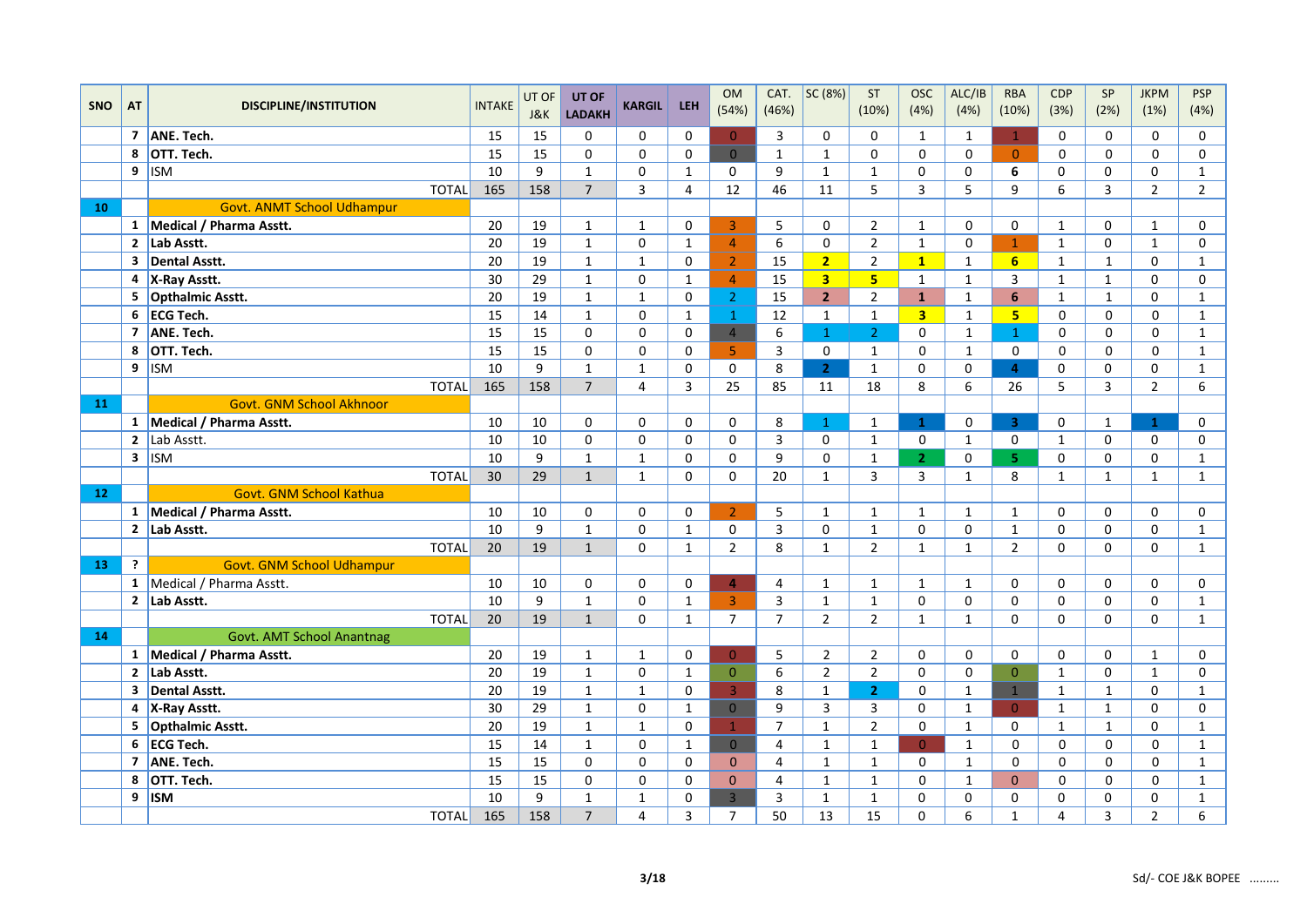|            |                |                               |               | UT OF | UT OF           |                |                | <b>OM</b>      | CAT.           | SC (8%)                 | ST             | <b>OSC</b>     | ALC/IB         | <b>RBA</b>     | CDP            | SP             | <b>JKPM</b>    | <b>PSP</b>     |
|------------|----------------|-------------------------------|---------------|-------|-----------------|----------------|----------------|----------------|----------------|-------------------------|----------------|----------------|----------------|----------------|----------------|----------------|----------------|----------------|
| <b>SNO</b> | <b>AT</b>      | <b>DISCIPLINE/INSTITUTION</b> | <b>INTAKE</b> | J&K   | <b>LADAKH</b>   | <b>KARGIL</b>  | <b>LEH</b>     | (54%)          | (46%)          |                         | (10%)          | (4%)           | (4%)           | (10%)          | (3%)           | (2%)           | (1%)           | (4%)           |
| 15         |                | Govt. AMT School Baramulla    |               |       |                 |                |                |                |                |                         |                |                |                |                |                |                |                |                |
|            |                | 1 Medical / Pharma Asstt.     | 60            | 58    | $\overline{2}$  | $\mathbf{1}$   | $\mathbf{1}$   | $\Omega$       | 18             | 5                       | 5              | $\mathbf{1}$   | $2^{\circ}$    | $\overline{2}$ | $\overline{2}$ | $\mathbf{1}$   | 0              | $\mathsf 0$    |
|            |                | 2 Lab Asstt.                  | 60            | 57    | $\overline{3}$  | $\overline{2}$ | $\mathbf{1}$   | $\overline{0}$ | 16             | 5                       | 5.             | 0              | 2 <sup>1</sup> | $\overline{0}$ | $\overline{2}$ | $\mathbf{1}$   | 0              | $\mathbf{1}$   |
|            | $\mathbf{3}$   | <b>Dental Asstt.</b>          | 60            | 58    | $\overline{2}$  | $\mathbf{1}$   | $\mathbf{1}$   | 22             | 21             | 5                       | 6              | 1              | $\overline{2}$ | 1              | $\overline{2}$ | $\mathbf{1}$   | $\mathbf{1}$   | $\overline{2}$ |
|            | 4              | X-Ray Asstt.                  | 80            | 78    | $\overline{2}$  | $\mathbf{1}$   | $\mathbf{1}$   | $\overline{0}$ | 28             | 6                       | 8              | $\overline{2}$ | $\overline{2}$ | 2 <sup>2</sup> | $\overline{2}$ | $\overline{2}$ | $\mathbf{1}$   | $\mathsf{3}$   |
|            | 5              | <b>Opthalmic Asstt.</b>       | 60            | 58    | $\overline{2}$  | $\mathbf{1}$   | $\mathbf{1}$   | 5              | 21             | 5                       | 6              | 0              | $2^{\circ}$    | $\overline{3}$ | $\overline{2}$ | $\mathbf{1}$   | $\mathbf{1}$   | $\mathbf{1}$   |
|            | 6              | ECG Tech.                     | 45            | 43    | $\overline{2}$  | $\mathbf{1}$   | $\mathbf{1}$   | $\mathbf{0}$   | 15             | 3                       | 4              | $\Omega$       | $\overline{2}$ | $\mathbf{1}$   | $\mathbf{1}$   | $\mathbf{1}$   | $\mathbf{1}$   | $\overline{2}$ |
|            | $\overline{7}$ | ANE. Tech.                    | 45            | 43    | $\overline{2}$  | $\mathbf{1}$   | $\mathbf{1}$   | $\Omega$       | 13             | $\mathsf{3}$            | $\overline{3}$ | $\Omega$       | $\overline{2}$ | $\overline{0}$ | $\mathbf{1}$   | $\mathbf{1}$   | $\mathbf 0$    | $\mathsf{3}$   |
|            | 8              | OTT. Tech.                    | 45            | 43    | $\overline{2}$  | $\mathbf{1}$   | $\mathbf{1}$   | $\Omega$       | 12             | $\overline{\mathbf{3}}$ | 3              | $\Omega$       | 3              | $\Omega$       | $\mathbf 1$    | 0              | 0              | $\overline{2}$ |
|            |                | <b>TOTAL</b>                  | 455           | 438   | 17              | 9              | 8              | 27             | 144            | 35                      | 40             | $\overline{4}$ | 17             | 9              | 13             | 8              | $\overline{4}$ | 14             |
| 16         |                | Govt. AMT School Kupwara      |               |       |                 |                |                |                |                |                         |                |                |                |                |                |                |                |                |
|            |                | 1 Medical / Pharma Asstt.     | 20            | 19    | $\mathbf{1}$    | $\mathbf{1}$   | 0              | $\Omega$       | 6              | $\overline{2}$          | $\overline{2}$ | 0              | 0              | 0              | $\mathbf{1}$   | 0              | $\mathbf{1}$   | 0              |
|            | $\mathbf{2}$   | Lab Asstt.                    | 20            | 19    | $\mathbf{1}$    | $\Omega$       | $\mathbf{1}$   | $\overline{0}$ | 3              | $\overline{2}$          | $\Omega$       | $\Omega$       | 0              | $\Omega$       | $\mathbf 0$    | 0              | $\mathbf{1}$   | 0              |
|            | 3              | Dental Asstt.                 | 20            | 19    | $\mathbf{1}$    | $\mathbf{1}$   | 0              | $\overline{4}$ | 8              | $\mathbf{1}$            | $\overline{2}$ | $\Omega$       | $\mathbf{1}$   | $\mathbf{1}$   | $\mathbf{1}$   | $\mathbf{1}$   | 0              | $\mathbf{1}$   |
|            | 4              | X-Ray Asstt.                  | 30            | 29    | $\mathbf{1}$    | $\mathbf 0$    | $\mathbf{1}$   | $\overline{0}$ | 11             | $\overline{\mathbf{3}}$ | 3              | 0              | $\mathbf{1}$   | $\overline{2}$ | $\mathbf{1}$   | $\mathbf{1}$   | 0              | 0              |
|            | 5              | Opthalmic Asstt.              | 20            | 19    | $\mathbf{1}$    | $\mathbf{1}$   | $\Omega$       | $\overline{5}$ | 8              | $\mathbf{1}$            | $\overline{2}$ | $\Omega$       | $\mathbf{1}$   | $\mathbf{1}$   | $\mathbf{1}$   | $\mathbf{1}$   | $\Omega$       | $\mathbf{1}$   |
|            |                | $6$ ECG Tech.                 | 15            | 14    | $\mathbf{1}$    | $\pmb{0}$      | $\mathbf 1$    | $\overline{2}$ | 4              | $\mathbf 1$             | $\mathbf{1}$   | $\mathbf 0$    | $\mathbf{1}$   | 0              | 0              | 0              | $\mathbf 0$    | $\mathbf 1$    |
|            | 7              | ANE. Tech.                    | 15            | 15    | 0               | $\mathbf 0$    | $\mathbf 0$    | $\overline{0}$ | 4              | $\mathbf{1}$            | $\overline{2}$ | $\mathbf 0$    | 0              | 0              | 0              | 0              | $\mathbf 0$    | $\mathbf{1}$   |
|            | 8              | OTT. Tech.                    | 15            | 15    | $\mathbf 0$     | $\mathbf 0$    | 0              | $\overline{0}$ | 4              | $\mathbf{1}$            | $\mathbf{1}$   | $\mathbf{1}$   | 0              | $\Omega$       | $\mathbf 0$    | $\Omega$       | $\mathbf 0$    | $\mathbf{1}$   |
|            | 9              | <b>ISM</b>                    | 10            | 9     | $\mathbf{1}$    | 0              | $\mathbf{1}$   | $\overline{3}$ | 3              | $\mathbf{1}$            | $\mathbf{1}$   | 0              | $\Omega$       | 0              | 0              | 0              | 0              | $\mathbf{1}$   |
|            |                | <b>TOTAL</b>                  | 165           | 158   | $\overline{7}$  | 3              | 4              | 14             | 51             | 13                      | 14             | $\mathbf{1}$   | $\overline{4}$ | $\overline{4}$ | $\overline{4}$ | 3              | $\overline{2}$ | 6              |
| 17         |                | Govt. AMT School Srinagar     |               |       |                 |                |                |                |                |                         |                |                |                |                |                |                |                |                |
|            |                | 1 Medical / Pharma Asstt.     | 50            | 48    | 0               | $\mathbf 0$    | 0              | $\Omega$       | 5              | $\overline{2}$          | $\mathbf 0$    | $\overline{0}$ | $\mathbf{1}$   | $\overline{0}$ | $\mathbf{1}$   | $\mathbf{1}$   | $\mathbf 0$    | 0              |
|            | $2^{\circ}$    | Lab Asstt.                    | 50            | 48    | $\mathbf{1}$    | $\pmb{0}$      | $\mathbf{1}$   | $\mathbf{0}$   | 6              | $\overline{\mathbf{3}}$ | 0              | $\overline{0}$ | $\mathbf{1}$   | $\overline{0}$ | $\mathbf{1}$   | $\mathbf{1}$   | 0              | $\mathsf 0$    |
|            | 3              | Dental Asstt.                 | 50            | 48    | $\mathbf 0$     | $\mathbf 0$    | $\mathbf 0$    | $\overline{0}$ | 15             | $\overline{4}$          | 5              | $\overline{0}$ | $\overline{2}$ | $\mathbf 0$    | $\mathbf{1}$   | $\mathbf{1}$   | 0              | $\mathbf{2}$   |
|            |                | 4 X-Ray Asstt.                | 50            | 48    | 0               | 0              | 0              | $\mathbf{0}$   | 10             | 4                       | $\overline{2}$ | $\mathbf 0$    | $\overline{2}$ | $\overline{0}$ | $\mathbf{1}$   | $\mathbf{1}$   | 0              | 0              |
|            | 5              | Sanitary Insp.                | 50            | 48    | $\overline{2}$  | $\mathbf{1}$   | $\mathbf 1$    | 19             | 16             | 4                       | 4              | 2 <sup>1</sup> | $\overline{2}$ | 0              | $\mathbf{1}$   | $\mathbf{1}$   | 0              | $\overline{2}$ |
|            | 6              | ECG Tech.                     | 25            | 24    | $\mathbf{1}$    | $\mathbf{1}$   | $\mathbf 0$    | $\mathbf{0}$   | $\overline{7}$ | $\overline{2}$          | $\overline{2}$ | $\overline{0}$ | $\mathbf{1}$   | 0              | $\overline{2}$ | $\Omega$       | $\mathbf 0$    | 0              |
|            | $\overline{ }$ | ANE. Tech.                    | 25            | 24    | $\mathbf 0$     | $\mathbf 0$    | $\mathbf 0$    | $\overline{0}$ | $\overline{4}$ | $\overline{2}$          | $\Omega$       | $\mathbf 0$    | 0              | $\Omega$       | $\overline{2}$ | 0              | $\mathbf 0$    | $\mathbf 0$    |
|            | 8              | OTT. Tech.                    | 25            | 24    | $\mathbf{1}$    | $\mathbf{1}$   | $\mathbf 0$    | $\overline{0}$ | 4              | $\overline{2}$          | $\Omega$       | $\Omega$       | $\mathbf{1}$   | $\mathbf{0}$   | $\mathbf 0$    | $\mathbf{1}$   | $\mathbf 0$    | $\mathbf 0$    |
|            | 9              | <b>ISM</b>                    | 20            | 19    | $\mathbf{1}$    | $\mathsf 0$    | $\mathbf 1$    | $\mathbf{0}$   | 6              | $\overline{2}$          | $\mathbf{1}$   | $\mathbf 0$    | $\mathbf{1}$   | $\overline{0}$ | 0              | 0              | $\mathbf{1}$   | $\mathbf 1$    |
|            |                | 10 Dialysis Tech.             | 25            | 24    | $\mathbf 0$     | $\mathbf 0$    | $\mathbf 0$    | $\mathbf{0}$   | $\overline{2}$ | $\mathbf{1}$            | 0              | $\Omega$       | 0              | 0              | $\mathbf{1}$   | 0              | $\mathbf 0$    | 0              |
|            |                | <b>TOTAL</b>                  | 370           | 355   | $6\overline{6}$ | 3              | $\overline{3}$ | 19             | 75             | 26                      | 14             | $\overline{2}$ | 11             | $\Omega$       | 10             | 6              | $\mathbf{1}$   | 5              |
| 18         |                | Govt. ANM School Bandipora    |               |       |                 |                |                |                |                |                         |                |                |                |                |                |                |                |                |
|            |                | 1 Medical / Pharma Asstt.     | 10            | 10    | 0               | $\mathbf 0$    | $\mathbf 0$    | $\overline{0}$ | 3              | $\mathbf{1}$            | $\mathbf 0$    | $\overline{0}$ | 0              | $\mathbf{1}$   | $\mathbf 0$    | $\mathbf{1}$   | 0              | 0              |
|            |                | $\overline{2}$ Lab Asstt.     | 10            | 10    | 0               | 0              | 0              | $\Omega$       | 3              | $\mathbf{1}$            | $\mathbf 0$    | $\mathbf 0$    | $\mathbf{1}$   | 0              | $\mathbf{1}$   | 0              | 0              | 0              |
|            |                | $3$ ISM                       | 10            | 9     | $\mathbf{1}$    | $\mathbf{1}$   | 0              | $\overline{4}$ | 3              | 0                       | $\mathbf{1}$   | 0              | 0              | $\mathbf{1}$   | 0              | 0              | 0              | $\mathbf{1}$   |
|            |                | <b>TOTAL</b>                  | 30            | 29    | $\mathbf{1}$    | $\mathbf{1}$   | $\mathbf 0$    | 4              | 9              | $\overline{2}$          | $\mathbf{1}$   | 0              | $\mathbf{1}$   | $\overline{2}$ | $\mathbf{1}$   | $\mathbf 1$    | 0              | $\mathbf 1$    |
| 19         |                | Govt. ANM School Budgam       |               |       |                 |                |                |                |                |                         |                |                |                |                |                |                |                |                |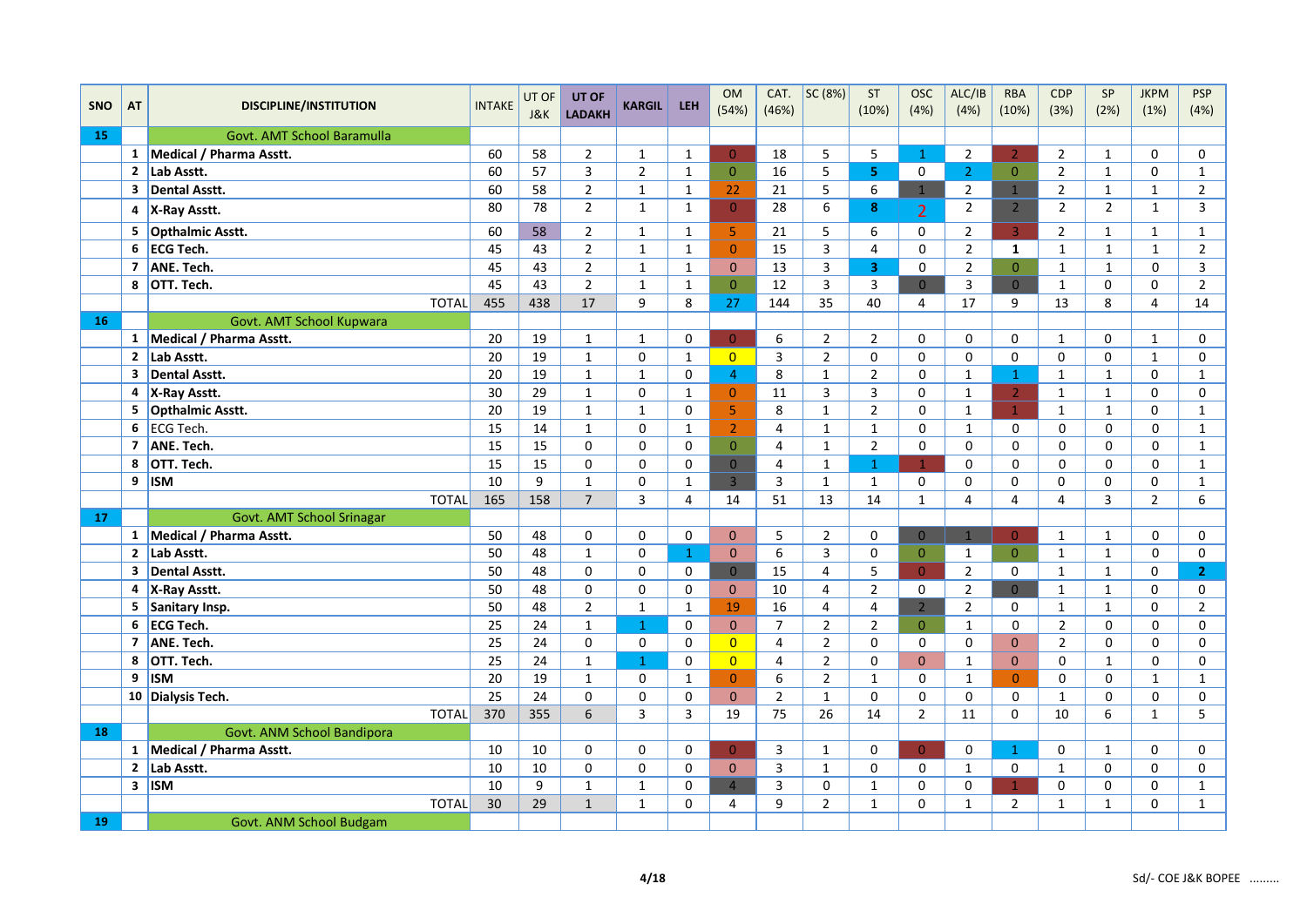|            |                         |                                                                                       |               | UT OF | UT OF          |                |                | <b>OM</b>      | CAT.           | SC (8%)                 | ST             | <b>OSC</b>              | ALC/IB              | <b>RBA</b>     | <b>CDP</b>     | $\mathsf{SP}$  | <b>JKPM</b>  | <b>PSP</b>     |
|------------|-------------------------|---------------------------------------------------------------------------------------|---------------|-------|----------------|----------------|----------------|----------------|----------------|-------------------------|----------------|-------------------------|---------------------|----------------|----------------|----------------|--------------|----------------|
| <b>SNO</b> | AT                      | <b>DISCIPLINE/INSTITUTION</b>                                                         | <b>INTAKE</b> | J&K   | <b>LADAKH</b>  | <b>KARGIL</b>  | <b>LEH</b>     | (54%)          | (46%)          |                         | (10%)          | (4%)                    | (4%)                | (10%)          | (3%)           | (2%)           | (1%)         | (4%)           |
|            |                         | 1 Medical / Pharma Asstt.                                                             | 10            | 10    | 0              | 0              | 0              | $\mathbf{1}$   | 3              | 1                       | $\mathbf{1}$   | 0                       | 0                   | 0              | 0              | $\mathbf{1}$   | 0            | 0              |
|            | $\mathbf{2}$            | Lab Asstt.                                                                            | 10            | 10    | $\Omega$       | $\mathbf 0$    | $\mathbf 0$    | $\Omega$       | $\overline{4}$ | $\mathbf{1}$            | $\mathbf{1}$   | $\Omega$                | $\mathbf{1}$        | $\Omega$       | $\mathbf{1}$   | $\Omega$       | $\mathbf 0$  | $\mathbf 0$    |
|            |                         | $3$ ISM                                                                               | 10            | 9     | $\mathbf{1}$   | $\mathbf 0$    | $\mathbf{1}$   | $\overline{2}$ | 3              | $\mathsf 0$             | $\mathbf{1}$   | 0                       | 0                   | $\mathbf{1}$   | 0              | 0              | $\mathbf 0$  | $\mathbf{1}$   |
|            |                         | <b>TOTAL</b>                                                                          | 30            | 29    | $\mathbf{1}$   | $\mathbf 0$    | $\mathbf{1}$   | 3              | 10             | $\overline{2}$          | 3              | 0                       | $\mathbf{1}$        | $\mathbf{1}$   | $\mathbf{1}$   | $\mathbf{1}$   | 0            | $\mathbf{1}$   |
| 20         |                         | Govt. ANM School Shopian                                                              |               |       |                |                |                |                |                |                         |                |                         |                     |                |                |                |              |                |
|            |                         | 1 Medical / Pharma Asstt.                                                             | 10            | 10    | $\mathbf 0$    | $\mathbf 0$    | $\mathbf 0$    | $\mathbf{1}$   | 4              | $\mathbf{1}$            | $\mathbf{1}$   | $\Omega$                | $\mathsf{O}\xspace$ | $\mathbf{1}$   | 0              | $\mathbf{1}$   | $\mathbf 0$  | $\mathbf 0$    |
|            | $\overline{2}$          | Lab Asstt.                                                                            | 10            | 10    | $\mathbf 0$    | $\pmb{0}$      | $\mathbf 0$    | $\mathbf{O}$   | 5              | $\mathbf 1$             | $\mathbf{1}$   | $\mathbf 0$             | $\mathbf{1}$        | $\mathbf{1}$   | $\mathbf{1}$   | 0              | $\mathbf 0$  | 0              |
|            |                         | $3$ ISM                                                                               | 10            | 9     | $\mathbf{1}$   | $\mathbf{1}$   | 0              | $\overline{4}$ | 3              | $\mathbf 0$             | $\mathbf{1}$   | 0                       | 0                   | $\mathbf{1}$   | 0              | 0              | $\mathbf 0$  | $\mathbf{1}$   |
|            |                         | <b>TOTAL</b>                                                                          | 30            | 29    | $\mathbf{1}$   | $\mathbf{1}$   | $\Omega$       | 5              | 12             | $\overline{2}$          | 3              | $\Omega$                | $\mathbf{1}$        | 3              | $\mathbf{1}$   | $\mathbf{1}$   | $\mathbf 0$  | $\mathbf{1}$   |
| 21         |                         | Govt. ANMT School Kangan                                                              |               |       |                |                |                |                |                |                         |                |                         |                     |                |                |                |              |                |
|            |                         | 1 Medical / Pharma Asstt.                                                             | 20            | 19    | $\mathbf{1}$   | $\mathbf{1}$   | 0              | $\overline{0}$ | 8              | $\mathbf{1}$            | $\overline{2}$ | $\mathbf{1}$            | $\mathbf{1}$        | $\mathbf{1}$   | $\mathbf{1}$   | 0              | $\mathbf{1}$ | 0              |
|            |                         | 2 Lab Asstt.                                                                          | 10            | 10    | $\mathbf 0$    | $\mathbf 0$    | $\mathbf 0$    | $\overline{0}$ | $\overline{4}$ | $\mathbf{1}$            | $\mathbf{1}$   | $\mathbf{1}$            | $\mathsf{O}\xspace$ | $\overline{0}$ | 0              | $\mathbf{1}$   | $\mathbf 0$  | $\mathbf 0$    |
|            | $\overline{\mathbf{3}}$ | Dental Asstt.                                                                         | 10            | 10    | $\Omega$       | $\mathbf 0$    | 0              | $\overline{2}$ | 5              | $\mathbf{1}$            | $\mathbf{1}$   | 0                       | $\mathbf{1}$        | $\mathbf{1}$   | $\mathbf{1}$   | $\Omega$       | $\mathbf 0$  | $\mathbf 0$    |
|            |                         | 4 X-Ray Asstt.                                                                        | 15            | 14    | $\mathbf{1}$   | 0              | $\mathbf 1$    | $\mathbf 0$    | $\sqrt{4}$     | $\mathbf{1}$            | $\mathbf{1}$   | $\overline{0}$          | $\mathbf{1}$        | 0              | 0              | $\mathbf 0$    | 0            | $\mathbf{1}$   |
|            | 5                       | <b>Opthalmic Asstt.</b>                                                               | 10            | 10    | $\mathbf 0$    | 0              | 0              | 5              | 4              | $\mathbf{1}$            | $\mathbf{1}$   | 0                       | 0                   | 1              | 0              | $\mathbf{1}$   | 0            | 0              |
|            | 6                       | <b>ECG Tech.</b>                                                                      | 15            | 14    | $\mathbf{1}$   | $\mathbf{1}$   | 0              | 3 <sup>1</sup> | 5              | $\mathbf{1}$            | $\mathbf{1}$   | $\mathbf{1}$            | $\mathbf{1}$        | 0              | 0              | $\mathbf 0$    | 0            | $\mathbf{1}$   |
|            | $\overline{7}$          | ANE. Tech.                                                                            | 15            | 14    | $\mathbf{1}$   | $\mathbf 0$    | $\mathbf{1}$   | $\mathbf{0}$   | $\overline{4}$ | $\mathbf{1}$            | $\mathbf{1}$   | $\overline{0}$          | $\mathbf 1$         | 0              | 0              | $\Omega$       | 0            | $\mathbf{1}$   |
|            | 8                       | OTT. Tech.                                                                            | 15            | 14    | $\mathbf{1}$   | $\mathbf 1$    | $\mathbf 0$    | $\mathbf 0$    | 3              | $\mathbf 1$             | 0              | 0                       | $\mathbf 1$         | 0              | 0              | $\mathbf 0$    | 0            | $\mathbf{1}$   |
|            |                         | $9$ ISM                                                                               | 10            | 10    | $\mathbf 0$    | $\mathbf 0$    | 0              | 3              | 5              | $\mathbf{1}$            | $\mathbf{1}$   | $\mathbf 0$             | $\mathbf{1}$        | $\mathbf{1}$   | 0              | 0              | $\mathbf 0$  | $\mathbf{1}$   |
|            |                         | <b>TOTAL</b>                                                                          | 120           | 115   | $\overline{5}$ | $\overline{3}$ | $\overline{2}$ | 13             | 42             | 9                       | 9              | $\overline{3}$          | $\overline{7}$      | $\overline{4}$ | $\overline{2}$ | $\overline{2}$ | $\mathbf{1}$ | 5              |
| 22         |                         | Govt. GNM School Kulgam                                                               |               |       |                |                |                |                |                |                         |                |                         |                     |                |                |                |              |                |
|            |                         | 1 Medical / Pharma Asstt.                                                             | 10            | 10    | 0              | $\pmb{0}$      | $\mathbf 0$    | 0              | 3              | $\mathbf{1}$            | $\mathbf{1}$   | 0                       | $\mathsf{O}\xspace$ | $\Omega$       | 0              | $\mathbf{1}$   | 0            | 0              |
|            | $\mathbf{2}$            | Lab Asstt.                                                                            | 10            | 10    | $\mathbf 0$    | $\mathbf 0$    | 0              | $\mathbf{0}$   | 4              | $\mathbf{1}$            | $\mathbf{1}$   | $\mathbf 0$             | $\mathbf{1}$        | 0              | $\mathbf 1$    | $\Omega$       | $\mathbf 0$  | $\mathbf 0$    |
|            |                         | $3$   ISM                                                                             | 10            | 9     | $\mathbf{1}$   | $\mathbf 0$    | $\mathbf{1}$   | $\overline{3}$ | $\overline{2}$ | $\mathbf 0$             | $\mathbf{1}$   | $\Omega$                | $\mathbf 0$         | 0              | 0              | 0              | $\mathbf 0$  | $\mathbf{1}$   |
|            |                         | <b>TOTAL</b>                                                                          | 30            | 29    | $\mathbf{1}$   | $\mathbf 0$    | $\mathbf{1}$   | 3              | 9              | $\overline{2}$          | 3              | 0                       | $\mathbf{1}$        | 0              | $\mathbf 1$    | $\mathbf{1}$   | $\mathbf 0$  | $\mathbf{1}$   |
| 23         |                         | Govt. GNM School Pulwama                                                              |               |       |                |                |                |                |                |                         |                |                         |                     |                |                |                |              |                |
|            |                         | 1   Medical / Pharma Asstt.                                                           | 10            | 10    | 0              | 0              | 0              | $\mathbf{0}$   | $\overline{4}$ | $\mathbf{1}$            | $\mathbf{1}$   | $\mathbf{1}$            | 0                   | $\overline{0}$ | 0              | $\mathbf{1}$   | $\mathbf 0$  | 0              |
|            | $\overline{2}$          | Lab Asstt.                                                                            | 10            | 10    | $\Omega$       | $\Omega$       | $\Omega$       | $\Omega$       | 3              | $\mathbf{1}$            | $\Omega$       | $\Omega$                | $\mathbf{1}$        | 0              | $\mathbf{1}$   | $\Omega$       | $\pmb{0}$    | $\mathbf 0$    |
|            |                         | $3$   ISM                                                                             | 10            | 9     | $\mathbf{1}$   | $\mathbf 1$    | 0              | $\overline{3}$ | $\overline{2}$ | $\mathsf 0$             | $\mathbf{1}$   | 0                       | $\mathbf 0$         | $\mathbf 0$    | 0              | 0              | 0            | $\mathbf{1}$   |
|            |                         | <b>TOTAL</b>                                                                          | 30            | 29    | $\mathbf{1}$   | $\mathbf{1}$   | $\Omega$       | 3              | 9              | $\overline{2}$          | $\overline{2}$ | $\mathbf{1}$            | $\mathbf{1}$        | $\Omega$       | $\mathbf{1}$   | $\mathbf{1}$   | $\mathbf 0$  | $\mathbf{1}$   |
| 24         |                         | Govt. School of Nursing Baramulla                                                     |               |       |                |                |                |                |                |                         |                |                         |                     |                |                |                |              |                |
|            |                         | $1$ ISM                                                                               | 10            | 9     | $\mathbf{1}$   | $\mathbf 1$    | 0              | $\overline{2}$ | 3              | $\mathbf 1$             | $\mathbf{1}$   | 0                       | 0                   | 0              | 0              | 0              | $\pmb{0}$    | $\mathbf{1}$   |
|            |                         | <b>TOTAL</b>                                                                          | 10            | 9     | $\mathbf{1}$   | $\mathbf 1$    | $\mathbf 0$    | $\overline{2}$ | 3              | $\mathbf{1}$            | $\mathbf{1}$   | 0                       | $\mathbf 0$         | 0              | 0              | 0              | $\mathbf 0$  | $\mathbf{1}$   |
|            |                         | <b>Total Govt. (Jammu/Kashmir)</b>                                                    | 3005          | 2885  | 104            | 50             | 54             | 283            | 967            | 173                     | 223            | 65                      | 96                  | 154            | 85             | 57             | 29           | 85             |
|            |                         |                                                                                       |               |       |                |                | <b>PwD</b>     | 17             | 17             | $\overline{\mathbf{3}}$ |                | $\overline{\mathbf{3}}$ |                     | 9              |                |                |              | 2 <sup>1</sup> |
|            |                         | <b>PRIVATE</b>                                                                        |               |       |                |                |                |                |                |                         |                |                         |                     |                |                |                |              |                |
| 25         |                         | A V Institute of Nursing & Medical Sciences Near<br>Marble Market Trikuta Nagar Jammu |               |       |                |                |                |                |                |                         |                |                         |                     |                |                |                |              |                |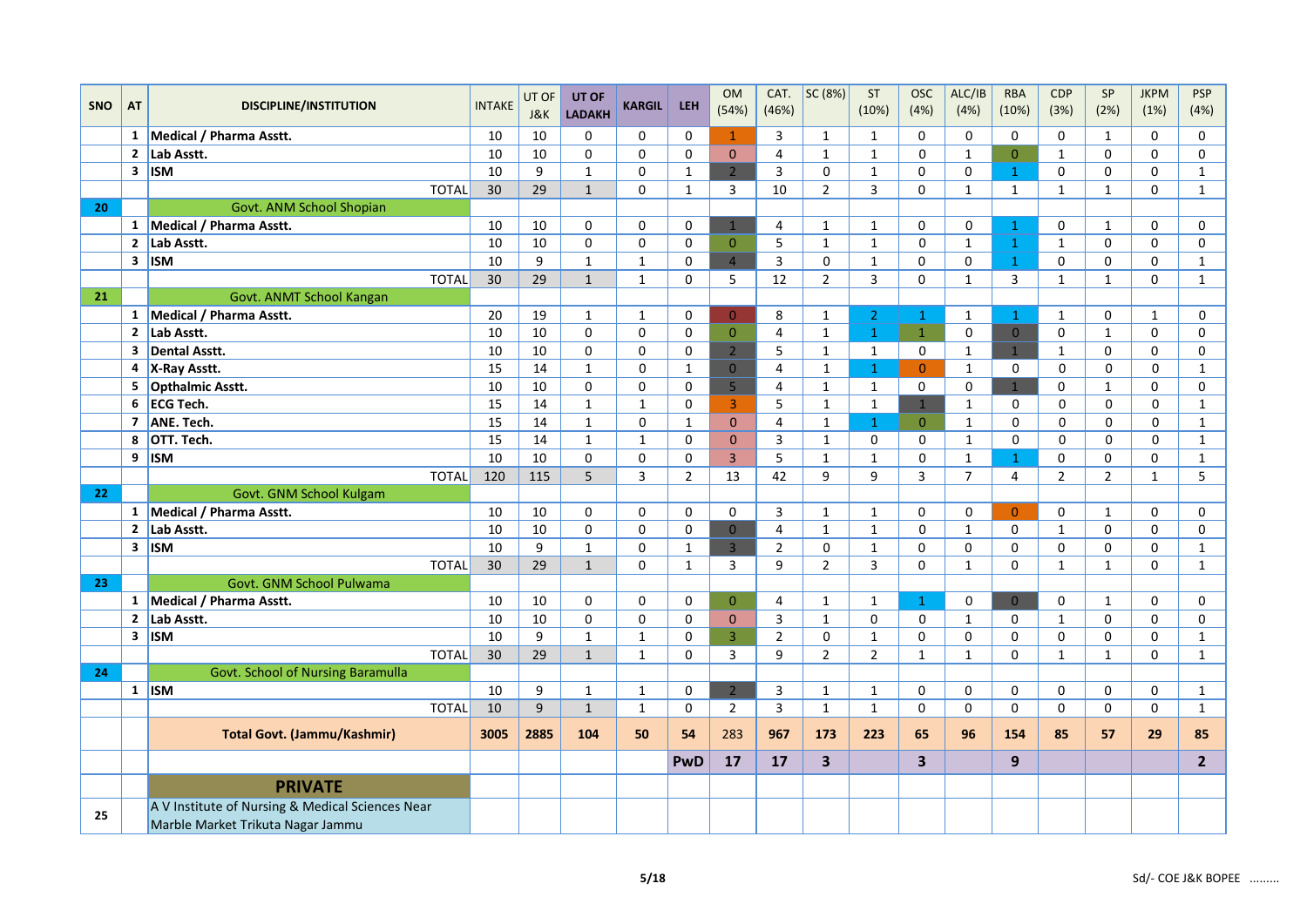|            |                         |                                                                 |               | UT OF | UT OF         |                     |              | <b>OM</b>       | CAT.         | SC (8%)      | ST           | <b>OSC</b>   | ALC/IB              | <b>RBA</b>          | <b>CDP</b>          | SP           | <b>JKPM</b>    | <b>PSP</b>   |
|------------|-------------------------|-----------------------------------------------------------------|---------------|-------|---------------|---------------------|--------------|-----------------|--------------|--------------|--------------|--------------|---------------------|---------------------|---------------------|--------------|----------------|--------------|
| <b>SNO</b> | AT                      | <b>DISCIPLINE/INSTITUTION</b>                                   | <b>INTAKE</b> | J&K   | <b>LADAKH</b> | <b>KARGIL</b>       | <b>LEH</b>   | (54%)           | (46%)        |              | (10%)        | (4%)         | (4%)                | (10%)               | (3%)                | (2%)         | (1%)           | (4%)         |
|            | 1                       | Medical / Pharma Asstt.                                         | 50            | 50    | $\mathbf 0$   | $\mathbf 0$         | $\mathsf 0$  | 50              | 0            | $\mathbf 0$  | 0            | $\mathbf 0$  | $\mathbf 0$         | $\mathbf 0$         | $\mathbf 0$         | $\mathbf 0$  | $\mathbf 0$    | $\mathbf 0$  |
|            |                         | 2 Sanitary Insp.                                                | 20            | 20    | $\mathbf 0$   | $\mathsf{O}\xspace$ | $\mathbf 0$  | 20              | $\mathbf 0$  | $\mathbf 0$  | 0            | $\mathbf 0$  | $\mathbf 0$         | $\mathbf 0$         | $\mathbf 0$         | $\mathbf 0$  | 0              | $\mathbf 0$  |
|            |                         | <b>TOTAL</b>                                                    | 70            | 70    | $\mathbf{0}$  | $\mathbf 0$         | $\Omega$     | 70              | $\Omega$     | $\Omega$     | $\Omega$     | $\Omega$     | $\Omega$            | $\mathbf{0}$        | $\mathbf{0}$        | $\mathbf{0}$ | $\mathbf{0}$   | $\mathbf{0}$ |
| 26         |                         | Aakash Institute of Paramedical Sciences Gari<br>Udhanmpur      |               |       |               |                     |              |                 |              |              |              |              |                     |                     |                     |              |                |              |
|            |                         | 1 Medical / Pharma Asstt.                                       | 20            | 20    | 0             | $\mathbf 0$         | 0            | 20              | 0            | $\mathbf 0$  | $\mathbf 0$  | $\Omega$     | $\mathbf 0$         | $\mathbf 0$         | $\mathbf 0$         | $\Omega$     | 0              | 0            |
|            |                         | 2 D-Pharmacy                                                    | 60            | 60    | $\mathsf 0$   | $\pmb{0}$           | $\mathbf 0$  | 55              | 0            | $\pmb{0}$    | $\Omega$     | $\Omega$     | $\mathbf 0$         | $\mathbf{0}$        | $\mathbf 0$         | $\Omega$     | 0              | $\mathbf 0$  |
|            |                         | <b>TOTAL</b>                                                    | 80            | 80    | $\mathbf{0}$  | $\mathbf 0$         | $\mathbf{0}$ | 75              | $\mathbf{0}$ | $\mathbf{0}$ | $\mathbf{0}$ | $\mathbf{0}$ | $\mathbf{0}$        | $\mathbf{0}$        | $\mathbf{0}$        | $\mathbf{0}$ | $\mathbf{0}$   | $\mathbf{0}$ |
| 27         |                         | Acharaya Shri Chander Institute of Nursing Education            |               |       |               |                     |              |                 |              |              |              |              |                     |                     |                     |              |                |              |
|            |                         | 1 Medical / Pharma Asstt.                                       | 40            | 40    | $\mathbf 0$   | $\pmb{0}$           | $\mathbf 0$  | 40              | $\mathbf 0$  | $\mathbf 0$  | $\mathbf 0$  | $\mathbf 0$  | $\mathbf 0$         | $\mathbf 0$         | $\mathbf 0$         | $\mathbf 0$  | 0              | $\mathbf 0$  |
|            | $\overline{2}$          | Lab Asstt.                                                      | 40            | 40    | $\mathbf 0$   | $\pmb{0}$           | $\mathsf 0$  | 40              | 0            | $\pmb{0}$    | $\mathbf 0$  | $\mathbf 0$  | $\mathsf{O}\xspace$ | $\mathbf 0$         | 0                   | $\mathbf 0$  | 0              | $\mathbf 0$  |
|            | $\overline{\mathbf{3}}$ | Dental Asstt.                                                   | 40            | 40    | $\mathbf 0$   | 0                   | 0            | 39              | 0            | 0            | 0            | $\mathbf 0$  | $\mathbf 0$         | $\mathbf 0$         | 0                   | $\mathbf 0$  | 0              | 0            |
|            | 4                       | X-Ray Asstt.                                                    | 40            | 40    | $\mathbf 0$   | $\mathbf 0$         | $\mathbf 0$  | 40              | $\mathbf 0$  | 0            | $\Omega$     | $\Omega$     | $\mathbf 0$         | $\Omega$            | 0                   | 0            | 0              | 0            |
|            | 5                       | Opthalmic Asstt.                                                | 40            | 40    | $\mathbf{0}$  | $\mathbf 0$         | $\mathbf 0$  | 40              | $\mathbf 0$  | $\mathbf 0$  | $\Omega$     | $\Omega$     | $\Omega$            | $\mathbf{0}$        | $\mathbf 0$         | $\Omega$     | $\Omega$       | $\mathbf 0$  |
|            | 6                       | <b>ECG Tech.</b>                                                | 40            | 40    | $\mathbf 0$   | $\pmb{0}$           | $\mathsf 0$  | 40              | $\pmb{0}$    | $\pmb{0}$    | $\mathbf 0$  | $\mathsf{o}$ | $\mathbf 0$         | $\mathsf 0$         | $\pmb{0}$           | $\mathbf 0$  | 0              | 0            |
|            |                         | 7 OTT. Tech.                                                    | 40            | 40    | $\mathbf 0$   | 0                   | $\mathbf 0$  | 39              | 0            | 0            | 0            | $\mathbf 0$  | $\mathbf 0$         | $\mathbf 0$         | 0                   | 0            | 0              | 0            |
|            |                         | <b>TOTAL</b>                                                    | 280           | 280   | $\mathbf{0}$  | $\mathbf 0$         | $\Omega$     | 278             | $\Omega$     | $\mathbf{0}$ | $\Omega$     | $\Omega$     | $\Omega$            | $\Omega$            | $\mathbf{0}$        | $\Omega$     | $\overline{0}$ | $\mathbf{0}$ |
| 28         |                         | B R Kohli Institute of Paramedical Sciences Maitra Ramban       |               |       |               |                     |              |                 |              |              |              |              |                     |                     |                     |              |                |              |
|            | $\mathbf{1}$            | Medical / Pharma Asstt.                                         | 40            | 40    | $\mathbf 0$   | 0                   | 0            | 40              | $\mathbf 0$  | 0            | 0            | $\Omega$     | $\mathbf 0$         | $\mathbf 0$         | 0                   | $\mathbf 0$  | 0              | 0            |
|            |                         | 2 $\vert$ Lab Asstt.                                            | 40            | 40    | $\mathbf 0$   | $\mathbf 0$         | $\mathbf 0$  | 30              | 0            | 0            | $\Omega$     | $\Omega$     | 0                   | $\Omega$            | 0                   | 0            | 0              | $\mathbf 0$  |
|            |                         | <b>TOTAL</b>                                                    | 80            | 80    | $\Omega$      | $\mathbf{0}$        | $\Omega$     | 70              | $\Omega$     | $\Omega$     | $\Omega$     | $\Omega$     | $\Omega$            | $\Omega$            | $\Omega$            | $\Omega$     | $\Omega$       | $\mathbf{0}$ |
| 29         |                         | Baba Budhan Ali Shah Paramedical Institute Chatha Jammu         |               |       |               |                     |              |                 |              |              |              |              |                     |                     |                     |              |                |              |
|            |                         | 1 Medical / Pharma Asstt.                                       | 30            | 30    | $\mathbf 0$   | $\mathbf 0$         | $\mathbf 0$  | 30              | $\mathbf 0$  | 0            | 0            | $\Omega$     | $\mathbf 0$         | $\mathbf 0$         | 0                   | 0            | 0              | 0            |
|            |                         | <b>TOTAL</b>                                                    | 30            | 30    | $\Omega$      | $\Omega$            | $\Omega$     | 30 <sup>°</sup> | $\Omega$     | $\Omega$     | $\Omega$     | $\Omega$     | $\Omega$            | $\Omega$            | $\Omega$            | $\Omega$     | $\Omega$       | $\mathbf{0}$ |
| 30         |                         | Bhasker Institute of Paramedical Sciences Dhar Road<br>Udhampur |               |       |               |                     |              |                 |              |              |              |              |                     |                     |                     |              |                |              |
|            |                         | 1 Medical / Pharma Asstt.                                       | 30            | 30    | 0             | $\pmb{0}$           | $\Omega$     | 30              | $\Omega$     | $\Omega$     | $\Omega$     | $\Omega$     | $\Omega$            | $\Omega$            | 0                   | 0            | $\Omega$       | $\mathbf 0$  |
|            |                         | <b>TOTAL</b>                                                    | 30            | 30    | $\mathbf 0$   | $\mathbf 0$         | $\Omega$     | 30              | $\Omega$     | $\mathbf 0$  | $\Omega$     | $\mathbf{0}$ | $\mathbf{0}$        | $\Omega$            | $\mathbf{0}$        | $\mathbf 0$  | 0              | $\mathbf 0$  |
| 31         |                         | BMS Institute of Paramedical Sciences NH Gangyal Jammu          |               |       |               |                     |              |                 |              |              |              |              |                     |                     |                     |              |                |              |
|            |                         | 1 Medical / Pharma Asstt.                                       | 50            | 50    | $\mathbf 0$   | $\mathbf 0$         | $\mathbf 0$  | 50              | $\mathbf 0$  | 0            | $\mathbf 0$  | $\Omega$     | $\mathbf 0$         | $\mathbf 0$         | 0                   | 0            | 0              | 0            |
|            | $\mathbf{2}$            | Lab Asstt.                                                      | 30            | 30    | $\mathsf 0$   | $\mathsf{O}\xspace$ | $\mathsf 0$  | 27              | $\mathsf 0$  | $\mathsf 0$  | $\mathsf 0$  | $\mathbf 0$  | $\mathsf{O}\xspace$ | $\mathsf{O}\xspace$ | $\mathsf{O}\xspace$ | $\mathbf 0$  | 0              | $\mathsf 0$  |
|            |                         | 3 OTT. Tech.                                                    | 30            | 30    | $\mathbf 0$   | $\mathbf 0$         | $\mathbf 0$  | 29              | 0            | $\mathbf 0$  | 0            | $\mathbf 0$  | $\mathbf 0$         | $\mathbf 0$         | $\mathbf 0$         | 0            | 0              | 0            |
|            |                         | <b>TOTAL</b>                                                    | 110           | 110   | $\Omega$      | $\mathbf 0$         | $\Omega$     | 106             | $\Omega$     | $\Omega$     | $\Omega$     | $\Omega$     | $\mathbf{0}$        | $\Omega$            | $\mathbf{0}$        | $\Omega$     | $\mathbf{0}$   | $\Omega$     |
| 32         |                         | BN Institute of Nursing & Paramedical Nowabad Sunjwan<br>Jammu  |               |       |               |                     |              |                 |              |              |              |              |                     |                     |                     |              |                |              |
|            |                         | 1 Medical / Pharma Asstt.                                       | 30            | 30    | 0             | 0                   | 0            | 30              | $\mathbf 0$  | 0            | 0            | $\mathbf 0$  | $\mathsf{O}\xspace$ | $\mathbf 0$         | 0                   | 0            | 0              | $\pmb{0}$    |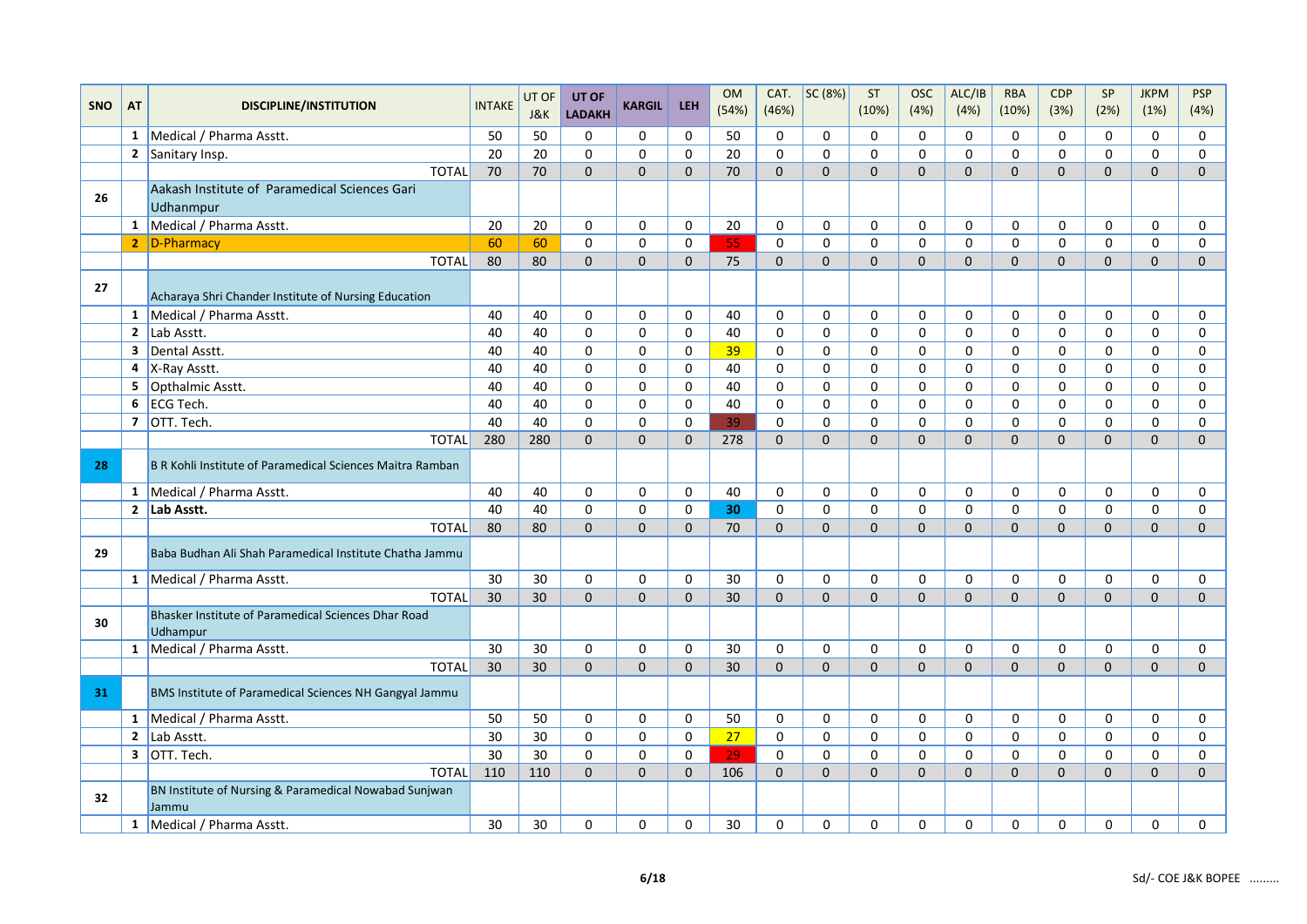|            |                |                                                                        |               | UT OF    | UT OF                       |                     |                | <b>OM</b> | CAT.         | SC (8%)      | <b>ST</b>    | <b>OSC</b>   | ALC/IB       | <b>RBA</b>   | <b>CDP</b>     | SP             | <b>JKPM</b>    | <b>PSP</b>   |
|------------|----------------|------------------------------------------------------------------------|---------------|----------|-----------------------------|---------------------|----------------|-----------|--------------|--------------|--------------|--------------|--------------|--------------|----------------|----------------|----------------|--------------|
| <b>SNO</b> | AT             | <b>DISCIPLINE/INSTITUTION</b>                                          | <b>INTAKE</b> | J&K      | <b>LADAKH</b>               | <b>KARGIL</b>       | <b>LEH</b>     | (54%)     | (46%)        |              | (10%)        | (4% )        | (4%)         | (10%)        | (3%)           | (2%)           | (1%)           | (4%)         |
|            |                | 2 Lab Asstt.                                                           | 20            | 20       | $\mathbf 0$                 | 0                   | $\overline{0}$ | 14        | 0            | $\mathbf 0$  | $\Omega$     | $\Omega$     | $\mathbf 0$  | $\mathbf 0$  | 0              | $\Omega$       | 0              | 0            |
|            |                | <b>TOTAL</b>                                                           | 50            | 50       | $\Omega$                    | $\Omega$            | $\Omega$       | 44        | $\Omega$     | $\Omega$     | $\Omega$     | $\Omega$     | $\Omega$     | $\Omega$     | $\Omega$       | $\Omega$       | $\overline{0}$ | $\Omega$     |
| 33         |                | BR College of Paramedical Sciences Gangyal Jammu                       |               |          |                             |                     |                |           |              |              |              |              |              |              |                |                |                |              |
|            |                | 1 Medical / Pharma Asstt.                                              | 40            | 40       | $\mathbf 0$                 | 0                   | 0              | 40        | 0            | 0            | 0            | 0            | $\mathbf 0$  | 0            | 0              | 0              | 0              | 0            |
|            |                | <b>TOTAL</b>                                                           | 40            | 40       | $\mathbf{0}$                | $\mathbf{0}$        | $\mathbf{0}$   | 40        | $\mathbf{0}$ | $\mathbf{0}$ | $\mathbf{0}$ | $\mathbf{0}$ | $\mathbf{0}$ | $\mathbf{0}$ | $\mathbf 0$    | $\overline{0}$ | 0              | $\pmb{0}$    |
| 34         |                | Data Ranpat Dev Institute of Paramedical and Health<br>Sciences Kathua |               |          |                             |                     |                |           |              |              |              |              |              |              |                |                |                |              |
|            | $\mathbf{1}$   | Medical / Pharma Asstt.                                                | 20            | 20       | $\mathbf 0$                 | $\mathbf 0$         | $\mathbf 0$    | 20        | 0            | 0            | 0            | 0            | $\mathbf 0$  | 0            | 0              | 0              | 0              | 0            |
|            | $\overline{2}$ | Lab Asstt.                                                             | 20            | 20       | $\mathbf 0$                 | $\mathsf{O}\xspace$ | $\mathbf 0$    | 18        | 0            | $\mathbf 0$  | 0            | $\Omega$     | $\mathbf 0$  | $\mathbf 0$  | 0              | 0              | 0              | 0            |
|            |                | <b>TOTAL</b>                                                           | 40            | 40       | $\mathbf{0}$                | $\mathbf 0$         | $\Omega$       | 38        | $\Omega$     | $\Omega$     | $\Omega$     | $\Omega$     | $\mathbf{0}$ | $\mathbf{0}$ | $\mathbf{0}$   | $\mathbf{0}$   | $\overline{0}$ | $\Omega$     |
| 35         |                | Disha Institute of Paramedical and Nursing Sciences Batote             |               |          |                             |                     |                |           |              |              |              |              |              |              |                |                |                |              |
|            |                | 1 Medical / Pharma Asstt.                                              | 75            | 75       | $\mathbf 0$                 | 0                   | 0              | 75        | 0            | $\mathbf 0$  | 0            | $\mathbf 0$  | $\mathbf 0$  | $\mathbf 0$  | $\mathbf 0$    | 0              | 0              | 0            |
|            |                | 2 Lab Asstt.                                                           | 75            | 75       | $\mathbf{0}$                | $\mathbf 0$         | $\Omega$       | 73        | $\Omega$     | $\Omega$     | $\Omega$     | $\Omega$     | $\Omega$     | $\Omega$     | 0              | $\Omega$       | $\Omega$       | $\Omega$     |
|            |                | <b>TOTAL</b>                                                           | 150           | 150      | $\mathbf{0}$                | $\mathbf 0$         | $\Omega$       | 148       | $\Omega$     | $\mathbf{0}$ | $\Omega$     | $\Omega$     | $\Omega$     | $\Omega$     | $\mathbf{0}$   | $\mathbf{0}$   | $\mathbf{0}$   | $\mathbf{0}$ |
| 36         |                | DRD College of D-Pharmacy and B-Pharmacy, Raj Bagh,                    |               |          |                             |                     |                |           |              |              |              |              |              |              |                |                |                |              |
|            |                | Dhaloti Road, Kathua                                                   | 60            |          |                             | $\mathbf 0$         | $\mathbf 0$    |           | 0            | 0            | $\Omega$     | $\Omega$     | $\mathbf 0$  | $\mathbf 0$  | 0              | 0              | 0              | 0            |
|            |                | 1 D-Pharmacy<br><b>TOTAL</b>                                           | 60            | 60<br>60 | $\mathbf 0$<br>$\mathbf{0}$ | $\mathbf 0$         | $\Omega$       | 54<br>54  | $\Omega$     | $\mathbf{0}$ | $\Omega$     | $\Omega$     | $\Omega$     | $\Omega$     | $\Omega$       | $\Omega$       | $\Omega$       | $\Omega$     |
| 37         |                | Florence Nightingale School of Nursing Kathua                          |               |          |                             |                     |                |           |              |              |              |              |              |              |                |                |                |              |
|            |                | 1 Medical / Pharma Asstt.                                              | 50            | 50       | $\mathbf 0$                 | 0                   | 0              | 50        | 0            | 0            | 0            | $\Omega$     | $\mathbf 0$  | $\mathbf 0$  | $\mathbf 0$    | 0              | 0              | 0            |
|            |                | <b>TOTAL</b>                                                           | 50            | 50       | $\mathbf{0}$                | $\mathbf 0$         | $\Omega$       | 50        | $\Omega$     | $\mathbf{0}$ | $\Omega$     | $\Omega$     | $\Omega$     | $\mathbf{0}$ | $\overline{0}$ | $\overline{0}$ | $\overline{0}$ | $\mathbf 0$  |
| 38         |                | Florence Nightingale School of Nursing Udhampur                        |               |          |                             |                     |                |           |              |              |              |              |              |              |                |                |                |              |
|            |                | 1 Medical / Pharma Asstt.                                              | 25            | 25       | $\mathbf 0$                 | 0                   | 0              | 25        | 0            | 0            | 0            | $\Omega$     | $\mathbf 0$  | 0            | $\mathbf 0$    | 0              | 0              | 0            |
|            |                | <b>TOTAL</b>                                                           | 25            | 25       | $\mathbf{0}$                | $\mathbf 0$         | $\mathbf{0}$   | 25        | $\mathbf 0$  | $\mathbf{0}$ | $\mathbf{0}$ | $\mathbf{0}$ | $\mathbf{0}$ | $\mathbf{0}$ | $\mathbf{0}$   | $\mathbf{0}$   | $\mathbf{0}$   | $\mathbf{0}$ |
| 39         |                | Gafoor Institute of Paramedical Sciences Akhnoor                       |               |          |                             |                     |                |           |              |              |              |              |              |              |                |                |                |              |
|            |                | 1   Medical / Pharma Asstt.                                            | 25            | 25       | $\mathbf 0$                 | 0                   | 0              | 25        | $\mathbf 0$  | 0            | 0            | 0            | $\mathbf 0$  | 0            | 0              | 0              | 0              | 0            |
|            | $\mathbf{2}$   | Lab Asstt.                                                             | 25            | 25       | $\mathbf 0$                 | 0                   | $\mathbf 0$    | 25        | 0            | 0            | 0            | $\mathbf 0$  | $\mathbf 0$  | $\mathbf 0$  | 0              | 0              | 0              | 0            |
|            |                | <b>TOTAL</b>                                                           | 50            | 50       | $\mathbf{0}$                | $\mathbf 0$         | $\mathbf{0}$   | 50        | $\mathbf{0}$ | $\mathbf{0}$ | $\mathbf{0}$ | $\mathbf{0}$ | $\mathbf{0}$ | $\mathbf{0}$ | $\mathbf{0}$   | $\mathbf{0}$   | $\overline{0}$ | $\mathbf{0}$ |
| 40         |                | Galaxy Paramedical College EXT - Sec / F Sainik Coloney<br>Jammu       |               |          |                             |                     |                |           |              |              |              |              |              |              |                |                |                |              |
|            | $\mathbf{1}$   | Medical / Pharma Asstt.                                                | 30            | 30       | $\mathbf 0$                 | 0                   | $\mathbf 0$    | 30        | 0            | 0            | 0            | 0            | $\mathbf 0$  | 0            | 0              | 0              | 0              | 0            |
|            | $2^{\circ}$    | Lab Asstt.                                                             | 30            | 30       | $\mathbf 0$                 | $\pmb{0}$           | $\mathbf 0$    | 25        | 0            | $\pmb{0}$    | 0            | $\mathbf 0$  | $\mathbf 0$  | $\mathbf 0$  | 0              | $\mathbf 0$    | 0              | $\mathbf 0$  |
|            |                | <b>TOTAL</b>                                                           | 60            | 60       | $\mathbf{0}$                | $\mathbf 0$         | $\mathbf{0}$   | 55        | $\Omega$     | $\Omega$     | $\Omega$     | $\Omega$     | $\mathbf{0}$ | $\mathbf{0}$ | $\mathbf{0}$   | $\mathbf{0}$   | $\mathbf{0}$   | $\Omega$     |
| 41         |                | Gupta Institute of Paramedical & Health Sciences Kathua                |               |          |                             |                     |                |           |              |              |              |              |              |              |                |                |                |              |
|            |                | 1 Medical / Pharma Asstt.                                              | 50            | 50       | 0                           | 0                   | 0              | 50        | 0            | 0            | 0            | 0            | 0            | 0            | 0              | 0              | 0              | 0            |
|            |                | <b>TOTAL</b>                                                           | 50            | 50       | $\mathbf 0$                 | $\mathbf 0$         | $\mathbf 0$    | 50        | $\mathbf 0$  | $\mathbf 0$  | $\mathbf 0$  | $\mathbf{0}$ | $\mathbf{0}$ | $\mathbf{0}$ | $\overline{0}$ | 0              | 0              | $\mathbf 0$  |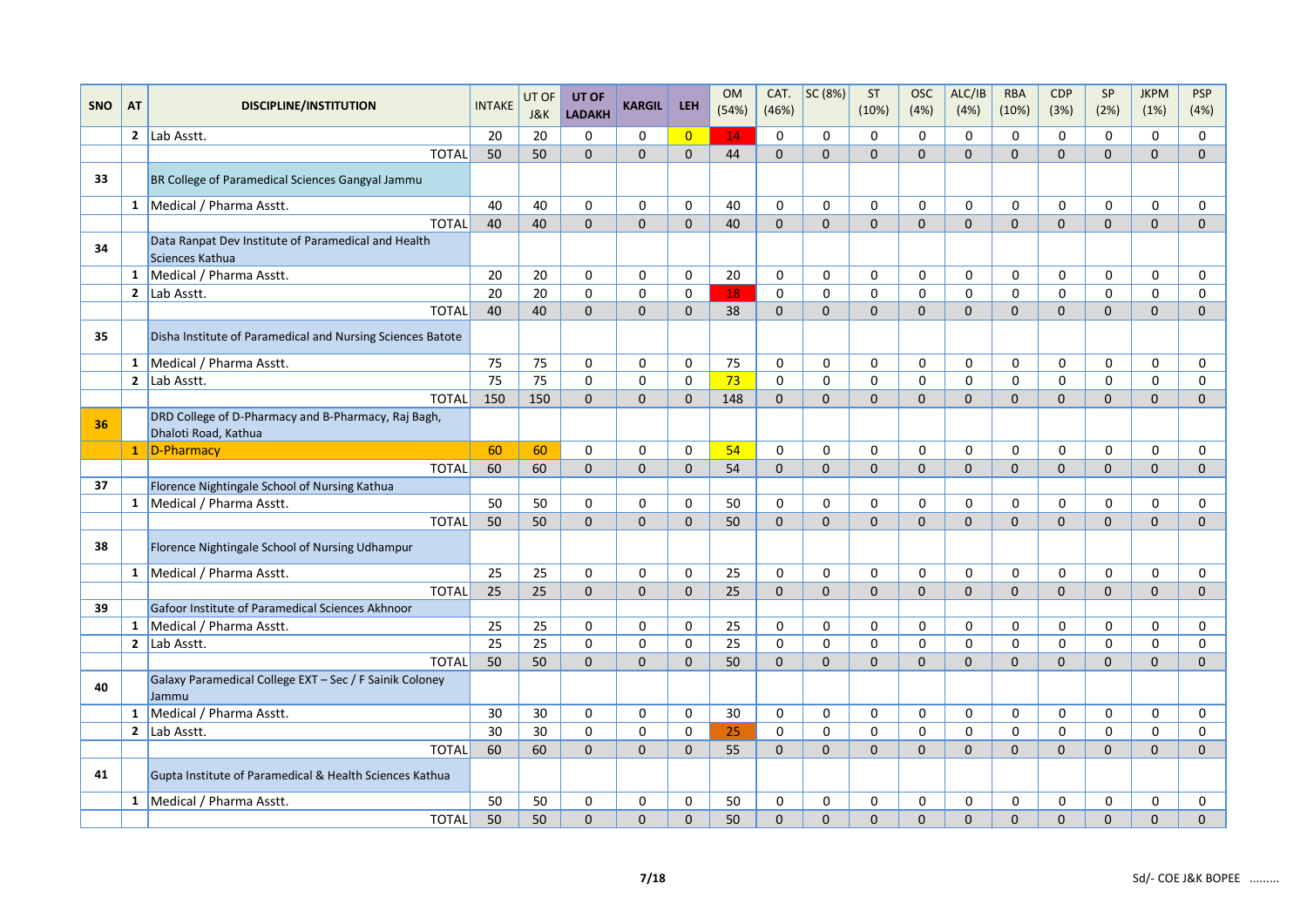| <b>SNO</b> | <b>AT</b>    | <b>DISCIPLINE/INSTITUTION</b>                                            | <b>INTAKE</b>   | UT OF | UT OF         | <b>KARGIL</b> | <b>LEH</b>  | <b>OM</b>      | CAT.        | SC (8%)     | ST           | <b>OSC</b>   | ALC/IB       | <b>RBA</b>     | <b>CDP</b>   | SP           | <b>JKPM</b>    | <b>PSP</b>     |
|------------|--------------|--------------------------------------------------------------------------|-----------------|-------|---------------|---------------|-------------|----------------|-------------|-------------|--------------|--------------|--------------|----------------|--------------|--------------|----------------|----------------|
|            |              |                                                                          |                 | J&K   | <b>LADAKH</b> |               |             | (54%)          | (46%)       |             | (10%)        | (4% )        | (4%)         | (10%)          | (3%)         | (2%)         | (1%)           | (4%)           |
| 42         |              | Guru Institute of Nursing and Paramedical Sciences Shastri               |                 |       |               |               |             |                |             |             |              |              |              |                |              |              |                |                |
|            | $\mathbf{1}$ | Nagar Jammu<br>Medical / Pharma Asstt.                                   | 100             | 100   | 0             | $\mathbf 0$   | $\mathbf 0$ | 100            | 0           | 0           | $\mathbf 0$  | $\mathbf 0$  | $\mathbf 0$  | $\mathbf 0$    | $\mathbf 0$  | $\mathbf 0$  | 0              | 0              |
|            |              | 2 $\vert$ Lab Asstt.                                                     | 25              | 25    | 0             | $\mathbf 0$   | 0           | 25             | 0           | $\mathbf 0$ | $\mathbf 0$  | 0            | $\mathbf 0$  | $\mathbf 0$    | 0            | 0            | 0              | 0              |
|            |              | 3 Dental Asstt.                                                          | 10              | 10    | $\mathbf 0$   | $\mathbf 0$   | $\Omega$    | 10             | 0           | 0           | $\mathbf 0$  | 0            | $\Omega$     | 0              | 0            | 0            | 0              | $\mathbf 0$    |
|            |              | <b>TOTAL</b>                                                             | 135             | 135   | $\mathbf{0}$  | $\mathbf 0$   | $\Omega$    | 135            | $\Omega$    | $\Omega$    | $\Omega$     | $\Omega$     | $\Omega$     | $\Omega$       | $\Omega$     | $\Omega$     | $\overline{0}$ | $\overline{0}$ |
| 43         |              | Guru Teg Bahadur Paramedical Institute Lakhanpur Kathua                  |                 |       |               |               |             |                |             |             |              |              |              |                |              |              |                |                |
|            |              | 1 Medical / Pharma Asstt.                                                | 30              | 30    | $\Omega$      | $\Omega$      | $\Omega$    | 30             | $\Omega$    | $\Omega$    | $\Omega$     | $\Omega$     | $\Omega$     | $\Omega$       | $\Omega$     | $\Omega$     | $\Omega$       | 0              |
|            |              | <b>TOTAL</b>                                                             | 30              | 30    | $\mathbf{0}$  | $\mathbf 0$   | $\Omega$    | 30             | $\Omega$    | $\mathbf 0$ | $\Omega$     | $\Omega$     | $\Omega$     | $\Omega$       | $\Omega$     | $\Omega$     | $\overline{0}$ | $\overline{0}$ |
| 44         |              | Gurukul Institute of Paramedical Studies Bhaderwah                       |                 |       |               |               |             |                |             |             |              |              |              |                |              |              |                |                |
|            | $\mathbf{1}$ | Medical / Pharma Asstt.                                                  | 50              | 50    | $\mathbf 0$   | $\Omega$      | $\Omega$    | 50             | $\Omega$    | $\Omega$    | $\mathbf{0}$ | $\Omega$     | $\Omega$     | $\Omega$       | $\Omega$     | 0            | $\Omega$       | 0              |
|            |              | 2 Lab Asstt.                                                             | 50              | 50    | $\mathbf 0$   | $\mathbf 0$   | $\mathbf 0$ | 48             | $\mathbf 0$ | $\mathbf 0$ | $\mathbf 0$  | $\mathbf 0$  | $\Omega$     | $\Omega$       | $\mathbf 0$  | $\mathbf 0$  | 0              | 0              |
|            |              | <b>TOTAL</b>                                                             | 100             | 100   | $\mathbf{0}$  | $\mathbf 0$   | $\Omega$    | 98             | $\Omega$    | $\Omega$    | $\Omega$     | $\Omega$     | $\Omega$     | $\Omega$       | $\Omega$     | $\mathbf{0}$ | 0              | $\mathbf 0$    |
| 45         |              | Hussain Paramedical Institute and Nursing Sciences Ghat<br>doda          |                 |       |               |               |             |                |             |             |              |              |              |                |              |              |                |                |
|            | $\mathbf{1}$ | Medical / Pharma Asstt.                                                  | 20              | 20    | $\mathbf 0$   | $\mathbf 0$   | $\mathbf 0$ | 20             | 0           | 0           | $\mathbf 0$  | $\mathbf 0$  | $\Omega$     | $\Omega$       | $\mathbf 0$  | $\mathbf 0$  | $\mathbf 0$    | 0              |
|            |              | 2 Lab Asstt.                                                             | 20              | 20    | $\mathbf 0$   | $\mathbf 0$   | $\mathbf 0$ | 17             | $\mathbf 0$ | $\mathbf 0$ | $\mathbf 0$  | $\mathbf 0$  | $\Omega$     | $\Omega$       | 0            | $\mathbf 0$  | 0              | $\pmb{0}$      |
|            |              | <b>TOTAL</b>                                                             | 40              | 40    | $\mathbf{0}$  | $\Omega$      | $\Omega$    | 37             | $\Omega$    | $\Omega$    | $\Omega$     | $\Omega$     | $\Omega$     | $\Omega$       | $\Omega$     | $\mathbf{0}$ | 0              | $\mathbf 0$    |
| 46         |              | IGES Institute of Nursing & Health Sciences Jammu                        |                 |       |               |               |             |                |             |             |              |              |              |                |              |              |                |                |
|            |              | 1   Medical / Pharma Asstt.                                              | 30              | 30    | 0             | 0             | $\mathbf 0$ | 30             | 0           | 0           | $\mathbf 0$  | $\mathbf 0$  | $\mathbf 0$  | $\mathbf 0$    | 0            | 0            | 0              | 0              |
|            |              | <b>TOTAL</b>                                                             | 30              | 30    | $\mathbf 0$   | $\mathbf 0$   | $\mathbf 0$ | 30             | $\Omega$    | $\Omega$    | $\mathbf{0}$ | $\Omega$     | $\Omega$     | $\Omega$       | $\mathbf{0}$ | $\mathbf{0}$ | $\overline{0}$ | $\mathbf{0}$   |
| 47         |              | IGES Institute of Nursing and Paramedical Sciences<br>Surankote          |                 |       |               |               |             |                |             |             |              |              |              |                |              |              |                |                |
|            |              | 1   Medical / Pharma Asstt.                                              | 30              | 30    | $\mathbf 0$   | $\mathbf 0$   | $\Omega$    | 30             | $\Omega$    | $\mathbf 0$ | $\mathbf 0$  | $\Omega$     | $\Omega$     | $\Omega$       | 0            | $\Omega$     | 0              | $\mathbf 0$    |
|            |              | <b>TOTAL</b>                                                             | 30              | 30    | $\Omega$      | $\Omega$      | $\Omega$    | 30             | $\Omega$    | $\Omega$    | $\Omega$     | $\Omega$     | $\Omega$     | $\Omega$       | $\Omega$     | $\Omega$     | 0              | $\Omega$       |
| 48         |              | Indian Institute of Paramedical Sciences Nagri Kathua                    |                 |       |               |               |             |                |             |             |              |              |              |                |              |              |                |                |
|            |              | 1 Medical / Pharma Asstt.                                                | 25              | 25    | $\Omega$      | $\mathbf 0$   | $\Omega$    | 25             | $\Omega$    | 0           | $\mathbf 0$  | $\mathbf 0$  | $\Omega$     | $\Omega$       | $\Omega$     | $\mathbf 0$  | $\mathbf 0$    | 0              |
|            |              | <b>TOTAL</b>                                                             | 25              | 25    | $\mathbf 0$   | $\mathbf 0$   | $\Omega$    | 25             | $\Omega$    | $\Omega$    | $\Omega$     | $\Omega$     | $\Omega$     | $\Omega$       | $\Omega$     | $\Omega$     | $\overline{0}$ | $\mathbf 0$    |
| 49         |              | Indian Institute of Technical Training Bari Brahmana Jammu               |                 |       |               |               |             |                |             |             |              |              |              |                |              |              |                |                |
|            |              | 1   Medical / Pharma Asstt.                                              | 30              | 30    | $\mathbf 0$   | $\mathbf 0$   | $\mathbf 0$ | 30             | 0           | 0           | $\mathbf 0$  | $\mathbf 0$  | $\Omega$     | $\Omega$       | $\mathbf 0$  | $\mathbf 0$  | $\mathbf 0$    | 0              |
|            |              | 2 $\lfloor$ Lab Asstt.                                                   | $\overline{25}$ | 25    | $\mathbf 0$   | $\mathbf 0$   | $\mathbf 0$ | 23             | $\mathbf 0$ | $\mathbf 0$ | $\mathbf 0$  | $\mathbf 0$  | $\mathbf 0$  | $\mathbf 0$    | $\mathbf 0$  | $\mathsf{o}$ | 0              | $\mathsf 0$    |
|            |              | $3$ OTT. Tech.                                                           | 10              | 10    | $\mathbf 0$   | $\mathbf 0$   | $\mathbf 0$ | 8 <sup>°</sup> | $\mathbf 0$ | $\mathbf 0$ | $\mathbf 0$  | 0            | $\mathbf 0$  | $\mathbf 0$    | 0            | 0            | 0              | $\mathbf 0$    |
|            |              | <b>TOTAL</b>                                                             | 65              | 65    | $\mathbf{0}$  | $\mathbf 0$   | $\mathbf 0$ | 61             | $\Omega$    | $\mathbf 0$ | $\mathbf{0}$ | $\mathbf{0}$ | $\mathbf{0}$ | $\overline{0}$ | $\mathbf{0}$ | $\mathbf{0}$ | $\overline{0}$ | $\mathbf 0$    |
| 50         |              | Jammu College of Nursing and Paramedical Sciences Channi<br>Himmat Jammu |                 |       |               |               |             |                |             |             |              |              |              |                |              |              |                |                |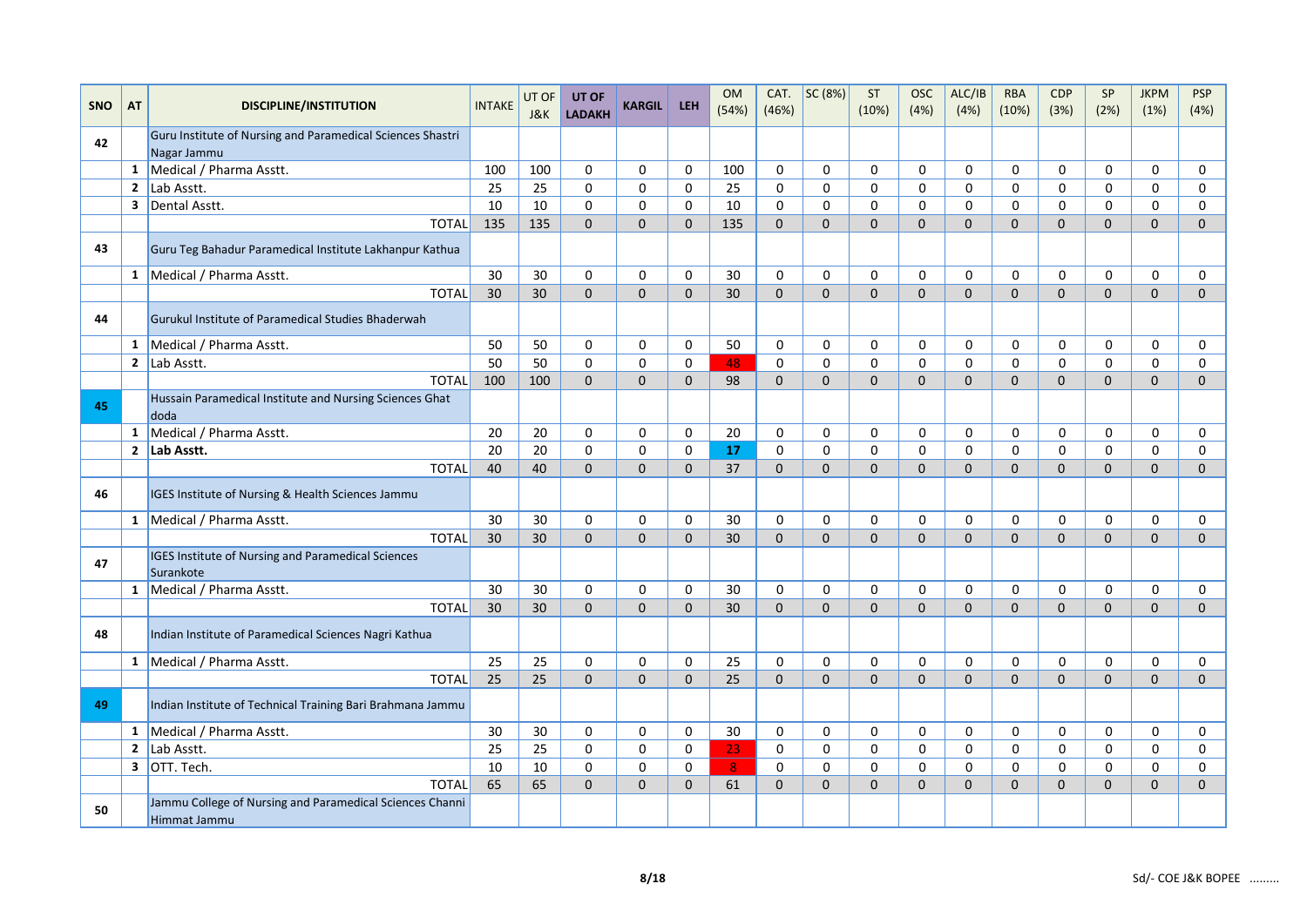|            |              |                                                                                      |               | UT OF           | UT OF               |               |             | <b>OM</b> | CAT.         | SC (8%)      | <b>ST</b>    | <b>OSC</b>   | ALC/IB         | <b>RBA</b>          | <b>CDP</b>     | SP           | <b>JKPM</b>    | <b>PSP</b>   |
|------------|--------------|--------------------------------------------------------------------------------------|---------------|-----------------|---------------------|---------------|-------------|-----------|--------------|--------------|--------------|--------------|----------------|---------------------|----------------|--------------|----------------|--------------|
| <b>SNO</b> | AT           | <b>DISCIPLINE/INSTITUTION</b>                                                        | <b>INTAKE</b> | J&K             | <b>LADAKH</b>       | <b>KARGIL</b> | <b>LEH</b>  | (54%)     | (46%)        |              | (10%)        | (4% )        | (4%)           | (10%)               | (3%)           | (2%)         | (1%)           | (4%)         |
|            |              | 1   Medical / Pharma Asstt.                                                          | 50            | 50              | $\mathbf 0$         | $\mathbf 0$   | 0           | 50        | 0            | $\mathbf 0$  | 0            | $\Omega$     | $\mathbf 0$    | $\mathbf 0$         | 0              | $\mathbf 0$  | 0              | 0            |
|            |              | 2 $\vert$ Lab Asstt.                                                                 | 25            | 25              | $\mathbf 0$         | $\mathbf 0$   | $\mathbf 0$ | 25        | $\mathbf 0$  | $\mathbf 0$  | $\Omega$     | $\Omega$     | $\Omega$       | $\Omega$            | $\mathbf 0$    | $\Omega$     | $\Omega$       | $\mathbf 0$  |
|            |              | <b>TOTAL</b>                                                                         | 75            | 75              | $\mathbf{0}$        | $\mathbf{0}$  | $\Omega$    | 75        | $\Omega$     | $\Omega$     | $\Omega$     | $\Omega$     | $\mathbf{0}$   | $\Omega$            | $\mathbf{0}$   | $\mathbf{0}$ | $\mathbf{0}$   | $\mathbf{0}$ |
| 51         |              | JK Institute of Nursing and Paramedical Sciences Palli Morh<br><b>District Samba</b> |               |                 |                     |               |             |           |              |              |              |              |                |                     |                |              |                |              |
|            |              | 1   Medical / Pharma Asstt.                                                          | 30            | 30              | $\mathbf 0$         | 0             | 0           | 30        | 0            | 0            | $\mathbf 0$  | $\mathbf 0$  | $\mathbf 0$    | $\mathbf 0$         | $\mathbf 0$    | $\mathbf 0$  | 0              | 0            |
|            |              | 2 Sanitary Insp.                                                                     | 30            | 30              | $\mathbf 0$         | $\mathbf 0$   | $\mathbf 0$ | 30        | $\mathbf 0$  | $\mathbf 0$  | $\Omega$     | $\Omega$     | $\Omega$       | $\mathbf 0$         | 0              | 0            | 0              | $\mathbf 0$  |
|            |              | <b>TOTAL</b>                                                                         | 60            | 60              | $\mathbf{0}$        | $\mathbf{0}$  | $\Omega$    | 60        | $\Omega$     | $\mathbf{0}$ | $\mathbf{0}$ | $\mathbf{0}$ | $\mathbf{0}$   | $\Omega$            | $\overline{0}$ | $\mathbf{0}$ | $\mathbf{0}$   | $\mathbf{0}$ |
| 52         |              | Kawa College of Paramedical Sciences Gurah Brahmana<br>Jammu                         |               |                 |                     |               |             |           |              |              |              |              |                |                     |                |              |                |              |
|            |              | $1$ Sanitary Insp.                                                                   | 30            | 30              | $\mathbf 0$         | $\mathbf 0$   | 0           | 30        | $\mathbf 0$  | $\mathbf 0$  | 0            | $\Omega$     | $\mathbf 0$    | $\mathbf 0$         | 0              | 0            | 0              | $\mathbf 0$  |
|            |              | <b>TOTAL</b>                                                                         | 30            | 30              | $\mathbf{0}$        | $\mathbf 0$   | $\mathbf 0$ | 30        | $\Omega$     | $\mathbf 0$  | $\Omega$     | $\Omega$     | $\mathbf{0}$   | $\Omega$            | $\mathbf{0}$   | $\mathbf{0}$ | $\mathbf{0}$   | $\mathbf{0}$ |
| -53        |              | Madre Mehrban Institute of Health Sciences Jammu Chak<br>Bhalwal Siri Pandita, Jammu |               |                 |                     |               |             |           |              |              |              |              |                |                     |                |              |                |              |
|            |              | $1$ Lab Asstt.                                                                       | 25            | 25              | $\mathbf 0$         | $\mathbf 0$   | 0           | 24        | $\mathbf 0$  | $\mathbf 0$  | $\mathbf 0$  | $\mathbf 0$  | $\mathbf 0$    | $\mathbf 0$         | 0              | $\mathbf 0$  | 0              | $\mathbf 0$  |
|            |              | 2 D-Pharmacy                                                                         | 60            | 60              | $\mathsf{O}\xspace$ | $\pmb{0}$     | $\pmb{0}$   | 38        | $\pmb{0}$    | $\pmb{0}$    | $\mathbf 0$  | $\mathbf 0$  | 0              | $\mathsf{O}\xspace$ | 0              | $\mathbf 0$  | 0              | $\pmb{0}$    |
|            |              | <b>TOTAL</b>                                                                         | 85            | 85              | $\mathbf{0}$        | $\mathbf 0$   | $\mathbf 0$ | 62        | $\mathbf{0}$ | $\mathbf 0$  | $\mathbf{0}$ | $\Omega$     | $\overline{0}$ | $\mathbf{0}$        | $\overline{0}$ | 0            | $\overline{0}$ | $\mathbf{0}$ |
| 54         |              | Mata Vaishno Devi Institute of Paramedical and Health                                |               |                 |                     |               |             |           |              |              |              |              |                |                     |                |              |                |              |
|            |              | Sciences Thaloti Raj Bagh Kathua                                                     |               |                 |                     |               |             |           |              |              |              |              |                |                     |                |              |                |              |
|            |              | 1   Medical / Pharma Asstt.                                                          | 30            | 30              | $\mathbf 0$         | $\mathbf 0$   | 0           | 30        | $\mathbf 0$  | $\mathbf 0$  | $\mathbf 0$  | $\Omega$     | $\Omega$       | $\Omega$            | $\mathbf 0$    | $\mathbf 0$  | 0              | 0            |
|            |              | <b>TOTAL</b>                                                                         | 30            | 30 <sup>°</sup> | $\Omega$            | $\Omega$      | $\Omega$    | 30        | $\Omega$     | $\Omega$     | $\Omega$     | $\Omega$     | $\Omega$       | $\Omega$            | $\Omega$       | $\Omega$     | $\Omega$       | $\Omega$     |
| 55         |              | MMC Paramedical Institute Babliana Gangyal Jammu                                     |               |                 |                     |               |             |           |              |              |              |              |                |                     |                |              |                |              |
|            |              | 1 Medical / Pharma Asstt.                                                            | 30            | 30              | $\mathbf 0$         | $\mathbf 0$   | 0           | 30        | $\mathbf 0$  | $\mathbf 0$  | $\mathbf{0}$ | $\Omega$     | $\Omega$       | $\Omega$            | $\mathbf 0$    | $\Omega$     | $\Omega$       | 0            |
|            |              | 2 $\vert$ Lab Asstt.                                                                 | 20            | 20              | $\mathbf 0$         | $\mathbf 0$   | $\mathbf 0$ | 20        | $\Omega$     | $\mathbf 0$  | $\Omega$     | $\Omega$     | $\Omega$       | $\Omega$            | 0              | $\Omega$     | $\Omega$       | $\mathbf 0$  |
|            |              | <b>TOTAL</b>                                                                         | 50            | 50              | $\Omega$            | $\Omega$      | $\Omega$    | 50        | $\Omega$     | $\Omega$     | $\Omega$     | $\Omega$     | $\Omega$       | $\Omega$            | $\mathbf{0}$   | $\Omega$     | $\mathbf{0}$   | $\mathbf{0}$ |
| 56         |              | Narsing Dev Institute of Nursing and Paramedical Sciences<br>Udhampur                |               |                 |                     |               |             |           |              |              |              |              |                |                     |                |              |                |              |
|            |              | 1 Medical / Pharma Asstt.                                                            | 60            | 60              | $\mathbf 0$         | $\mathbf 0$   | 0           | 60        | $\mathbf 0$  | $\mathbf 0$  | $\Omega$     | $\Omega$     | $\mathbf 0$    | $\mathbf 0$         | 0              | 0            | 0              | 0            |
|            |              | <b>TOTAL</b>                                                                         | 60            | 60              | $\Omega$            | $\Omega$      | $\Omega$    | 60        | $\Omega$     | $\mathbf{0}$ | $\Omega$     | $\Omega$     | $\Omega$       | $\Omega$            | $\Omega$       | $\Omega$     | $\Omega$       | $\Omega$     |
| 57         |              | New Age Institute of Paramedical Scinces Phinter Billawar                            |               |                 |                     |               |             |           |              |              |              |              |                |                     |                |              |                |              |
|            | $\mathbf{1}$ | Medical / Pharma Asstt.                                                              | 30            | 30              | $\mathbf 0$         | 0             | 0           | 27        | $\mathbf 0$  | $\mathbf 0$  | 0            | $\Omega$     | $\mathbf 0$    | 0                   | 0              | 0            | 0              | 0            |
|            | $\mathbf{2}$ | Lab Asstt.                                                                           | 30            | 30              | $\mathbf 0$         | 0             | 0           | 30        | $\mathbf 0$  | 0            | $\mathbf 0$  | $\Omega$     | $\mathbf 0$    | $\Omega$            | 0              | $\mathbf 0$  | 0              | 0            |
|            |              | 3 Sanitary Insp.                                                                     | 20            | 20              | $\mathbf 0$         | $\mathsf 0$   | $\mathbf 0$ | 20        | $\mathbf 0$  | $\mathbf 0$  | $\mathbf 0$  | $\mathbf 0$  | $\mathbf 0$    | $\mathbf 0$         | $\mathbf 0$    | $\mathbf 0$  | 0              | 0            |
|            |              | <b>TOTAL</b>                                                                         | 80            | 80              | $\Omega$            | $\mathbf 0$   | $\Omega$    | 77        | $\Omega$     | $\Omega$     | $\Omega$     | $\Omega$     | $\Omega$       | $\Omega$            | $\mathbf{0}$   | $\Omega$     | $\mathbf{0}$   | $\Omega$     |
| 58         |              | New Modern Institute of Paramedical and Nursing Sciences<br>Kishtwar                 |               |                 |                     | $\mathbf 0$   |             |           |              |              |              |              |                |                     |                |              |                |              |
|            |              | 1 Medical / Pharma Asstt.                                                            | 100           | 100             | 0                   | 0             | 0           | 98        | 0            | 0            | 0            | 0            | 0              | 0                   | 0              | 0            | 0              | 0            |
|            |              | 2 $\vert$ Lab Asstt.                                                                 | 100           | 100             | $\mathbf 0$         | $\mathbf 0$   | 0           | 93        | $\mathbf 0$  | $\mathbf 0$  | 0            | $\mathbf 0$  | 0              | $\mathbf 0$         | 0              | 0            | 0              | 0            |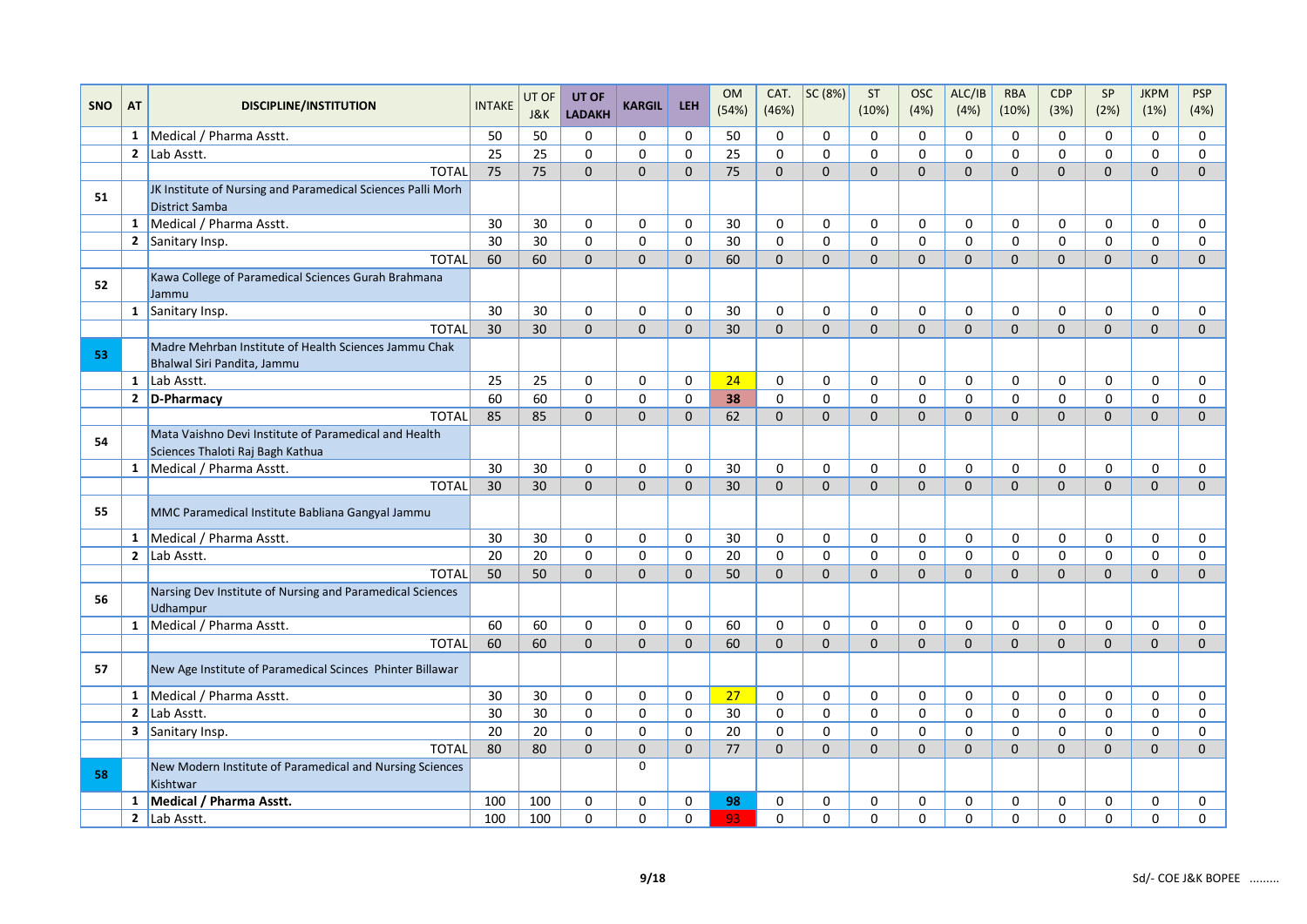|            |                         |                                                                               |               | UT OF | UT OF               |               |              | <b>OM</b> | CAT.        | SC(8%)       | ST           | <b>OSC</b>   | ALC/IB       | <b>RBA</b>   | CDP            | SP           | <b>JKPM</b>    | PSP            |
|------------|-------------------------|-------------------------------------------------------------------------------|---------------|-------|---------------------|---------------|--------------|-----------|-------------|--------------|--------------|--------------|--------------|--------------|----------------|--------------|----------------|----------------|
| <b>SNO</b> | AT                      | <b>DISCIPLINE/INSTITUTION</b>                                                 | <b>INTAKE</b> | J&K   | <b>LADAKH</b>       | <b>KARGIL</b> | <b>LEH</b>   | (54%)     | (46%)       |              | (10%)        | (4%)         | (4%)         | (10%)        | (3%)           | (2%)         | (1%)           | (4%)           |
|            |                         | <b>TOTAL</b>                                                                  | 200           | 200   | $\Omega$            | $\Omega$      | $\Omega$     | 191       | $\Omega$    | $\Omega$     | $\Omega$     | $\Omega$     | $\Omega$     | $\Omega$     | $\Omega$       | $\Omega$     | $\Omega$       | $\overline{0}$ |
| 59         |                         | New Modern Paramedical Institute Sainik Coloney Jammu                         |               |       |                     |               |              |           |             |              |              |              |              |              |                |              |                |                |
|            |                         | 1 Medical / Pharma Asstt.                                                     | 30            | 30    | $\mathbf 0$         | $\mathbf 0$   | 0            | 30        | 0           | $\Omega$     | $\Omega$     | $\Omega$     | $\Omega$     | $\Omega$     | $\Omega$       | $\Omega$     | $\Omega$       | 0              |
|            | $\mathbf{2}$            | Lab Asstt.                                                                    | 30            | 30    | $\mathbf 0$         | $\mathbf 0$   | $\mathbf 0$  | 30        | $\mathbf 0$ | $\mathbf 0$  | $\mathbf 0$  | 0            | $\mathbf 0$  | $\mathbf 0$  | $\mathbf 0$    | 0            | $\mathbf 0$    | 0              |
|            |                         | <b>TOTAL</b>                                                                  | 60            | 60    | $\mathbf 0$         | $\mathbf{0}$  | $\mathbf{0}$ | 60        | $\Omega$    | $\mathbf{0}$ | $\mathbf 0$  | $\mathbf{0}$ | $\mathbf{0}$ | $\mathbf{0}$ | $\overline{0}$ | $\mathbf{0}$ | $\overline{0}$ | $\mathbf 0$    |
| 60         |                         | P C Memorial Institute of Paramedical Sciences and<br>Hospital, Mawa, Akhnoor |               |       |                     |               |              |           |             |              |              |              |              |              |                |              |                |                |
|            |                         | 1 Medical / Pharma Asstt.                                                     | 50            | 50    | 0                   | 0             | 0            | 50        | 0           | 0            | 0            | 0            | 0            | 0            | 0              | 0            | 0              | 0              |
|            |                         | 2 Lab Asstt.                                                                  | 20            | 20    | $\mathbf 0$         | 0             | 0            | 20        | 0           | $\mathbf 0$  | $\mathbf 0$  | $\mathbf 0$  | $\mathbf 0$  | $\mathbf 0$  | $\mathbf 0$    | $\mathbf 0$  | $\mathbf 0$    | $\mathbf 0$    |
|            |                         | 3 D-Pharmacy                                                                  | 60            | 60    | $\mathbf 0$         | $\mathbf 0$   | $\mathbf 0$  | 60        | $\mathbf 0$ | $\mathbf 0$  | $\mathbf 0$  | $\Omega$     | $\mathbf 0$  | $\Omega$     | $\mathbf 0$    | $\Omega$     | 0              | $\mathbf 0$    |
|            |                         | <b>TOTAL</b>                                                                  | 130           | 130   | $\mathbf{0}$        | $\mathbf{0}$  | $\Omega$     | 130       | $\Omega$    | $\Omega$     | $\Omega$     | $\Omega$     | $\Omega$     | $\Omega$     | $\Omega$       | $\Omega$     | $\mathbf{0}$   | $\Omega$       |
| 61         |                         | Poonch College of Nursing and Paramedical Science<br>Surankote Poonch         |               |       |                     |               |              |           |             |              |              |              |              |              |                |              |                |                |
|            |                         | 1   Medical / Pharma Asstt.                                                   | 60            | 60    | $\mathbf 0$         | $\mathbf 0$   | 0            | 60        | 0           | $\mathbf 0$  | $\Omega$     | $\Omega$     | $\Omega$     | $\Omega$     | $\mathbf 0$    | 0            | $\mathbf 0$    | 0              |
|            |                         | <b>TOTAL</b>                                                                  | 60            | 60    | $\mathbf{0}$        | $\Omega$      | $\Omega$     | 60        | $\Omega$    | $\Omega$     | $\Omega$     | $\Omega$     | $\Omega$     | $\Omega$     | $\Omega$       | $\Omega$     | $\mathbf{0}$   | $\overline{0}$ |
| 62         |                         | R B Paramedical Institute Raj Bagh Kathua                                     |               |       |                     |               |              |           |             |              |              |              |              |              |                |              |                |                |
|            |                         | 1 Medical / Pharma Asstt.                                                     | 50            | 50    | $\Omega$            | $\Omega$      | $\Omega$     | 50        | 0           | $\mathbf{0}$ | $\Omega$     | $\Omega$     | $\Omega$     | $\Omega$     | $\Omega$       | $\Omega$     | $\Omega$       | 0              |
|            | $\overline{2}$          | Lab Asstt.                                                                    | 50            | 50    | $\mathsf{O}\xspace$ | $\mathsf 0$   | $\pmb{0}$    | 50        | $\pmb{0}$   | $\mathsf 0$  | $\Omega$     | $\Omega$     | $\Omega$     | $\Omega$     | $\Omega$       | $\Omega$     | $\Omega$       | 0              |
|            | $\overline{\mathbf{3}}$ | Dental Asstt.                                                                 | 50            | 50    | 0                   | 0             | $\pmb{0}$    | 50        | 0           | 0            | $\mathbf 0$  | $\Omega$     | $\Omega$     | $\Omega$     | 0              | $\Omega$     | $\Omega$       | $\Omega$       |
|            | 4                       | OTT. Tech.                                                                    | 35            | 35    | $\mathbf 0$         | $\mathsf 0$   | $\mathbf 0$  | 35        | $\mathbf 0$ | 0            | $\mathbf 0$  | 0            | $\mathbf 0$  | 0            | $\mathbf 0$    | 0            | 0              | $\mathbf 0$    |
|            |                         | $5$ D-Pharmacy                                                                | 50            | 50    | $\mathbf 0$         | $\mathbf 0$   | $\mathbf 0$  | 48        | $\mathbf 0$ | 0            | 0            | $\mathbf 0$  | 0            | $\mathbf 0$  | 0              | 0            | 0              | $\mathbf 0$    |
|            |                         | 6 ECG Tech.                                                                   | 35            | 35    | $\mathbf 0$         | $\mathbf 0$   | $\mathbf 0$  | 35        | $\mathbf 0$ | $\mathbf 0$  | $\mathbf 0$  | $\mathbf 0$  | $\mathbf 0$  | $\mathbf 0$  | $\mathbf 0$    | $\mathbf 0$  | $\mathbf 0$    | 0              |
|            |                         | $7$ ISM                                                                       | 60            | 60    | $\Omega$            | $\mathbf 0$   | $\Omega$     | 60        | $\Omega$    | $\Omega$     | $\Omega$     | $\Omega$     | $\Omega$     | $\Omega$     | $\mathbf 0$    | $\Omega$     | 0              | $\mathbf 0$    |
|            |                         | <b>TOTAL</b>                                                                  | 330           | 330   | $\mathbf{0}$        | $\Omega$      | $\Omega$     | 328       | $\Omega$    | $\Omega$     | $\Omega$     | $\Omega$     | $\Omega$     | $\Omega$     | $\Omega$       | $\Omega$     | $\mathbf{0}$   | $\mathbf{0}$   |
| 63         |                         | Rajiv Gandhi College of Nursing Chak Bhalwal Jammu                            |               |       |                     |               |              |           |             |              |              |              |              |              |                |              |                |                |
|            |                         | 1 Medical / Pharma Asstt.                                                     | 30            | 30    | $\mathbf 0$         | $\mathbf 0$   | 0            | 30        | $\mathbf 0$ | $\mathbf 0$  | $\mathbf 0$  | $\mathbf 0$  | $\mathbf 0$  | $\mathbf 0$  | $\mathbf 0$    | $\mathbf 0$  | $\mathbf 0$    | 0              |
|            |                         | <b>TOTAL</b>                                                                  | 30            | 30    | $\Omega$            | $\Omega$      | $\Omega$     | 30        | $\Omega$    | $\Omega$     | $\Omega$     | $\Omega$     | $\Omega$     | $\Omega$     | $\Omega$       | $\Omega$     | $\Omega$       | $\Omega$       |
| 64         |                         | Rajiv Gandhi Institute of Pharmacy, Narwal, Bye Pass Road,<br>Jammu           |               |       |                     |               |              |           |             |              |              |              |              |              |                |              |                |                |
|            |                         | 1 D-Pharmacy                                                                  | 60            | 60    | 0                   | 0             | 0            | 56        | 0           | 0            | 0            | $\Omega$     | $\Omega$     | 0            | 0              |              | 0              | 0              |
|            |                         | <b>TOTAL</b>                                                                  | 60            | 60    | $\mathbf{0}$        | $\mathbf 0$   | $\mathbf 0$  | 56        | $\Omega$    | $\mathbf 0$  | $\mathbf 0$  | $\mathbf{0}$ | $\mathbf{0}$ | $\mathbf{0}$ | $\mathbf{0}$   | $\mathbf{0}$ | $\mathbf 0$    | $\mathbf 0$    |
| 65         |                         | <b>RDGD Memorial Trust Institute of Paramedical Sciences</b><br>Samba         |               |       |                     |               |              |           |             |              |              |              |              |              |                |              |                |                |
|            |                         | 1 Medical / Pharma Asstt.                                                     | 30            | 30    | 0                   | 0             | 0            | 30        | 0           | 0            | 0            | 0            | 0            | 0            | 0              | 0            | 0              | 0              |
|            |                         | 2 $ $ Lab Asstt.                                                              | 30            | 30    | $\mathbf 0$         | 0             | 0            | 30        | 0           | $\mathbf 0$  | $\mathbf 0$  | $\mathbf 0$  | $\mathbf 0$  | $\mathbf 0$  | $\mathbf 0$    | 0            | $\mathbf 0$    | 0              |
|            |                         | <b>TOTAL</b>                                                                  | 60            | 60    | $\mathbf{0}$        | $\mathbf{0}$  | $\mathbf{0}$ | 60        | $\mathbf 0$ | $\mathbf 0$  | $\mathbf{0}$ | $\mathbf{0}$ | $\mathbf{0}$ | $\mathbf{0}$ | $\mathbf{0}$   | $\mathbf{0}$ | $\mathbf{0}$   | $\overline{0}$ |
| 66         |                         | S Sidharatha Paramedical Training Institute Channi Himat<br>(Sunjwan) Jammu   |               |       |                     |               |              |           |             |              |              |              |              |              |                |              |                |                |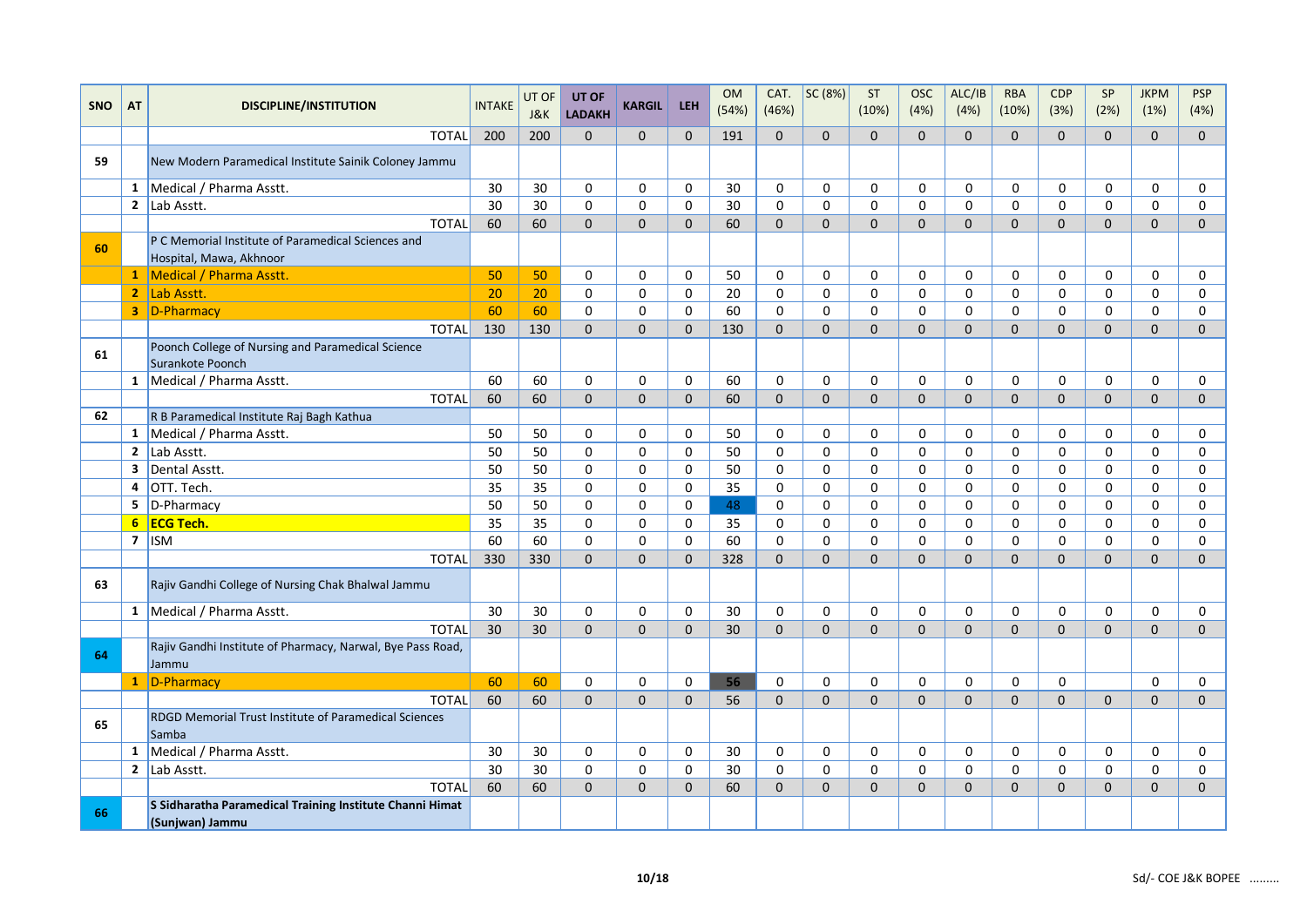|            |                |                                                                       |                 | UT OF          | UT OF         |               |              | <b>OM</b> | CAT.         | SC (8%)      | ST           | <b>OSC</b>   | ALC/IB         | <b>RBA</b>   | CDP            | SP           | <b>JKPM</b>    | <b>PSP</b>   |
|------------|----------------|-----------------------------------------------------------------------|-----------------|----------------|---------------|---------------|--------------|-----------|--------------|--------------|--------------|--------------|----------------|--------------|----------------|--------------|----------------|--------------|
| <b>SNO</b> | <b>AT</b>      | <b>DISCIPLINE/INSTITUTION</b>                                         | <b>INTAKE</b>   | <b>J&amp;K</b> | <b>LADAKH</b> | <b>KARGIL</b> | <b>LEH</b>   | (54%)     | (46%)        |              | (10%)        | (4%)         | (4%)           | (10%)        | (3%)           | (2%)         | (1%)           | (4%)         |
|            |                | 1 Medical / Pharma Asstt.                                             | 50              | 50             | $\mathbf 0$   | $\mathbf 0$   | $\mathbf 0$  | 50        | 0            | $\mathbf 0$  | 0            | $\mathbf 0$  | 0              | 0            | 0              | 0            | $\mathbf 0$    | 0            |
|            | $\overline{2}$ | Dental Asstt.                                                         | 15              | 15             | $\Omega$      | $\Omega$      | $\mathbf 0$  | 15        | $\Omega$     | $\Omega$     | $\Omega$     | $\Omega$     | $\Omega$       | 0            | $\Omega$       | $\Omega$     | $\Omega$       | 0            |
|            |                | 3 D-Pharmacy                                                          | 60              | 60             | $\mathbf 0$   | 0             | $\mathbf 0$  | 49        | 0            | 0            | 0            | $\mathbf 0$  | $\mathbf 0$    | 0            | 0              | 0            | 0              | 0            |
|            |                | <b>TOTAL</b>                                                          | 125             | 125            | $\mathbf 0$   | $\mathbf{0}$  | $\mathbf{0}$ | 114       | $\mathbf{0}$ | $\mathbf{0}$ | $\Omega$     | $\mathbf{0}$ | $\mathbf{0}$   | $\mathbf{0}$ | $\overline{0}$ | $\Omega$     | $\mathbf 0$    | $\mathbf{0}$ |
| 67         |                | Sanjeevani Institute of Paramedical Sciences Patoli<br>Brahmana Jammu |                 |                |               |               |              |           |              |              |              |              |                |              |                |              |                |              |
|            | 1              | Medical / Pharma Asstt.                                               | 25              | 25             | $\mathbf 0$   | $\mathbf 0$   | 0            | 25        | 0            | $\mathbf 0$  | 0            | 0            | $\mathbf 0$    | 0            | 0              | $\mathbf 0$  | 0              | 0            |
|            |                | 2 $\vert$ Lab Asstt.                                                  | 20              | 20             | $\Omega$      | $\mathbf 0$   | $\mathbf 0$  | 19        | $\mathbf 0$  | $\mathbf 0$  | $\Omega$     | $\mathsf{o}$ | $\mathbf 0$    | $\Omega$     | 0              | $\pmb{0}$    | $\mathbf 0$    | $\mathbf 0$  |
|            |                | $3$ OTT. Tech.                                                        | $\overline{25}$ | 25             | $\mathbf 0$   | $\mathsf 0$   | $\mathsf 0$  | 25        | $\mathsf 0$  | $\mathsf 0$  | $\mathbf 0$  | $\mathbf 0$  | 0              | 0            | 0              | $\mathbf 0$  | 0              | $\mathsf 0$  |
|            |                | <b>TOTAL</b>                                                          | 70              | 70             | $\mathbf 0$   | $\mathbf{0}$  | $\mathbf{0}$ | 69        | $\Omega$     | $\mathbf 0$  | $\mathbf{0}$ | $\mathbf{0}$ | $\overline{0}$ | $\mathbf{0}$ | $\overline{0}$ | $\mathbf 0$  | $\mathbf{0}$   | $\mathbf{0}$ |
| 68         |                | Shri Mata Vaishno Devi Paramedical Institute Roop Nagar<br>Jammu      |                 |                |               |               |              |           |              |              |              |              |                |              |                |              |                |              |
|            |                | 1 Medical / Pharma Asstt.                                             | 30              | 30             | $\mathbf 0$   | 0             | $\mathbf 0$  | 30        | 0            | $\mathbf 0$  | 0            | $\mathbf 0$  | 0              | 0            | 0              | 0            | 0              | 0            |
|            |                | <b>TOTAL</b>                                                          | 30              | 30             | $\Omega$      | $\Omega$      | $\Omega$     | 30        | $\Omega$     | $\Omega$     | $\Omega$     | $\Omega$     | $\overline{0}$ | $\Omega$     | $\overline{0}$ | $\Omega$     | $\mathbf 0$    | $\mathbf{0}$ |
| 69         |                | Shri Nanak Medical Institute of Health Sciences, Bishnah              |                 |                |               |               |              |           |              |              |              |              |                |              |                |              |                |              |
|            |                | 1 D-Pharmacy                                                          | 60              | 60             | $\mathbf 0$   | $\mathbf 0$   | 0            | 59        | $\mathbf 0$  | 0            | $\Omega$     | 0            | 0              | 0            | 0              | $\mathbf 0$  | $\mathbf 0$    | 0            |
|            |                | <b>TOTAL</b>                                                          | 60              | 60             | $\Omega$      | $\mathbf{0}$  | $\Omega$     | 59        | $\Omega$     | $\Omega$     | $\Omega$     | $\Omega$     | $\Omega$       | $\Omega$     | $\Omega$       | $\Omega$     | $\Omega$       | $\mathbf{0}$ |
| 70         |                | Shri Sain Charitable Trust Ban Talab (Nardni) Jammu                   |                 |                |               |               |              |           |              |              |              |              |                |              |                |              |                |              |
|            | $\mathbf{1}$   | Lab Asstt.                                                            | 30              | 30             | $\mathbf 0$   | $\mathbf 0$   | $\mathbf 0$  | 28        | $\mathbf 0$  | $\mathbf 0$  | 0            | $\mathbf 0$  | $\mathbf 0$    | 0            | 0              | 0            | 0              | 0            |
|            |                | 2 $D$ -Pharmacy                                                       | 60              | 60             | $\Omega$      | $\Omega$      | $\Omega$     | 53        | $\Omega$     | $\Omega$     | $\Omega$     | $\Omega$     | $\Omega$       | 0            | $\Omega$       | $\Omega$     | 0              | 0            |
|            |                | <b>TOTAL</b>                                                          | 90              | 90             | $\mathbf{0}$  | $\mathbf{0}$  | $\mathbf{0}$ | 81        | $\mathbf{0}$ | $\Omega$     | $\Omega$     | $\mathbf{0}$ | 0              | $\mathbf{0}$ | 0              | $\mathbf{0}$ | $\mathbf{0}$   | $\mathbf{0}$ |
| 71         |                | Siddi Vinayak School of Nursing Kathua                                |                 |                |               |               |              |           |              |              |              |              |                |              |                |              |                |              |
|            |                | 1   Medical / Pharma Asstt.                                           | 30              | 30             | $\mathbf 0$   | $\mathbf 0$   | $\mathbf 0$  | 29        | 0            | $\mathbf 0$  | 0            | 0            | 0              | 0            | 0              | $\mathbf 0$  | 0              | 0            |
|            |                | <b>TOTAL</b>                                                          | 30              | 30             | $\mathbf 0$   | $\mathbf 0$   | $\mathbf{0}$ | 29        | $\Omega$     | $\Omega$     | $\Omega$     | $\mathbf{0}$ | $\overline{0}$ | $\mathbf{0}$ | $\overline{0}$ | $\Omega$     | $\mathbf 0$    | $\mathbf 0$  |
| 72         |                | SMS Institute of Medical Sciences Kaluchak Kunjwani<br>Jammu          |                 |                |               |               |              |           |              |              |              |              |                |              |                |              |                |              |
|            | $\mathbf{1}$   | Medical / Pharma Asstt.                                               | 50              | 50             | $\mathbf 0$   | 0             | $\mathbf 0$  | 50        | 0            | $\mathbf 0$  | 0            | 0            | 0              | 0            | 0              | 0            | 0              | 0            |
|            |                | <b>TOTAL</b>                                                          | 50              | 50             | $\mathbf 0$   | $\mathbf{0}$  | $\mathbf{0}$ | 50        | $\mathbf{0}$ | $\mathbf{0}$ | $\mathbf{0}$ | $\mathbf{0}$ | $\mathbf{0}$   | $\mathbf{0}$ | $\overline{0}$ | $\mathbf 0$  | $\mathbf 0$    | $\mathbf{0}$ |
| 73         |                | Stephen Institute of Paramedical Sciences Miransahib<br>Jammu         |                 |                |               |               |              |           |              |              |              |              |                |              |                |              |                |              |
|            |                | 1 Medical / Pharma Asstt.                                             | 25              | 25             | $\mathbf 0$   | $\mathbf 0$   | 0            | 24        | 0            | 0            | $\Omega$     | 0            | 0              | 0            | 0              | $\mathbf 0$  | 0              | 0            |
|            |                | 2 Lab Asstt.                                                          | 25              | 25             | $\mathbf 0$   | $\mathbf 0$   | $\mathbf 0$  | 25        | 0            | $\mathbf 0$  | $\Omega$     | $\mathbf 0$  | $\mathbf 0$    | 0            | 0              | 0            | $\mathbf 0$    | 0            |
|            |                | <b>TOTAL</b>                                                          | 50              | 50             | $\mathbf 0$   | $\mathbf{0}$  | $\mathbf{0}$ | 49        | $\mathbf{0}$ | $\mathbf{0}$ | $\mathbf{0}$ | $\mathbf{0}$ | $\overline{0}$ | $\mathbf{0}$ | $\overline{0}$ | $\mathbf 0$  | $\mathbf{0}$   | $\mathbf{0}$ |
| 74         |                | SVS Paramedical College Shiv Kashi Sunderbani Rajouri                 |                 |                |               |               |              |           |              |              |              |              |                |              |                |              |                |              |
|            |                | 1 Medical / Pharma Asstt.                                             | 25              | 25             | 0             | $\mathbf 0$   | $\Omega$     | 25        | 0            | $\Omega$     | $\Omega$     | $\Omega$     | $\mathbf 0$    | 0            | 0              | 0            | $\mathbf 0$    | 0            |
|            |                | 2 D-Pharmacy                                                          | 60              | 60             | $\mathbf 0$   | 0             | 0            | 56        | 0            | $\mathbf 0$  | 0            | $\mathbf 0$  | 0              | 0            | 0              | $\mathbf 0$  | 0              | 0            |
|            |                | <b>TOTAL</b>                                                          | 85              | 85             | $\Omega$      | $\Omega$      | $\mathbf{0}$ | 81        | $\Omega$     | $\mathbf 0$  | $\Omega$     | $\Omega$     | $\overline{0}$ | 0            | $\Omega$       | $\Omega$     | $\overline{0}$ | $\mathbf{0}$ |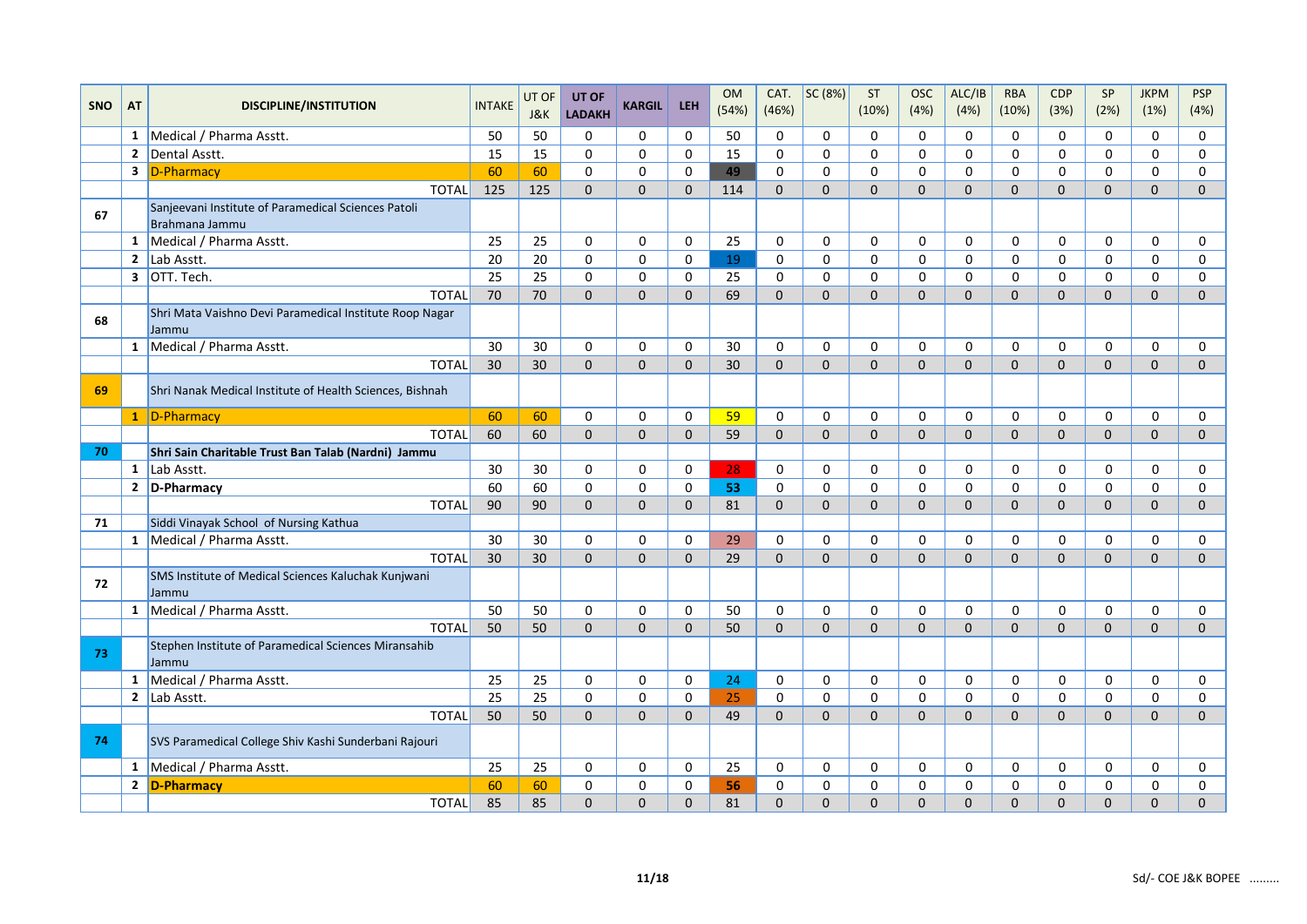| <b>SNO</b> | AT           | <b>DISCIPLINE/INSTITUTION</b>                                                    | <b>INTAKE</b> | UT OF<br>J&K | UT OF<br><b>LADAKH</b> | <b>KARGIL</b> | <b>LEH</b>   | <b>OM</b><br>(54%) | CAT.<br>(46%) | SC (8%)      | <b>ST</b><br>(10%) | <b>OSC</b><br>(4% ) | ALC/IB<br>(4%) | <b>RBA</b><br>(10%) | <b>CDP</b><br>(3%)  | SP<br>(2%)     | <b>JKPM</b><br>(1%) | <b>PSP</b><br>(4%) |
|------------|--------------|----------------------------------------------------------------------------------|---------------|--------------|------------------------|---------------|--------------|--------------------|---------------|--------------|--------------------|---------------------|----------------|---------------------|---------------------|----------------|---------------------|--------------------|
|            |              | Swami Vivekanand Institute, 54 Channi Ramma/Sainik                               |               |              |                        |               |              |                    |               |              |                    |                     |                |                     |                     |                |                     |                    |
| 75         |              | Coloney, Jammu                                                                   |               |              |                        |               |              |                    |               |              |                    |                     |                |                     |                     |                |                     |                    |
|            |              | 1 Medical / Pharma Asstt.                                                        | 60            | 60           | $\mathbf 0$            | $\mathbf 0$   | $\mathbf 0$  | 60                 | 0             | 0            | $\Omega$           | $\Omega$            | $\mathbf 0$    | $\mathbf 0$         | $\mathbf 0$         | 0              | 0                   | 0                  |
|            |              | 2 D-Pharmacy                                                                     | 60            | 60           | $\mathbf 0$            | $\mathbf 0$   | $\mathbf 0$  | 59                 | $\mathbf 0$   | $\mathbf 0$  | $\Omega$           | $\Omega$            | 0              | $\Omega$            | 0                   | $\Omega$       | 0                   | $\mathbf 0$        |
|            |              | <b>TOTAL</b>                                                                     | 120           | 120          | $\mathbf{0}$           | $\mathbf 0$   | $\mathbf 0$  | 119                | $\Omega$      | $\mathbf 0$  | $\Omega$           | $\mathbf{0}$        | $\Omega$       | $\mathbf{0}$        | $\mathbf{0}$        | $\overline{0}$ | $\mathbf{0}$        | $\mathbf{0}$       |
| 76         |              | Taran Paramedical Institute Ghat Doda                                            |               |              |                        |               |              |                    |               |              |                    |                     |                |                     |                     |                |                     |                    |
|            |              | 1 Medical / Pharma Asstt.                                                        | 40            | 40           | $\mathbf 0$            | $\mathbf 0$   | $\mathbf 0$  | 39                 | 0             | 0            | 0                  | $\Omega$            | $\mathbf 0$    | $\mathbf 0$         | 0                   | $\mathbf 0$    | 0                   | 0                  |
|            |              | 2 Lab Asstt.                                                                     | 20            | 20           | $\mathbf{0}$           | $\mathbf 0$   | $\Omega$     | 11                 | $\mathbf{0}$  | $\Omega$     | $\Omega$           | $\Omega$            | $\Omega$       | $\Omega$            | $\Omega$            | $\Omega$       | $\Omega$            | $\Omega$           |
|            |              | <b>TOTAL</b>                                                                     | 60            | 60           | $\Omega$               | $\Omega$      | $\Omega$     | 50                 | $\Omega$      | $\Omega$     | $\Omega$           | $\Omega$            | $\mathbf{0}$   | $\Omega$            | $\Omega$            | $\Omega$       | $\mathbf{0}$        | $\Omega$           |
| 77         |              | Tariq Paramedical Institute Rajouri                                              |               |              |                        |               |              |                    |               |              |                    |                     |                |                     |                     |                |                     |                    |
|            |              | 1 Medical / Pharma Asstt.                                                        | 40            | 40           | $\mathbf{0}$           | $\mathbf 0$   | $\mathbf 0$  | 40                 | $\mathbf 0$   | $\Omega$     | $\Omega$           | $\Omega$            | $\Omega$       | $\Omega$            | 0                   | 0              | 0                   | 0                  |
|            |              | 2 $\vert$ Lab Asstt.                                                             | 10            | 10           | $\mathbf 0$            | $\mathbf 0$   | $\mathbf 0$  | $\overline{9}$     | 0             | $\mathbf 0$  | $\Omega$           | $\Omega$            | $\mathbf 0$    | $\Omega$            | 0                   | $\Omega$       | 0                   | $\mathbf 0$        |
|            |              | <b>TOTAL</b>                                                                     | 50            | 50           | $\Omega$               | $\Omega$      | $\Omega$     | 49                 | $\Omega$      | $\Omega$     | $\Omega$           | $\Omega$            | $\Omega$       | $\Omega$            | $\Omega$            | $\Omega$       | $\Omega$            | $\Omega$           |
| 78         |              | Vinayak Institute of Nursing & Paramedical Sciences EKTA<br>Vihar Kunjwani Jammu |               |              |                        |               |              |                    |               |              |                    |                     |                |                     |                     |                |                     |                    |
|            |              | 1   Medical / Pharma Asstt.                                                      | 30            | 30           | $\mathbf{0}$           | $\mathbf 0$   | $\mathbf 0$  | 30                 | $\Omega$      | $\Omega$     | $\Omega$           | $\Omega$            | $\Omega$       | $\Omega$            | $\Omega$            | $\Omega$       | $\Omega$            | 0                  |
|            |              | 2 $\vert$ Lab Asstt.                                                             | 10            | 10           | $\mathbf{0}$           | $\mathbf 0$   | $\Omega$     | 10                 | $\Omega$      | $\Omega$     | $\Omega$           | $\Omega$            | $\Omega$       | $\Omega$            | 0                   | $\Omega$       | $\Omega$            | $\Omega$           |
|            |              | <b>TOTAL</b>                                                                     | 40            | 40           | $\Omega$               | $\Omega$      | $\Omega$     | 40                 | $\Omega$      | $\Omega$     | $\Omega$           | $\Omega$            | $\Omega$       | $\Omega$            | $\Omega$            | $\Omega$       | $\Omega$            | $\Omega$           |
| 79         |              | AL Noor Paramedical Institute Budshah Nagar, Natipora,<br><b>Kashmir</b>         |               |              |                        |               |              |                    |               |              |                    |                     |                |                     |                     |                |                     |                    |
|            |              | 1 Medical / Pharma Asstt.                                                        | 15            | 15           | 0                      | 0             | 0            | 15                 | 0             | 0            | $\Omega$           | $\Omega$            | 0              | 0                   | 0                   | 0              | 0                   | 0                  |
|            |              | 2 $ $ Lab Asstt.                                                                 | 10            | 10           | $\mathbf 0$            | $\pmb{0}$     | $\mathsf 0$  | 5 <sup>°</sup>     | 0             | $\pmb{0}$    | 0                  | $\mathbf 0$         | $\mathbf 0$    | $\mathbf 0$         | 0                   | 0              | 0                   | $\pmb{0}$          |
|            |              | <b>TOTAL</b>                                                                     | 25            | 25           | $\mathsf{O}\xspace$    | $\pmb{0}$     | $\mathbf{0}$ | 20                 | $\mathbf{0}$  | $\pmb{0}$    | $\mathbf 0$        | $\mathbf{0}$        | $\mathbf{0}$   | $\mathbf{0}$        | $\mathsf{O}\xspace$ | $\overline{0}$ | $\overline{0}$      | $\pmb{0}$          |
| 80         |              | Al-Falah Paramedical Institute Bandipora                                         |               |              |                        |               |              |                    |               |              |                    |                     |                |                     |                     |                |                     |                    |
|            |              | 1   Medical / Pharma Asstt.                                                      | 10            | 10           | $\mathbf 0$            | 0             | $\mathbf 0$  | $\overline{9}$     | 0             | 0            | 0                  | $\mathbf 0$         | 0              | $\mathbf 0$         | 0                   | 0              | 0                   | 0                  |
|            |              | 2 Dental Asstt.                                                                  | 10            | 10           | $\mathbf 0$            | $\mathbf 0$   | $\mathbf 0$  | 8                  | 0             | $\mathbf 0$  | 0                  | 0                   | $\mathbf 0$    | $\mathbf 0$         | 0                   | 0              | 0                   | 0                  |
|            |              | <b>TOTAL</b>                                                                     | 20            | 20           | $\mathbf{0}$           | $\mathbf{0}$  | $\mathbf{0}$ | 17                 | $\Omega$      | $\mathbf{0}$ | $\Omega$           | $\Omega$            | $\mathbf{0}$   | $\Omega$            | $\mathbf{0}$        | $\mathbf{0}$   | $\overline{0}$      | $\mathbf{0}$       |
| 81         |              | Arsh Paramedical Institute Khanmoh Srinagar                                      |               |              |                        |               |              |                    |               |              |                    |                     |                |                     |                     |                |                     |                    |
|            |              | 1   Medical / Pharma Asstt.                                                      | 10            | 10           | $\mathbf 0$            | $\mathbf 0$   | $\mathbf 0$  | 10                 | 0             | $\mathbf 0$  | 0                  | $\mathbf{0}$        | $\mathbf 0$    | 0                   | 0                   | 0              | 0                   | $\mathbf 0$        |
|            | $\mathbf{2}$ | Lab Asstt.                                                                       | 20            | 20           | $\mathbf 0$            | 0             | 0            | 20                 | 0             | 0            | $\Omega$           | $\mathbf{0}$        | 0              | 0                   | 0                   | 0              | 0                   | 0                  |
|            |              | $\overline{\mathbf{3}}$   X-Ray Asstt.                                           | 10            | 10           | $\mathbf 0$            | $\mathbf 0$   | $\mathbf 0$  | 10                 | 0             | 0            | 0                  | $\Omega$            | $\Omega$       | $\mathbf 0$         | 0                   | 0              | 0                   | 0                  |
|            |              | $4$ ECG Tech.                                                                    | 10            | 10           | $\mathbf 0$            | 0             | $\mathbf 0$  | 10                 | $\mathbf 0$   | $\mathbf 0$  | 0                  | $\mathbf 0$         | $\mathbf 0$    | $\mathbf 0$         | 0                   | $\mathbf 0$    | 0                   | 0                  |
|            |              | $\overline{5}$ OTT. Tech.                                                        | 10            | 10           | $\mathbf 0$            | $\mathbf 0$   | $\mathbf 0$  | 10                 | 0             | 0            | $\Omega$           | $\Omega$            | $\mathbf 0$    | $\mathbf 0$         | 0                   | 0              | 0                   | 0                  |
|            |              | <b>TOTAL</b>                                                                     | 60            | 60           | $\mathbf{0}$           | $\mathbf 0$   | $\Omega$     | 60                 | $\Omega$      | $\Omega$     | $\Omega$           | $\Omega$            | $\mathbf{0}$   | $\Omega$            | $\mathbf{0}$        | $\Omega$       | $\mathbf{0}$        | $\mathbf{0}$       |
| 82         |              | Bismillah Paramedical Institute Repora Chadoora Budgam                           |               |              |                        |               |              |                    |               |              |                    |                     |                |                     |                     |                |                     |                    |
|            |              | 1 Medical / Pharma Asstt.                                                        | 25            | 25           | $\mathbf 0$            | 0             | $\mathbf 0$  | 25                 | $\mathbf 0$   | 0            | 0                  | $\mathbf 0$         | $\mathbf 0$    | $\mathbf 0$         | 0                   | $\mathbf 0$    | 0                   | 0                  |
|            |              | <b>TOTAL</b>                                                                     | 25            | 25           | $\mathbf{0}$           | $\mathbf 0$   | $\Omega$     | 25                 | $\Omega$      | $\Omega$     | $\Omega$           | $\Omega$            | $\mathbf{0}$   | $\Omega$            | $\mathbf{0}$        | $\mathbf{0}$   | $\overline{0}$      | $\Omega$           |
| 83         |              | Classic Institute of Health Sciences Hyderpora Bye Pass<br><b>Budgam</b>         |               |              |                        |               |              |                    |               |              |                    |                     |                |                     |                     |                |                     |                    |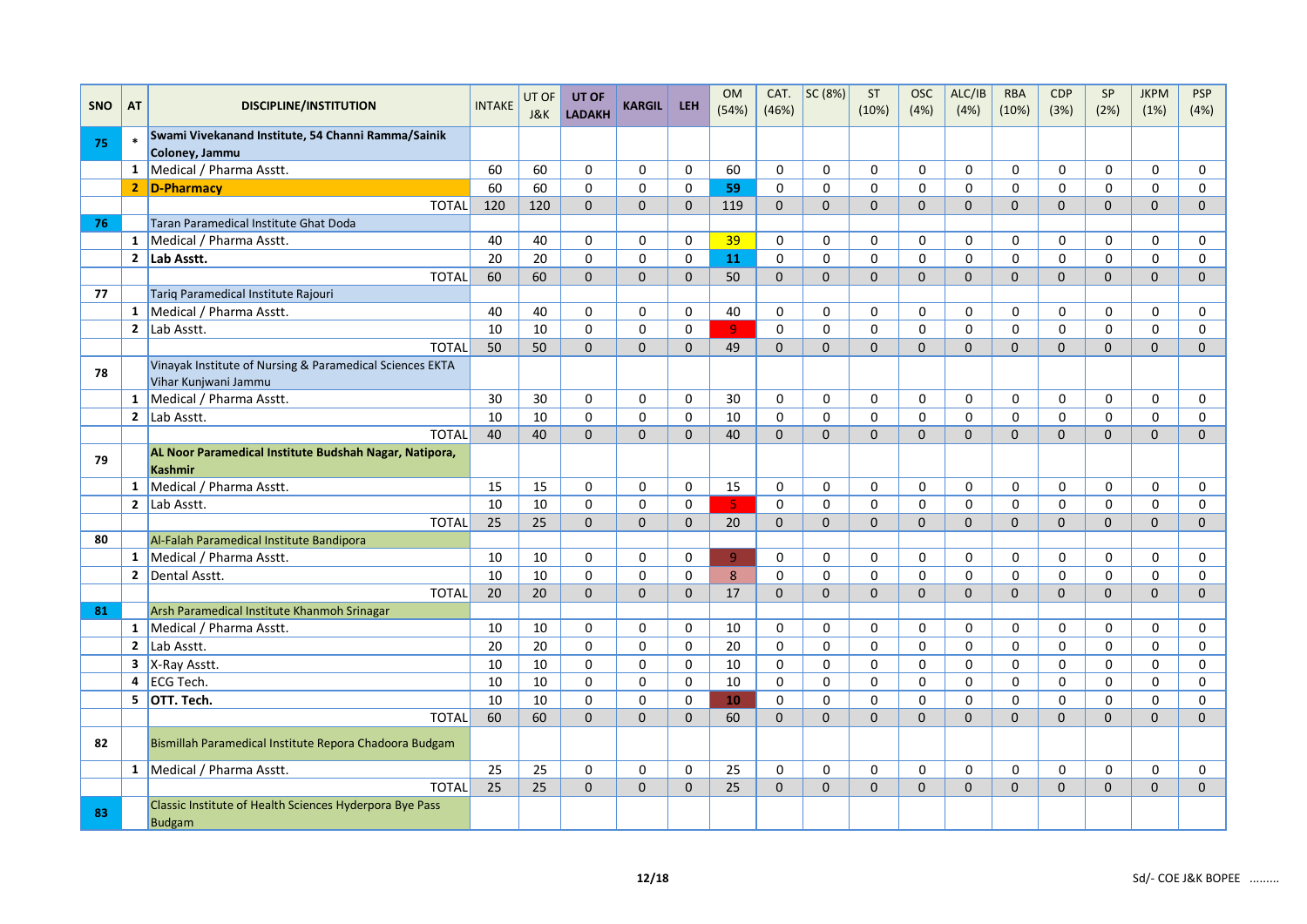|            |                         |                                                                                     |                 | UT OF | UT OF         |               |             | <b>OM</b> | CAT.         | SC (8%)     | ST          | <b>OSC</b>  | ALC/IB              | <b>RBA</b>  | <b>CDP</b>     | SP             | <b>JKPM</b>    | <b>PSP</b>   |
|------------|-------------------------|-------------------------------------------------------------------------------------|-----------------|-------|---------------|---------------|-------------|-----------|--------------|-------------|-------------|-------------|---------------------|-------------|----------------|----------------|----------------|--------------|
| <b>SNO</b> | <b>AT</b>               | <b>DISCIPLINE/INSTITUTION</b>                                                       | <b>INTAKE</b>   | J&K   | <b>LADAKH</b> | <b>KARGIL</b> | <b>LEH</b>  | (54%)     | (46%)        |             | (10%)       | (4%)        | (4%)                | (10%)       | (3%)           | (2%)           | (1%)           | (4%)         |
|            |                         | 1 Medical / Pharma Asstt.                                                           | 50              | 50    | $\mathbf 0$   | $\mathbf 0$   | 0           | 49        | 0            | $\mathbf 0$ | 0           | $\Omega$    | $\Omega$            | $\Omega$    | 0              | $\Omega$       | 0              | 0            |
|            | $\overline{2}$          | Lab Asstt.                                                                          | 25              | 25    | $\mathbf{0}$  | $\mathbf 0$   | $\mathbf 0$ | 13        | 0            | $\mathbf 0$ | $\Omega$    | $\Omega$    | $\mathbf 0$         | $\Omega$    | 0              | $\Omega$       | $\Omega$       | $\mathbf 0$  |
|            | 3                       | X-Ray Asstt.                                                                        | 30              | 30    | $\mathbf{0}$  | $\pmb{0}$     | $\Omega$    | 26        | $\Omega$     | $\Omega$    | $\Omega$    | $\Omega$    | $\mathsf{O}\xspace$ | $\Omega$    | 0              | $\Omega$       | 0              | $\mathsf 0$  |
|            |                         | 4 ANE. Tech.                                                                        | 20              | 20    | $\mathbf 0$   | $\pmb{0}$     | $\mathbf 0$ | 9         | 0            | $\mathbf 0$ | $\mathbf 0$ | $\mathbf 0$ | $\mathbf 0$         | $\mathbf 0$ | 0              | 0              | 0              | $\pmb{0}$    |
|            |                         | 5 OTT. Tech.                                                                        | 20              | 20    | $\mathbf{0}$  | $\mathbf 0$   | $\Omega$    | 12        | $\Omega$     | $\Omega$    | 0           | $\Omega$    | $\Omega$            | $\Omega$    | 0              | 0              | 0              | 0            |
|            |                         | <b>TOTAL</b>                                                                        | 145             | 145   | $\Omega$      | $\Omega$      | $\Omega$    | 109       | $\Omega$     | $\Omega$    | $\Omega$    | $\Omega$    | $\Omega$            | $\Omega$    | $\Omega$       | $\Omega$       | $\overline{0}$ | $\mathbf{0}$ |
| 84         |                         | Dolphin Institute of Medical Sciences and Technology<br>Pulwama Kashmir             |                 |       |               |               |             |           |              |             |             |             |                     |             |                |                |                |              |
|            | 1                       | Medical / Pharma Asstt.                                                             | 25              | 25    | $\mathbf 0$   | $\mathbf 0$   | 0           | 24        | 0            | 0           | 0           | 0           | 0                   | 0           | 0              | 0              | 0              | 0            |
|            | $\overline{2}$          | Lab Asstt.                                                                          | 25              | 25    | $\mathbf{0}$  | $\mathbf 0$   | $\mathbf 0$ | 18        | 0            | $\mathbf 0$ | $\mathbf 0$ | $\Omega$    | $\mathbf 0$         | $\mathbf 0$ | 0              | 0              | 0              | $\mathbf 0$  |
|            | $\mathbf{3}$            | X-Ray Asstt.                                                                        | 10              | 10    | $\mathbf{0}$  | $\Omega$      | $\Omega$    | 10        | $\Omega$     | $\Omega$    | $\Omega$    | $\Omega$    | 0                   | $\Omega$    | 0              | $\Omega$       | 0              | 0            |
|            |                         | $4$ ECG Tech.                                                                       | 25              | 25    | $\mathbf 0$   | $\mathbf 0$   | $\mathbf 0$ | 25        | 0            | $\mathbf 0$ | $\Omega$    | $\Omega$    | 0                   | $\mathbf 0$ | 0              | 0              | 0              | $\mathbf 0$  |
|            | 5                       | ANE. Tech.                                                                          | $\overline{25}$ | 25    | $\mathbf 0$   | $\mathbf 0$   | $\mathbf 0$ | 23        | $\Omega$     | 0           | 0           | $\Omega$    | $\Omega$            | $\Omega$    | 0              | 0              | 0              | 0            |
|            | 6                       | OTT. Tech.                                                                          | 30              | 30    | $\mathbf{0}$  | $\mathbf 0$   | $\mathbf 0$ | 28        | 0            | 0           | $\Omega$    | $\Omega$    | $\Omega$            | $\Omega$    | 0              | $\Omega$       | 0              | $\mathbf 0$  |
|            |                         | <b>TOTAL</b>                                                                        | 140             | 140   | $\Omega$      | $\Omega$      | $\Omega$    | 128       | $\Omega$     | $\Omega$    | $\Omega$    | $\Omega$    | $\Omega$            | $\Omega$    | $\Omega$       | $\Omega$       | 0              | $\Omega$     |
| 85         |                         | Florence Paramedical Institute Anantnag                                             |                 |       |               |               |             |           |              |             |             |             |                     |             |                |                |                |              |
|            |                         | 1 Medical / Pharma Asstt.                                                           | 25              | 25    | $\mathbf 0$   | $\mathbf 0$   | $\mathbf 0$ | 22        | 0            | 0           | 0           | $\Omega$    | 0                   | 0           | 0              | 0              | 0              | 0            |
|            |                         | <b>TOTAL</b>                                                                        | 25              | 25    | $\Omega$      | $\Omega$      | $\Omega$    | 22        | $\Omega$     | $\Omega$    | $\Omega$    | $\Omega$    | $\Omega$            | $\Omega$    | $\Omega$       | $\Omega$       | $\Omega$       | $\Omega$     |
| 86         |                         | Green Land Institute of Paramedical Sciences Hawal<br>Srinagar                      |                 |       |               |               |             |           |              |             |             |             |                     |             |                |                |                |              |
| $\ast$     |                         | 1 Medical / Pharma Asstt.                                                           | 25              | 25    | $\mathbf 0$   | $\mathbf 0$   | 0           | 25        | 0            | $\mathbf 0$ | 0           | $\Omega$    | 0                   | $\mathbf 0$ | 0              | 0              | 0              | $\mathbf 0$  |
| $\ast$     |                         | 2 Lab Asstt.                                                                        | 50              | 50    | $\mathbf 0$   | $\mathbf 0$   | $\mathbf 0$ | 40        | 0            | 0           | $\Omega$    | $\Omega$    | $\Omega$            | $\Omega$    | 0              | 0              | 0              | 0            |
|            | $\overline{\mathbf{3}}$ | Dental Asstt.                                                                       | 25              | 25    | $\mathbf{0}$  | $\mathbf 0$   | $\mathbf 0$ | 25        | 0            | $\mathbf 0$ | $\Omega$    | $\Omega$    | $\mathbf 0$         | $\mathbf 0$ | 0              | 0              | 0              | $\mathbf 0$  |
|            |                         | 4 X-Ray Asstt.                                                                      | 25              | 25    | $\mathbf 0$   | $\pmb{0}$     | $\mathbf 0$ | 25        | 0            | $\mathbf 0$ | $\mathbf 0$ | $\mathbf 0$ | 0                   | $\mathbf 0$ | 0              | 0              | 0              | 0            |
|            |                         | <b>TOTAL</b>                                                                        | 125             | 125   | $\Omega$      | $\Omega$      | $\Omega$    | 115       | $\Omega$     | $\Omega$    | $\Omega$    | $\Omega$    | $\Omega$            | $\Omega$    | $\overline{0}$ | $\overline{0}$ | $\mathbf{0}$   | $\mathbf{0}$ |
| 87         |                         | Green Valley Institute of Paramedical Sciences Dhobiwan<br><b>Tangmarg Srinagar</b> |                 |       |               |               |             |           |              |             |             |             |                     |             |                |                |                |              |
|            |                         | 1 Medical / Pharma Asstt.                                                           | 20              | 20    | $\mathbf 0$   | $\mathbf 0$   | $\mathbf 0$ | 20        | $\mathbf 0$  | $\mathbf 0$ | 0           | $\Omega$    | $\mathbf 0$         | $\mathbf 0$ | 0              | 0              | 0              | 0            |
|            |                         | 2 Lab Asstt.                                                                        | 20              | 20    | $\mathbf 0$   | $\mathbf 0$   | $\mathbf 0$ | 16        | 0            | $\mathbf 0$ | $\Omega$    | $\Omega$    | 0                   | 0           | 0              | 0              | 0              | 0            |
|            |                         | 3 Sanitary Insp.                                                                    | 8               | 8     | $\mathbf 0$   | $\mathbf 0$   | $\mathbf 0$ | 8         | 0            | 0           | 0           | $\Omega$    | 0                   | $\Omega$    | 0              | 0              | 0              | 0            |
|            |                         | <b>TOTAL</b>                                                                        | 48              | 48    | $\Omega$      | $\Omega$      | $\Omega$    | 44        | $\Omega$     | $\Omega$    | $\Omega$    | $\Omega$    | $\Omega$            | $\Omega$    | $\Omega$       | $\Omega$       | $\Omega$       | $\Omega$     |
| 88         |                         | Green Valley of Pharmacy, Tahas Road, Pulwama                                       |                 |       |               |               |             |           |              |             |             |             |                     |             |                |                |                |              |
|            |                         | NEW 1 D-Pharmacy                                                                    | 60              | 60    | $\mathbf 0$   | $\mathbf 0$   | $\mathbf 0$ | 59        | 0            | 0           | 0           | $\Omega$    | 0                   | 0           | 0              | 0              | 0              | 0            |
|            |                         | <b>TOTAL</b>                                                                        | 60              | 60    | $\Omega$      | $\Omega$      | $\Omega$    | 59        | $\Omega$     | $\Omega$    | $\Omega$    | $\Omega$    | $\Omega$            | $\Omega$    | $\Omega$       | $\Omega$       | $\Omega$       | $\Omega$     |
| 89         |                         | Guru Institute of Paramedical Sciences Sopore                                       |                 |       |               |               |             |           |              |             |             |             |                     |             |                |                |                |              |
|            | $\mathbf{1}$            | Medical / Pharma Asstt.                                                             | 20              | 20    | 0             | $\pmb{0}$     | $\mathbf 0$ | 16        | 0            | $\pmb{0}$   | 0           | $\mathbf 0$ | 0                   | $\mathbf 0$ | 0              | 0              | 0              | $\mathsf 0$  |
|            |                         | 2 Lab Asstt.                                                                        | 25              | 25    | $\mathbf 0$   | $\mathbf 0$   | $\mathbf 0$ | 11        | 0            | 0           | 0           | $\Omega$    | 0                   | $\mathbf 0$ | 0              | 0              | 0              | 0            |
|            |                         | 3 X-Ray Asstt.                                                                      | 15              | 15    | $\mathbf 0$   | $\mathbf 0$   | $\mathbf 0$ | 14        | 0            | 0           | 0           | $\Omega$    | 0                   | $\mathbf 0$ | 0              | 0              | 0              | 0            |
|            | 4                       | ANE. Tech.                                                                          | 20              | 20    | $\mathbf{0}$  | $\mathbf 0$   | $\Omega$    | 12        | $\Omega$     | $\mathbf 0$ | $\Omega$    | $\Omega$    | $\Omega$            | $\Omega$    | 0              | $\Omega$       | $\Omega$       | 0            |
|            | 5                       | OTT. Tech.                                                                          | 20              | 20    | $\Omega$      | $\mathbf 0$   | $\mathbf 0$ | 13        | $\mathbf{0}$ | $\Omega$    | 0           | $\Omega$    | 0                   | 0           | 0              | 0              | 0              | 0            |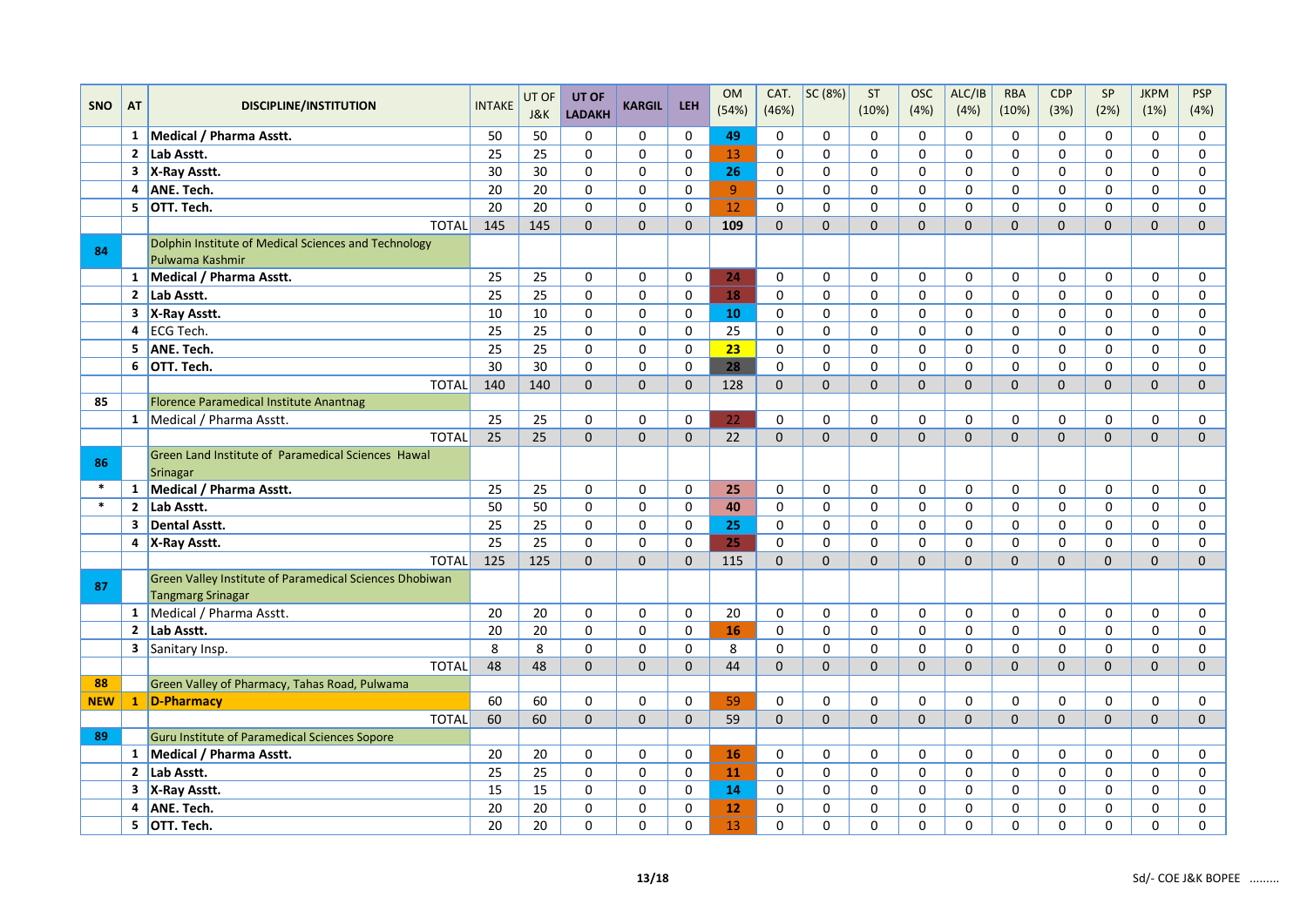| <b>SNO</b> | AT           | <b>DISCIPLINE/INSTITUTION</b>                                                                | <b>INTAKE</b> | UT OF      | UT OF                     | <b>KARGIL</b> | <b>LEH</b>  | <b>OM</b><br>(54%) | CAT.<br>(46%) | SC (8%)     | <b>ST</b><br>(10%) | <b>OSC</b><br>(4%) | ALC/IB<br>(4%) | <b>RBA</b><br>(10%) | <b>CDP</b><br>(3%) | SP<br>(2%)     | <b>JKPM</b><br>(1%) | <b>PSP</b><br>(4%) |
|------------|--------------|----------------------------------------------------------------------------------------------|---------------|------------|---------------------------|---------------|-------------|--------------------|---------------|-------------|--------------------|--------------------|----------------|---------------------|--------------------|----------------|---------------------|--------------------|
|            |              | <b>TOTAL</b>                                                                                 | 100           | J&K<br>100 | <b>LADAKH</b><br>$\Omega$ | $\Omega$      | $\Omega$    | 66                 | $\Omega$      | $\Omega$    | $\Omega$           | $\Omega$           | $\Omega$       | $\Omega$            | $\Omega$           | $\Omega$       | $\Omega$            | $\Omega$           |
|            |              | Hakim Sanaullah Institute of Paramedical Sciences Sopore                                     |               |            |                           |               |             |                    |               |             |                    |                    |                |                     |                    |                |                     |                    |
| 90         |              | Kashmir                                                                                      |               |            |                           |               |             |                    |               |             |                    |                    |                |                     |                    |                |                     |                    |
|            |              | 1 Medical / Pharma Asstt.                                                                    | 10            | 10         | 0                         | 0             | 0           | 10                 | 0             | 0           | 0                  | $\Omega$           | 0              | 0                   | 0                  | 0              | 0                   | 0                  |
|            |              | 2 $\vert$ Lab Asstt.                                                                         | 10            | 10         | $\mathbf 0$               | 0             | 0           | $\overline{7}$     | 0             | $\mathbf 0$ | $\mathbf 0$        | $\Omega$           | $\Omega$       | $\Omega$            | 0                  | 0              | 0                   | 0                  |
|            |              | 3 Physiotherapy                                                                              | 10            | 10         | 0                         | $\mathbf 0$   | 0           | 10                 | 0             | $\mathbf 0$ | $\mathbf 0$        | $\Omega$           | $\mathbf 0$    | $\mathbf 0$         | 0                  | $\mathbf 0$    | 0                   | 0                  |
|            |              | <b>TOTAL</b>                                                                                 | 30            | 30         | $\Omega$                  | $\Omega$      | $\Omega$    | 27                 | $\Omega$      | $\Omega$    | $\Omega$           | $\Omega$           | $\Omega$       | $\Omega$            | $\mathbf{0}$       | 0              | $\overline{0}$      | $\Omega$           |
| 91         |              | Hyatt Institute of Pharmaceutical Education &<br>Research, (HIPER PULWAMA) Lethpora, Pompore |               |            |                           |               |             |                    |               |             |                    |                    |                |                     |                    |                |                     |                    |
| <b>NEW</b> |              | $\begin{array}{ c c }\n1$ D-Pharmacy                                                         | 60            | 60         | 0                         | $\pmb{0}$     | 0           | 60                 | $\pmb{0}$     | $\pmb{0}$   | $\mathsf 0$        | $\mathbf 0$        | 0              | $\mathsf{O}\xspace$ | 0                  | 0              | 0                   | $\pmb{0}$          |
|            |              | <b>TOTAL</b>                                                                                 | 60            | 60         | $\mathbf{0}$              | $\mathbf 0$   | $\mathbf 0$ | 60                 | $\Omega$      | $\Omega$    | $\Omega$           | $\Omega$           | $\Omega$       | $\mathbf{0}$        | $\mathbf{0}$       | $\overline{0}$ | $\overline{0}$      | $\mathbf 0$        |
| 92         |              | Igra Paramedical Institue Kitchama, Sheeri, Baramulla                                        |               |            |                           |               |             |                    |               |             |                    |                    |                |                     |                    |                |                     |                    |
|            |              | 1 Medical / Pharma Asstt.                                                                    | 25            | 25         | 0                         | 0             | 0           | 25                 | 0             | $\mathbf 0$ | 0                  | $\mathbf 0$        | $\mathbf 0$    | $\mathbf 0$         | $\mathbf 0$        | $\mathbf 0$    | 0                   | 0                  |
|            |              | 2 Lab Asstt.                                                                                 | 25            | 25         | 0                         | $\mathbf 0$   | 0           | 22                 | $\mathbf 0$   | $\mathbf 0$ | $\mathbf 0$        | $\Omega$           | $\mathbf 0$    | $\mathbf 0$         | $\mathbf 0$        | $\mathbf 0$    | 0                   | 0                  |
|            |              | <b>TOTAL</b>                                                                                 | 50            | 50         | $\Omega$                  | $\Omega$      | $\Omega$    | 47                 | $\Omega$      | $\Omega$    | $\Omega$           | $\Omega$           | $\Omega$       | $\Omega$            | $\mathbf{0}$       | $\overline{0}$ | $\overline{0}$      | $\Omega$           |
| 93         |              | Kashmir Institute of Medical Sciences & Technology                                           |               |            |                           |               |             |                    |               |             |                    |                    |                |                     |                    |                |                     |                    |
|            |              | Hokersar Lawaypora Srinagar                                                                  |               |            |                           |               |             |                    |               |             |                    |                    |                |                     |                    |                |                     |                    |
|            | $\mathbf{1}$ | Medical / Pharma Asstt.                                                                      | 50            | 50         | 0                         | $\mathbf 0$   | 0           | 50                 | 0             | $\mathbf 0$ | $\mathbf 0$        | 0                  | $\mathbf 0$    | $\mathbf 0$         | 0                  | $\mathbf 0$    | 0                   | 0                  |
|            |              | 2 Lab Asstt.                                                                                 | 25            | 25         | 0                         | $\mathbf 0$   | $\mathbf 0$ | 23                 | 0             | 0           | $\mathbf 0$        | $\Omega$           | $\mathbf 0$    | $\mathbf 0$         | 0                  | 0              | 0                   | 0                  |
|            |              | 3 ANE. Tech.                                                                                 | 25            | 25         | 0                         | 0             | 0           | 23                 | 0             | 0           | $\mathbf 0$        | $\Omega$           | $\mathbf 0$    | $\mathbf 0$         | 0                  | 0              | 0                   | 0                  |
|            |              | 4 OTT. Tech.                                                                                 | 50            | 50         | $\mathbf 0$               | $\mathbf 0$   | 0           | 50                 | $\mathbf 0$   | $\mathbf 0$ | $\mathbf 0$        | $\Omega$           | $\mathbf 0$    | $\mathbf 0$         | 0                  | $\mathbf 0$    | 0                   | $\mathbf 0$        |
|            |              | <b>TOTAL</b>                                                                                 | 150           | 150        | $\Omega$                  | $\Omega$      | $\Omega$    | 146                | $\Omega$      | $\Omega$    | $\Omega$           | $\Omega$           | $\Omega$       | $\Omega$            | $\Omega$           | $\Omega$       | $\mathbf{0}$        | $\Omega$           |
| 94         |              | Kashmir Tibia College and Research Shilwath Kashmir                                          |               |            |                           |               |             |                    |               |             |                    |                    |                |                     |                    |                |                     |                    |
|            |              | $1$ ISM                                                                                      | 30            | 30         | 0                         | 0             | 0           | 30                 | 0             | $\mathbf 0$ | $\mathbf 0$        | 0                  | $\mathbf 0$    | $\mathbf 0$         | 0                  | $\mathbf 0$    | 0                   | 0                  |
|            |              | <b>TOTAL</b>                                                                                 | 30            | 30         | $\mathbf{0}$              | $\Omega$      | $\Omega$    | 30                 | $\Omega$      | $\Omega$    | $\Omega$           | $\Omega$           | $\Omega$       | $\Omega$            | $\mathbf{0}$       | $\mathbf{0}$   | $\mathbf{0}$        | $\Omega$           |
| 95         |              | Kidney Hospital and Eurological Research Centre Sonawar<br>Srinagar                          |               |            |                           |               |             |                    |               |             |                    |                    |                |                     |                    |                |                     |                    |
|            | $\mathbf{1}$ | Medical / Pharma Asstt.                                                                      | 10            | 10         | 0                         | $\mathbf 0$   | 0           | 10                 | 0             | 0           | $\mathbf 0$        | 0                  | $\mathbf 0$    | $\mathbf 0$         | 0                  | $\mathbf 0$    | 0                   | 0                  |
|            |              | 2 Lab Asstt.                                                                                 | 10            | 10         | $\mathbf 0$               | $\pmb{0}$     | $\mathbf 0$ | $6\phantom{1}$     | $\mathbf 0$   | 0           | $\mathbf 0$        | $\Omega$           | $\mathbf 0$    | $\mathbf 0$         | 0                  | 0              | 0                   | 0                  |
|            |              | 3 X-Ray Asstt.                                                                               | 10            | 10         | $\Omega$                  | $\mathbf 0$   | $\mathbf 0$ | $\overline{7}$     | $\mathbf 0$   | $\mathbf 0$ | $\mathbf 0$        | $\Omega$           | $\mathbf 0$    | $\mathbf 0$         | 0                  | $\Omega$       | $\Omega$            | $\mathbf 0$        |
|            | 4            | ANE. Tech.                                                                                   | 10            | 10         | $\mathbf 0$               | $\mathbf 0$   | $\mathbf 0$ | $\overline{2}$     | 0             | $\mathbf 0$ | $\mathbf 0$        | $\Omega$           | $\mathbf 0$    | $\mathbf 0$         | 0                  | 0              | 0                   | 0                  |
|            |              | 5 OTT. Tech.                                                                                 | 10            | 10         | $\mathbf 0$               | 0             | $\mathbf 0$ | $\overline{0}$     | $\pmb{0}$     | $\mathbf 0$ | $\mathbf 0$        | $\Omega$           | $\mathbf 0$    | $\Omega$            | 0                  | $\mathbf 0$    | 0                   | $\pmb{0}$          |
|            |              | <b>TOTAL</b>                                                                                 | 50            | 50         | $\Omega$                  | $\Omega$      | $\Omega$    | 25                 | $\Omega$      | $\Omega$    | $\Omega$           | $\Omega$           | $\Omega$       | $\Omega$            | $\overline{0}$     | $\Omega$       | $\overline{0}$      | $\Omega$           |
| 96         |              | Kupwara Institute of Paramedical Sciences, Kupwara                                           |               |            |                           |               |             |                    |               |             |                    |                    |                |                     |                    |                |                     |                    |
|            | $\mathbf{1}$ | Medical / Pharma Asstt.                                                                      | 20            | 20         | $\mathbf 0$               | $\mathbf 0$   | $\mathbf 0$ | 17                 | 0             | $\mathbf 0$ | $\mathbf 0$        | $\Omega$           | $\mathbf 0$    | $\mathbf 0$         | $\mathbf 0$        | $\mathbf 0$    | 0                   | 0                  |
|            | $\mathbf{2}$ | Lab Asstt.                                                                                   | 20            | 20         | 0                         | $\pmb{0}$     | 0           | 15                 | 0             | $\pmb{0}$   | $\mathsf 0$        | $\Omega$           | $\Omega$       | $\Omega$            | 0                  | 0              | $\Omega$            | $\pmb{0}$          |
|            |              | 3 X-Ray Asstt.                                                                               | 20            | 20         | $\mathbf 0$               | $\pmb{0}$     | 0           | 20                 | 0             | $\mathbf 0$ | 0                  | 0                  | 0              | $\mathbf 0$         | 0                  | 0              | 0                   | 0                  |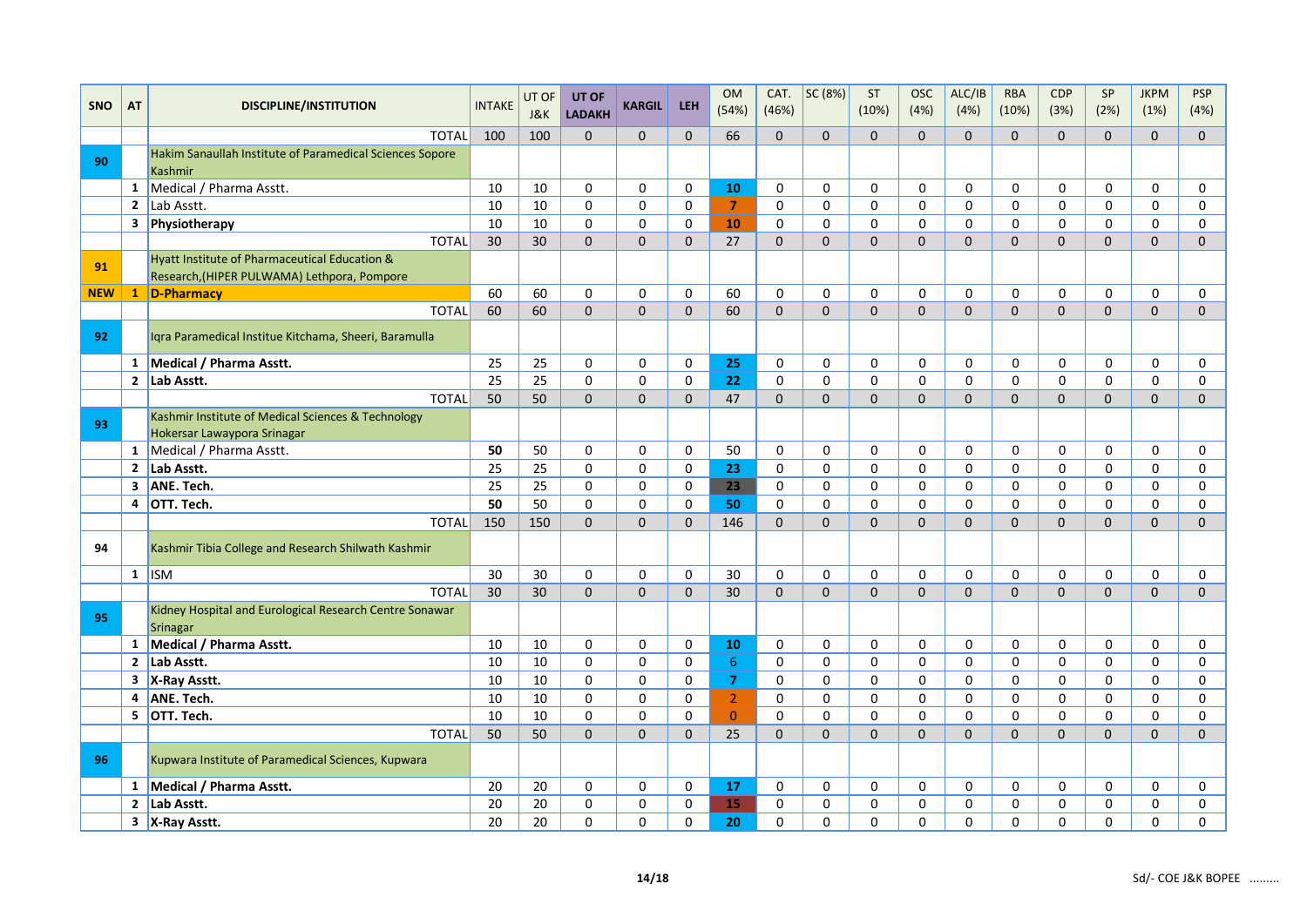|            |    |                                                                                 |                 | UT OF | UT OF         |               |              | <b>OM</b>       | CAT.         | SC (8%)      | <b>ST</b>    | <b>OSC</b>   | ALC/IB         | <b>RBA</b>   | <b>CDP</b>     | SP           | <b>JKPM</b>         | <b>PSP</b>          |
|------------|----|---------------------------------------------------------------------------------|-----------------|-------|---------------|---------------|--------------|-----------------|--------------|--------------|--------------|--------------|----------------|--------------|----------------|--------------|---------------------|---------------------|
| <b>SNO</b> | AT | <b>DISCIPLINE/INSTITUTION</b>                                                   | <b>INTAKE</b>   | J&K   | <b>LADAKH</b> | <b>KARGIL</b> | <b>LEH</b>   | (54%)           | (46%)        |              | (10%)        | (4%)         | (4%)           | (10%)        | (3%)           | (2%)         | (1%)                | (4%)                |
|            |    | 4 ANE. Tech.                                                                    | 20              | 20    | $\mathbf 0$   | $\mathbf 0$   | $\mathbf 0$  | 18              | $\mathbf 0$  | $\mathbf 0$  | $\Omega$     | $\Omega$     | 0              | 0            | 0              | 0            | $\mathbf 0$         | 0                   |
|            |    | 5 OTT. Tech.                                                                    | 20              | 20    | $\mathbf 0$   | $\mathbf 0$   | $\mathbf 0$  | 17              | $\mathbf 0$  | $\mathbf 0$  | $\Omega$     | $\mathbf 0$  | 0              | 0            | 0              | 0            | 0                   | 0                   |
|            |    | <b>TOTAL</b>                                                                    | 100             | 100   | $\mathbf 0$   | $\mathbf{0}$  | $\mathbf{0}$ | 87              | $\mathbf{0}$ | $\mathbf{0}$ | $\mathbf{0}$ | $\mathbf{0}$ | $\overline{0}$ | $\mathbf{0}$ | $\overline{0}$ | $\mathbf 0$  | $\mathbf{0}$        | $\mathbf{0}$        |
| 97         |    | Lords Institute of Medical Sciences Anantnag Kashmir                            |                 |       |               |               |              |                 |              |              |              |              |                |              |                |              |                     |                     |
|            |    | 1 Medical / Pharma Asstt.                                                       | 25              | 25    | $\mathbf 0$   | 0             | 0            | 24              | 0            | 0            | 0            | 0            | 0              | 0            | 0              | 0            | 0                   | 0                   |
|            |    | 2 OTT. Tech.                                                                    | $\overline{25}$ | 25    | $\Omega$      | $\mathbf 0$   | $\Omega$     | 19              | $\mathbf 0$  | $\mathbf 0$  | $\Omega$     | $\Omega$     | 0              | 0            | $\Omega$       | $\Omega$     | $\mathsf 0$         | $\mathbf 0$         |
|            |    | <b>TOTAL</b>                                                                    | 50              | 50    | $\mathbf 0$   | $\mathbf{0}$  | $\Omega$     | 43              | $\Omega$     | $\mathbf 0$  | $\Omega$     | $\mathbf{0}$ | $\overline{0}$ | $\mathbf{0}$ | $\overline{0}$ | $\Omega$     | $\mathbf{0}$        | $\mathbf{0}$        |
| 98         |    | Mala Aziz Paramedical Institute Kaloosa Bandipura Kashmir                       |                 |       |               |               |              |                 |              |              |              |              |                |              |                |              |                     |                     |
|            |    | $1$ Lab Asstt.                                                                  | 10              | 10    | $\mathbf 0$   | $\mathbf 0$   | $\mathbf 0$  | 6               | $\mathbf 0$  | $\mathbf 0$  | 0            | $\mathbf 0$  | $\mathbf 0$    | 0            | 0              | 0            | $\mathbf 0$         | 0                   |
|            |    | <b>TOTAL</b>                                                                    | 10              | 10    | $\mathbf{0}$  | $\mathbf{0}$  | $\mathbf{0}$ | 6               | $\Omega$     | $\mathbf{0}$ | $\Omega$     | $\mathbf{0}$ | $\overline{0}$ | $\mathbf{0}$ | $\overline{0}$ | $\mathbf{0}$ | $\mathbf{0}$        | $\mathbf{0}$        |
| 99         |    | Maraz Paramedical Training Institute Bijbehara                                  |                 |       |               |               |              |                 |              |              |              |              |                |              |                |              |                     |                     |
|            |    | $1$ Lab Asstt.                                                                  | 25              | 25    | $\mathbf 0$   | $\mathbf 0$   | $\mathbf 0$  | 24              | $\mathbf 0$  | $\mathbf 0$  | 0            | $\mathbf 0$  | 0              | 0            | 0              | 0            | $\mathbf 0$         | 0                   |
|            |    | <b>TOTAL</b>                                                                    | 25              | 25    | $\mathbf{0}$  | $\mathbf{0}$  | $\mathbf{0}$ | 24              | $\mathbf{0}$ | $\mathbf{0}$ | $\mathbf{0}$ | $\mathbf{0}$ | $\mathbf{0}$   | $\mathbf{0}$ | $\overline{0}$ | $\mathbf{0}$ | $\mathbf 0$         | $\mathbf{0}$        |
| 100        |    | Max Well Paramedical Institute Pulwama                                          |                 |       |               |               |              |                 |              |              |              |              |                |              |                |              |                     |                     |
|            |    | $1$ ISM                                                                         | 35              | 35    | $\mathbf 0$   | $\mathbf 0$   | $\Omega$     | 35              | $\mathbf 0$  | 0            | $\Omega$     | 0            | 0              | 0            | 0              | $\Omega$     | 0                   | 0                   |
|            |    | <b>TOTAL</b>                                                                    | 35              | 35    | $\mathbf 0$   | $\mathbf 0$   | $\mathbf{0}$ | 35              | $\Omega$     | $\mathbf 0$  | $\Omega$     | $\mathbf{0}$ | $\overline{0}$ | 0            | $\overline{0}$ | $\mathbf{0}$ | $\mathbf{0}$        | $\mathbf{0}$        |
| 101        |    | MK Paramedical College Vessu Qazikund Kashmir                                   |                 |       |               |               |              |                 |              |              |              |              |                |              |                |              |                     |                     |
|            |    | 1 Medical / Pharma Asstt.                                                       | 10              | 10    | $\mathbf 0$   | $\mathbf 0$   | $\mathbf 0$  | 10              | $\mathbf 0$  | $\mathbf 0$  | $\Omega$     | $\mathbf 0$  | 0              | 0            | 0              | 0            | 0                   | 0                   |
|            |    | 2 $\vert$ Lab Asstt.                                                            | 10              | 10    | $\mathbf 0$   | $\mathbf 0$   | $\mathbf 0$  | $\overline{9}$  | $\mathbf 0$  | $\mathbf 0$  | 0            | $\mathbf 0$  | 0              | 0            | 0              | 0            | 0                   | 0                   |
|            |    | <b>TOTAL</b>                                                                    | 20              | 20    | $\mathbf 0$   | $\mathbf{0}$  | $\Omega$     | 19              | $\mathbf{0}$ | $\Omega$     | $\Omega$     | $\mathbf{0}$ | $\overline{0}$ | 0            | $\overline{0}$ | $\Omega$     | $\mathbf{0}$        | $\mathbf{0}$        |
| 102        |    | Mubarak Paramedical Training Institute Hyderpora<br>Tengpora Bye pass Srinagar  |                 |       |               |               |              |                 |              |              |              |              |                |              |                |              |                     |                     |
|            | 1  | Medical / Pharma Asstt.                                                         | 20              | 20    | 0             | $\mathbf 0$   | $\mathbf 0$  | 20              | $\mathbf 0$  | $\mathbf 0$  | 0            | $\mathbf 0$  | 0              | 0            | 0              | 0            | 0                   | 0                   |
|            |    | 2 $ $ Lab Asstt.                                                                | 20              | 20    | $\mathbf 0$   | 0             | $\mathbf 0$  | 14              | 0            | 0            | 0            | 0            | 0              | 0            | 0              | $\mathbf 0$  | 0                   | 0                   |
|            |    | $3$ X-Ray Asstt.                                                                | 10              | 10    | $\Omega$      | $\mathbf 0$   | $\mathbf 0$  | 8               | $\mathbf 0$  | $\Omega$     | $\Omega$     | 0            | 0              | 0            | 0              | $\Omega$     | 0                   | 0                   |
|            | 4  | Opthalmic Asstt.                                                                | 10              | 10    | $\Omega$      | $\mathbf 0$   | $\mathbf 0$  | 6 <sup>1</sup>  | $\mathbf 0$  | $\mathbf 0$  | $\Omega$     | $\mathbf 0$  | $\mathbf 0$    | 0            | 0              | $\mathbf 0$  | $\mathsf{O}\xspace$ | $\mathbf 0$         |
|            |    | 5 OTT. Tech.                                                                    | 15              | 15    | $\mathbf 0$   | $\mathbf 0$   | $\mathbf 0$  | 12 <sub>2</sub> | $\mathbf 0$  | $\mathbf 0$  | 0            | $\mathbf 0$  | 0              | 0            | 0              | $\mathbf 0$  | 0                   | $\mathbf 0$         |
|            |    | <b>TOTAL</b>                                                                    | 75              | 75    | $\Omega$      | $\Omega$      | $\Omega$     | 60              | $\Omega$     | $\Omega$     | $\Omega$     | $\Omega$     | 0              | $\Omega$     | 0              | $\Omega$     | $\overline{0}$      | $\mathsf{O}\xspace$ |
| 103        |    | Noora Institute of Nursing and Paramedical Sciences, HMT<br>Lawaypora, Srinagar |                 |       |               |               |              |                 |              |              |              |              |                |              |                |              |                     |                     |
|            |    | 1 Medical / Pharma Asstt.                                                       | 10              | 10    | 0             | 0             | 0            | 10              | 0            | 0            | 0            | 0            | 0              | 0            | 0              | 0            | 0                   | 0                   |
|            |    | 2 Lab Asstt.                                                                    | 10              | 10    | $\Omega$      | $\mathbf 0$   | $\Omega$     | $\overline{4}$  | $\mathbf 0$  | $\mathbf 0$  | $\Omega$     | $\mathbf 0$  | 0              | 0            | 0              | $\Omega$     | $\mathbf 0$         | $\Omega$            |
|            |    | 3 X-Ray Asstt.                                                                  | 10              | 10    | $\mathbf 0$   | 0             | $\mathbf 0$  | 8               | 0            | 0            | 0            | $\mathbf 0$  | 0              | 0            | 0              | 0            | 0                   | 0                   |
|            |    | 4 ECG Tech.                                                                     | 10              | 10    | $\mathbf 0$   | $\mathbf 0$   | $\mathbf 0$  | 10              | $\mathbf 0$  | 0            | 0            | 0            | 0              | 0            | 0              | $\mathbf 0$  | 0                   | 0                   |
|            | 5  | ANE. Tech.                                                                      | 10              | 10    | $\mathbf{0}$  | 0             | $\mathbf{0}$ | $\overline{0}$  | $\mathsf 0$  | $\Omega$     | $\Omega$     | 0            | 0              | 0            | 0              | $\Omega$     | 0                   | $\mathsf 0$         |
|            | 6  | OTT. Tech.                                                                      | 10              | 10    | $\Omega$      | $\mathbf 0$   | $\Omega$     | $\overline{0}$  | $\mathbf 0$  | $\mathbf 0$  | $\mathbf 0$  | $\mathbf 0$  | 0              | 0            | 0              | $\mathbf 0$  | $\mathbf 0$         | $\mathbf 0$         |
|            |    | <b>TOTAL</b>                                                                    | 60              | 60    | $\mathbf 0$   | $\Omega$      | $\mathbf{0}$ | 32              | $\Omega$     | $\Omega$     | $\Omega$     | $\Omega$     | $\overline{0}$ | 0            | $\overline{0}$ | $\Omega$     | 0                   | $\Omega$            |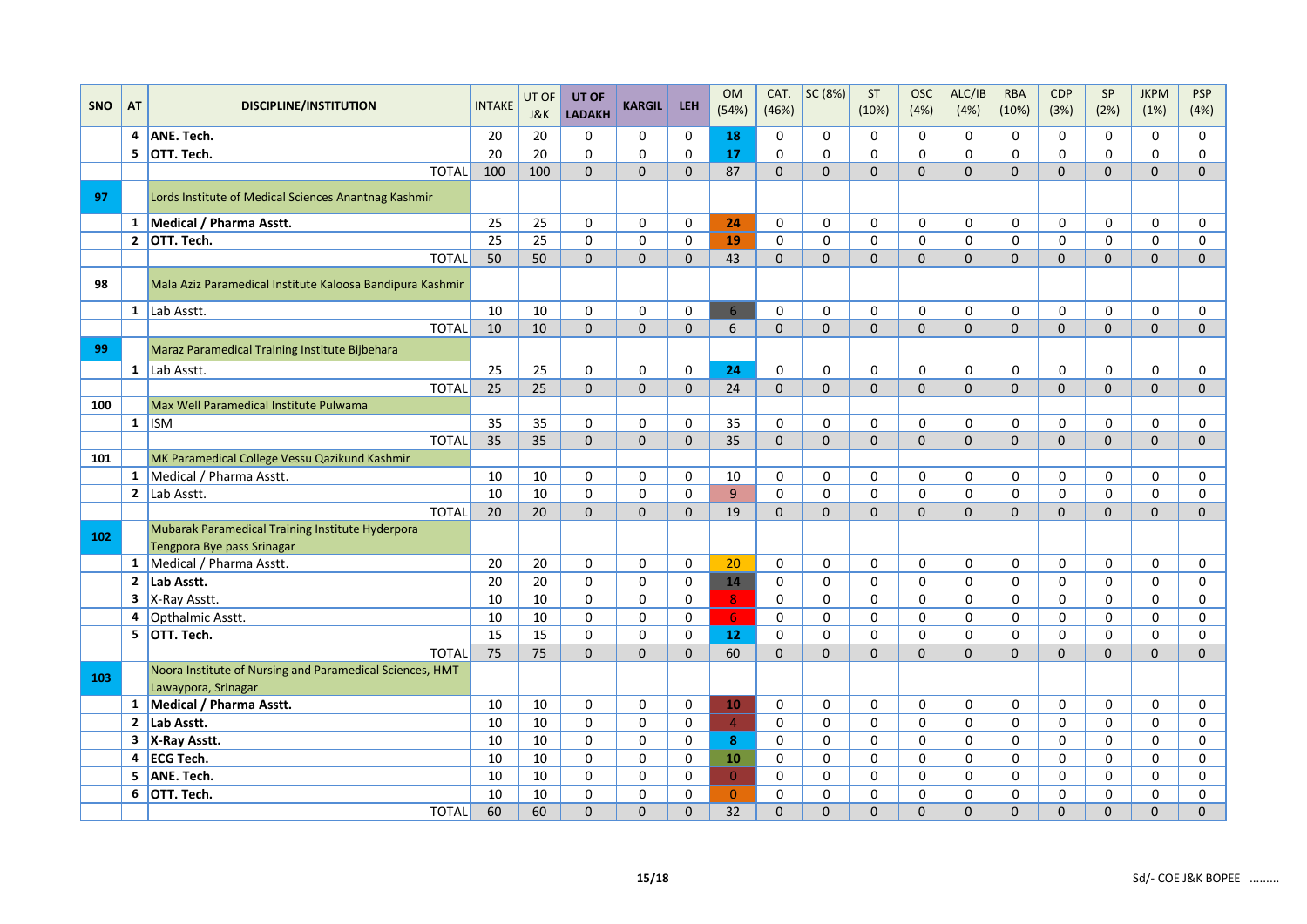| <b>SNO</b> | <b>AT</b>      | <b>DISCIPLINE/INSTITUTION</b>                                | <b>INTAKE</b> | UT OF | UT OF          | <b>KARGIL</b>       | <b>LEH</b>   | <b>OM</b>       | CAT.        | SC(8%)       | ST           | <b>OSC</b>   | ALC/IB         | <b>RBA</b>   | CDP          | SP             | <b>JKPM</b>    | <b>PSP</b>   |
|------------|----------------|--------------------------------------------------------------|---------------|-------|----------------|---------------------|--------------|-----------------|-------------|--------------|--------------|--------------|----------------|--------------|--------------|----------------|----------------|--------------|
|            |                |                                                              |               | J&K   | <b>LADAKH</b>  |                     |              | (54%)           | (46%)       |              | (10%)        | (4%)         | (4%)           | (10%)        | (3%)         | (2%)           | (1%)           | (4%)         |
| 104        |                | Noorani Institute of Paramedical Sciences Pulwama            |               |       |                |                     |              |                 |             |              |              |              |                |              |              |                |                |              |
|            |                | 1   Medical / Pharma Asstt.                                  | 25            | 25    | $\mathbf 0$    | $\mathbf 0$         | 0            | 24              | 0           | $\mathbf 0$  | $\mathbf 0$  | $\Omega$     | $\Omega$       | $\mathbf 0$  | $\mathbf 0$  | $\mathbf 0$    | 0              | 0            |
|            |                | 2 Lab Asstt.                                                 | 20            | 20    | $\mathbf 0$    | $\mathbf 0$         | $\mathbf 0$  | 19              | $\mathbf 0$ | $\mathbf 0$  | $\mathbf 0$  | $\Omega$     | $\Omega$       | $\Omega$     | 0            | $\Omega$       | $\Omega$       | $\mathbf 0$  |
|            |                | $3$  X-Ray Asstt.                                            | 20            | 20    | 0              | 0                   | 0            | 20              | 0           | 0            | 0            | $\Omega$     | $\Omega$       | $\Omega$     | 0            | 0              | $\Omega$       | 0            |
|            |                | 4 ANE. Tech.                                                 | 20            | 20    | $\mathbf 0$    | $\mathsf{O}\xspace$ | $\mathbf 0$  | 19              | $\pmb{0}$   | $\mathbf 0$  | $\mathbf 0$  | 0            | $\mathbf 0$    | $\mathbf 0$  | $\mathbf 0$  | $\mathbf 0$    | 0              | $\mathbf 0$  |
|            | 5              | ECG Tech.                                                    | 20            | 20    | 0              | $\mathbf 0$         | 0            | 20              | 0           | 0            | $\mathbf 0$  | 0            | $\mathbf 0$    | $\mathbf 0$  | 0            | $\mathbf 0$    | 0              | 0            |
|            |                | $\begin{array}{ c c }\n 6 & \text{OTT. Tech.}\n \end{array}$ | 20            | 20    | $\Omega$       | $\mathbf 0$         | $\Omega$     | 19              | $\Omega$    | $\mathbf 0$  | $\mathbf 0$  | $\Omega$     | $\mathbf 0$    | $\Omega$     | 0            | $\Omega$       | 0              | $\mathbf 0$  |
|            |                | <b>TOTAL</b>                                                 | 125           | 125   | $\Omega$       | $\Omega$            | $\Omega$     | 121             | $\Omega$    | $\Omega$     | $\Omega$     | $\Omega$     | $\Omega$       | $\Omega$     | $\Omega$     | $\overline{0}$ | $\mathbf{0}$   | $\Omega$     |
| 105        |                | Phoenix Paramedical College Pulwama Kashmir                  |               |       |                |                     |              |                 |             |              |              |              |                |              |              |                |                |              |
|            |                | 1 Medical / Pharma Asstt.                                    | 25            | 25    | 0              | $\mathbf 0$         | 0            | 25              | 0           | $\mathbf 0$  | 0            | 0            | $\mathbf 0$    | $\mathbf 0$  | 0            | $\mathbf 0$    | 0              | 0            |
|            |                | 2 $\lfloor$ Lab Asstt.                                       | 20            | 20    | $\mathbf 0$    | $\mathbf 0$         | $\mathbf 0$  | 20              | $\mathbf 0$ | 0            | $\mathbf 0$  | $\Omega$     | $\mathbf 0$    | $\mathbf 0$  | 0            | 0              | 0              | $\mathbf 0$  |
|            | 3 <sup>1</sup> | Dental Asstt.                                                | 10            | 10    | $\mathbf 0$    | $\mathbf 0$         | $\mathbf 0$  | 10              | $\mathbf 0$ | $\mathbf 0$  | $\mathbf 0$  | $\Omega$     | $\Omega$       | $\Omega$     | $\mathbf 0$  | $\Omega$       | $\Omega$       | $\mathbf 0$  |
|            | 4              | Sanitary Insp.                                               | 25            | 25    | $\mathbf 0$    | $\mathbf 0$         | $\mathbf 0$  | 25              | $\mathbf 0$ | 0            | $\mathbf 0$  | 0            | $\mathbf 0$    | $\mathbf 0$  | 0            | $\mathbf 0$    | 0              | 0            |
|            | 5              | ANE. Tech.                                                   | 10            | 10    | $\mathbf 0$    | 0                   | 0            | $\overline{9}$  | 0           | 0            | $\mathbf 0$  | 0            | $\mathbf 0$    | $\mathbf 0$  | 0            | $\mathbf 0$    | 0              | 0            |
|            |                | 6 OTT. Tech.                                                 | 10            | 10    | $\mathbf 0$    | $\mathbf 0$         | $\mathbf 0$  | 9               | $\mathbf 0$ | $\mathbf 0$  | $\mathbf 0$  | $\Omega$     | $\mathbf 0$    | $\mathbf 0$  | 0            | 0              | 0              | $\mathbf 0$  |
|            |                | <b>TOTAL</b>                                                 | 100           | 100   | $\Omega$       | $\Omega$            | $\Omega$     | 98              | $\Omega$    | $\Omega$     | $\Omega$     | $\Omega$     | $\Omega$       | $\Omega$     | $\Omega$     | $\Omega$       | $\Omega$       | $\Omega$     |
| 106        |                | Quadri Paramedical Institute Narbal Budgam                   |               |       |                |                     |              |                 |             |              |              |              |                |              |              |                |                |              |
|            |                | $1$ ISM                                                      | 30            | 30    | 0              | 0                   | 0            | 30              | 0           | 0            | 0            | $\Omega$     | 0              | 0            | 0            | 0              | 0              | 0            |
|            |                | <b>TOTAL</b>                                                 | 30            | 30    | $\overline{0}$ | $\mathbf{0}$        | $\Omega$     | 30              | $\Omega$    | $\mathbf{0}$ | $\mathbf{0}$ | $\mathbf{0}$ | $\mathbf{0}$   | $\Omega$     | $\mathbf{0}$ | $\overline{0}$ | $\overline{0}$ | $\mathbf{0}$ |
| 107        |                | Ramzan Paramedical Institute Nowgam Bypass Srinagar          |               |       |                |                     |              |                 |             |              |              |              |                |              |              |                |                |              |
|            | $\mathbf{1}$   | Medical / Pharma Asstt.                                      | 60            | 60    | 0              | 0                   | 0            | 60              | $\Omega$    | $\Omega$     | 0            | $\Omega$     | 0              | $\Omega$     | 0            | 0              | 0              | 0            |
|            |                | 2 Lab Asstt.                                                 | 60            | 60    | $\mathbf 0$    | $\mathbf 0$         | $\mathbf 0$  | 50              | $\mathbf 0$ | $\mathbf 0$  | $\mathbf 0$  | $\mathbf 0$  | $\mathbf 0$    | $\mathbf 0$  | $\mathsf{o}$ | $\mathbf 0$    | 0              | $\mathbf 0$  |
|            |                | $3$  X-Ray Asstt.                                            | 40            | 40    | 0              | $\mathbf 0$         | $\mathbf 0$  | 40              | 0           | $\mathbf 0$  | $\mathbf 0$  | $\mathbf 0$  | $\mathbf 0$    | $\mathbf 0$  | 0            | $\mathbf 0$    | 0              | 0            |
|            |                | 4 OTT. Tech.                                                 | 30            | 30    | $\mathbf 0$    | $\mathbf 0$         | 0            | 27              | $\mathbf 0$ | $\mathbf 0$  | $\mathbf 0$  | $\Omega$     | $\mathbf 0$    | $\mathbf 0$  | 0            | $\mathbf 0$    | 0              | $\mathbf 0$  |
|            |                | <b>TOTAL</b>                                                 | 190           | 190   | $\Omega$       | $\Omega$            | $\Omega$     | 177             | $\Omega$    | $\Omega$     | $\Omega$     | $\Omega$     | $\Omega$       | $\Omega$     | $\Omega$     | $\overline{0}$ | $\Omega$       | $\Omega$     |
| 108        |                | Royal Institute of Paramedical Sciences dannd Ganderbal      |               |       |                |                     |              |                 |             |              |              |              |                |              |              |                |                |              |
|            |                | 1 Medical / Pharma Asstt.                                    | 40            | 40    | 0              | $\mathbf 0$         | $\mathbf 0$  | 40              | 0           | $\mathbf 0$  | 0            | $\Omega$     | $\mathbf 0$    | $\mathbf 0$  | $\mathbf 0$  | $\mathbf 0$    | 0              | 0            |
|            |                | 2 Lab Asstt.                                                 | 40            | 40    | $\Omega$       | $\mathbf 0$         | $\mathbf 0$  | 33              | 0           | $\mathbf 0$  | $\mathbf 0$  | $\Omega$     | $\Omega$       | $\Omega$     | 0            | 0              | 0              | 0            |
|            |                | 3 ANE. Tech.                                                 | 20            | 20    | $\Omega$       | 0                   | 0            | 14              | 0           | $\mathbf 0$  | $\mathbf 0$  | $\Omega$     | $\Omega$       | $\Omega$     | $\mathbf 0$  | $\Omega$       | $\Omega$       | 0            |
|            |                | 4 OTT. Tech.                                                 | 20            | 20    | $\mathbf 0$    | $\pmb{0}$           | 0            | 11              | 0           | $\pmb{0}$    | $\mathbf 0$  | 0            | $\mathbf 0$    | $\mathbf 0$  | 0            | $\mathbf 0$    | 0              | 0            |
|            |                | <b>TOTAL</b>                                                 | 120           | 120   | $\mathbf{0}$   | $\mathbf 0$         | $\mathbf{0}$ | 98              | $\Omega$    | $\Omega$     | $\Omega$     | $\Omega$     | $\overline{0}$ | $\Omega$     | $\mathbf{0}$ | $\Omega$       | $\overline{0}$ | $\Omega$     |
| 109        |                | SET Paramedical and Nursing Institute Bijbehara              |               |       |                |                     |              |                 |             |              |              |              |                |              |              |                |                |              |
|            | $\mathbf{1}$   | Medical / Pharma Asstt.                                      | 50            | 50    | 0              | $\mathbf 0$         | 0            | 49              | 0           | $\mathbf 0$  | $\mathbf 0$  | $\Omega$     | $\mathbf 0$    | $\mathbf 0$  | 0            | 0              | 0              | 0            |
|            |                | 2 $\vert$ Lab Asstt.                                         | 20            | 20    | $\mathbf 0$    | $\mathbf 0$         | $\mathbf 0$  | 13 <sup>°</sup> | $\mathbf 0$ | $\mathbf 0$  | $\mathbf 0$  | $\Omega$     | $\mathbf 0$    | $\mathbf 0$  | 0            | $\mathbf 0$    | 0              | $\mathbf 0$  |
|            |                | <b>TOTAL</b>                                                 | 70            | 70    | $\mathbf{0}$   | $\mathbf 0$         | $\mathbf 0$  | 62              | $\mathbf 0$ | $\mathbf 0$  | $\mathbf 0$  | $\mathbf 0$  | $\mathbf{0}$   | $\mathbf{0}$ | 0            | 0              | 0              | $\mathbf 0$  |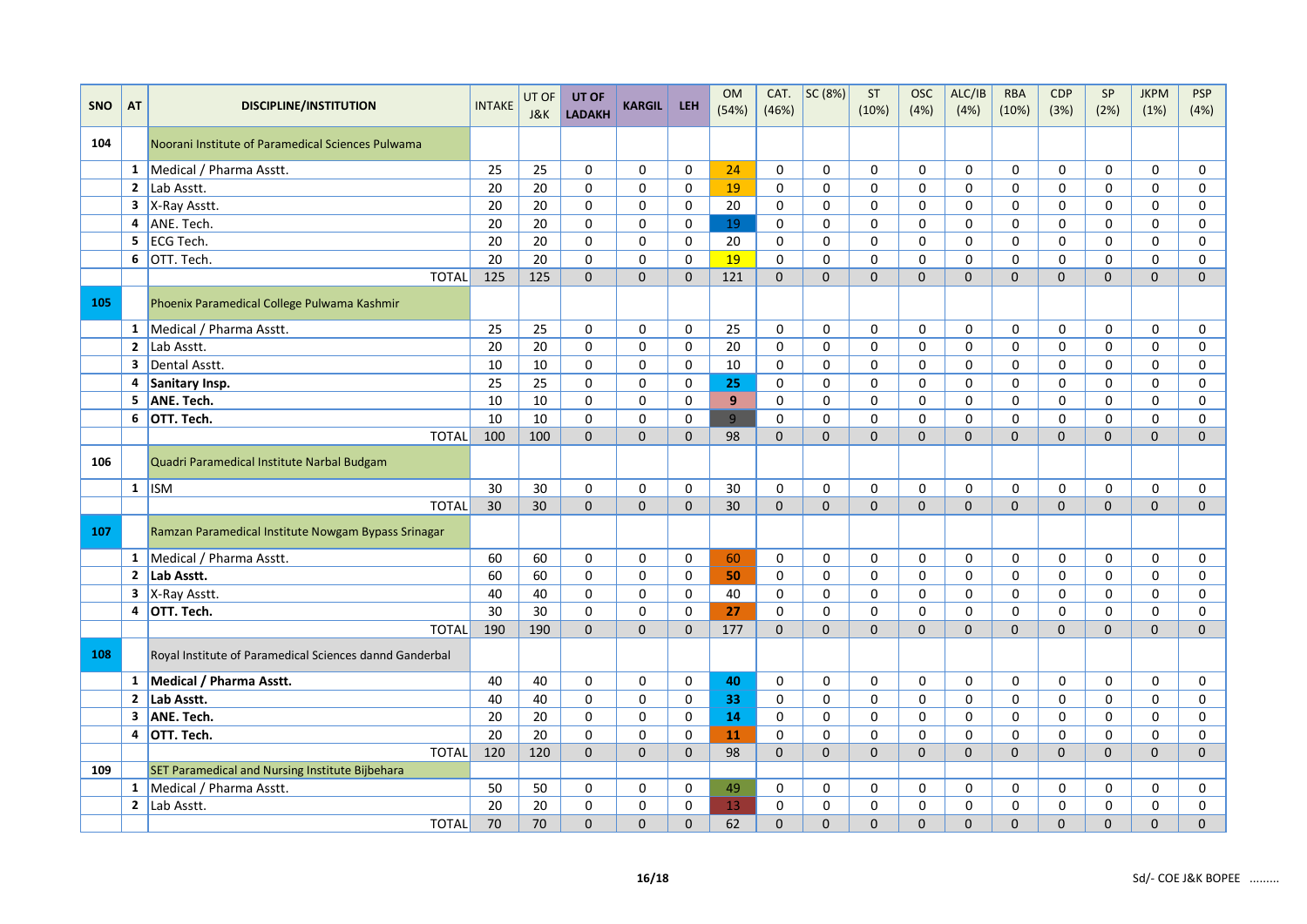|            |                         |                                                                                 |               | UT OF        | UT OF                  | <b>KARGIL</b> |              | <b>OM</b>          | CAT.          | SC (8%)      | ST                  | <b>OSC</b>          | ALC/IB         | <b>RBA</b>          | <b>CDP</b>         | SP                | <b>JKPM</b>         | <b>PSP</b>         |
|------------|-------------------------|---------------------------------------------------------------------------------|---------------|--------------|------------------------|---------------|--------------|--------------------|---------------|--------------|---------------------|---------------------|----------------|---------------------|--------------------|-------------------|---------------------|--------------------|
| <b>SNO</b> | AT                      | <b>DISCIPLINE/INSTITUTION</b>                                                   | <b>INTAKE</b> | J&K          | <b>LADAKH</b>          |               | <b>LEH</b>   | (54%)              | (46%)         |              | (10%)               | (4%)                | (4%)           | (10%)               | (3%)               | (2%)              | (1%)                | (4%)               |
| 110        |                         | Skylark Institute of Paramedical Sciences Pulwama                               |               |              |                        |               |              |                    |               |              |                     |                     |                |                     |                    |                   |                     |                    |
|            | $\mathbf{1}$            | Medical / Pharma Asstt.                                                         | 20            | 20           | 0                      | $\mathbf 0$   | $\mathbf 0$  | 19                 | 0             | $\mathbf 0$  | 0                   | $\mathbf 0$         | $\mathbf 0$    | 0                   | 0                  | 0                 | $\mathbf 0$         | $\mathbf 0$        |
|            | $\overline{2}$          | Lab Asstt.                                                                      | 20            | 20           | 0                      | 0             | 0            | 20                 | 0             | 0            | $\Omega$            | $\Omega$            | 0              | 0                   | 0                  | 0                 | 0                   | 0                  |
|            | $\overline{\mathbf{3}}$ | OTT. Tech.                                                                      | 20            | 20           | $\Omega$               | $\mathbf 0$   | $\mathbf 0$  | 19                 | 0             | $\mathbf 0$  | $\Omega$            | $\Omega$            | $\mathbf 0$    | $\Omega$            | 0                  | $\Omega$          | $\mathbf 0$         | 0                  |
|            |                         | <b>TOTAL</b>                                                                    | 60            | 60           | $\mathbf 0$            | $\mathbf{0}$  | $\mathbf 0$  | 58                 | $\mathbf 0$   | $\mathbf{0}$ | $\mathbf{0}$        | $\mathbf{0}$        | $\mathbf{0}$   | $\overline{0}$      | $\mathbf{0}$       | $\overline{0}$    | $\mathbf 0$         | $\mathbf 0$        |
| 111        |                         | South Kashmir Paramedical Institute Kulgam                                      |               |              |                        |               |              |                    |               |              |                     |                     |                |                     |                    |                   |                     |                    |
|            |                         | 1 Medical / Pharma Asstt.                                                       | 10            | 10           | 0                      | $\mathbf 0$   | $\Omega$     | $\overline{7}$     | 0             | $\Omega$     | $\Omega$            | $\Omega$            | 0              | 0                   | 0                  | $\Omega$          | $\mathbf 0$         | 0                  |
|            |                         | <b>TOTAL</b>                                                                    | 10            | 10           | $\mathbf{0}$           | $\mathbf{0}$  | $\mathbf{0}$ | $\overline{7}$     | $\Omega$      | $\Omega$     | $\Omega$            | $\Omega$            | $\mathbf{0}$   | $\Omega$            | $\overline{0}$     | $\overline{0}$    | $\mathbf 0$         | $\mathbf 0$        |
| 112        |                         | SVGM Paramedical Institute Shopian Kashmir                                      |               |              |                        |               |              |                    |               |              |                     |                     |                |                     |                    |                   |                     |                    |
|            | $\mathbf{1}$            | Medical / Pharma Asstt.                                                         | 25            | 25           | 0                      | $\mathbf 0$   | $\Omega$     | 24                 | 0             | $\mathbf 0$  | $\Omega$            | $\mathbf 0$         | $\mathbf 0$    | 0                   | 0                  | 0                 | $\mathbf 0$         | 0                  |
|            | $\overline{2}$          | Lab Asstt.                                                                      | 25            | 25           | 0                      | $\mathbf 0$   | $\mathbf 0$  | 18                 | 0             | $\mathbf 0$  | 0                   | 0                   | 0              | 0                   | 0                  | 0                 | $\mathbf 0$         | $\mathbf 0$        |
|            | $\mathbf{3}$            | ANE. Tech.                                                                      | 25            | 25           | 0                      | $\mathbf 0$   | $\mathbf 0$  | 24                 | 0             | $\mathbf 0$  | 0                   | 0                   | $\mathbf 0$    | 0                   | 0                  | 0                 | $\mathbf 0$         | $\mathbf 0$        |
|            | 4                       | OTT. Tech.                                                                      | 25            | 25           | $\Omega$               | $\mathbf 0$   | $\Omega$     | 23                 | 0             | $\mathbf 0$  | $\Omega$            | 0                   | $\mathbf 0$    | $\Omega$            | 0                  | $\Omega$          | $\mathbf 0$         | 0                  |
|            |                         | <b>TOTAL</b>                                                                    | 100           | 100          | $\mathbf{0}$           | $\mathbf 0$   | $\mathbf 0$  | 89                 | $\Omega$      | $\Omega$     | $\mathbf 0$         | $\Omega$            | $\mathbf{0}$   | $\overline{0}$      | 0                  | $\overline{0}$    | $\mathbf 0$         | $\mathbf 0$        |
| 113        |                         | Tahira Khanam's Paramedical Institute of Medical Sciences<br>lawaypora Srinagar |               |              |                        |               |              |                    |               |              |                     |                     |                |                     |                    |                   |                     |                    |
|            | $\mathbf{1}$            | Medical / Pharma Asstt.                                                         | 30            | 30           | $\mathbf 0$            | $\mathbf 0$   | $\mathbf 0$  | 28                 | 0             | $\mathbf 0$  | 0                   | $\mathbf 0$         | $\mathbf 0$    | 0                   | 0                  | 0                 | $\mathbf 0$         | $\Omega$           |
|            |                         | 2 Lab Asstt.                                                                    | 60            | 60           | 0                      | $\mathbf 0$   | $\mathbf 0$  | 36                 | $\mathbf 0$   | $\mathbf 0$  | 0                   | 0                   | $\mathbf 0$    | 0                   | 0                  | 0                 | $\mathbf 0$         | $\mathbf 0$        |
|            | 3                       | <b>Dental Asstt.</b>                                                            | 70            | 70           | $\Omega$               | $\mathbf 0$   | 0            | 70                 | 0             | $\mathbf 0$  | $\Omega$            | $\Omega$            | $\mathbf 0$    | 0                   | 0                  | $\Omega$          | $\mathbf 0$         | 0                  |
|            | 4                       | OTT. Tech.                                                                      | 50            | 50           | $\Omega$               | $\mathbf 0$   | $\Omega$     | 39                 | $\Omega$      | $\Omega$     | $\Omega$            | $\Omega$            | $\Omega$       | 0                   | 0                  | $\Omega$          | $\Omega$            | 0                  |
|            |                         | <b>TOTAL</b>                                                                    | 210           | 210          | $\mathbf 0$            | $\mathbf{0}$  | $\mathbf 0$  | 173                | $\mathbf 0$   | $\mathbf{0}$ | $\mathbf 0$         | $\mathbf{0}$        | $\mathbf{0}$   | $\overline{0}$      | $\mathbf 0$        | 0                 | $\mathbf 0$         | $\mathbf 0$        |
| 114        |                         | VMS (Voluntary Medicine Society) Paramedical College,<br><b>Bemina Srinagar</b> |               |              |                        |               |              |                    |               |              |                     |                     |                |                     |                    |                   |                     |                    |
|            | $\mathbf{1}$            | Medical / Pharma Asstt.                                                         | 25            | 25           | 0                      | 0             | 0            | 25                 | $\Omega$      | $\Omega$     | $\Omega$            | $\Omega$            | $\Omega$       | $\Omega$            | 0                  | $\Omega$          | 0                   | 0                  |
|            | $\mathbf{2}$            | Lab Asstt.                                                                      | 25            | 25           | $\mathbf 0$            | $\mathbf 0$   | 0            | 23                 | 0             | $\mathbf 0$  | 0                   | $\mathbf 0$         | $\mathbf 0$    | 0                   | 0                  | $\Omega$          | $\mathbf 0$         | $\mathbf 0$        |
|            | $\mathbf{3}$            | ANE. Tech.                                                                      | 25            | 25           | 0                      | $\mathbf 0$   | $\mathbf 0$  | 23                 | 0             | $\mathbf 0$  | 0                   | $\mathbf 0$         | $\mathbf 0$    | 0                   | 0                  | $\Omega$          | $\mathbf 0$         | 0                  |
|            | 4                       | OTT. Tech.                                                                      | 25            | 25           | $\Omega$               | $\Omega$      | $\Omega$     | 25                 | 0             | $\Omega$     | $\Omega$            | $\Omega$            | 0              | 0                   | 0                  | $\Omega$          | $\Omega$            | $\Omega$           |
|            |                         | 5 Physiotherapy                                                                 | 25            | 25           | 0                      | $\mathbf 0$   | $\Omega$     | 25                 | $\mathbf 0$   | $\mathbf 0$  | $\Omega$            | $\Omega$            | $\mathbf 0$    | 0                   | 0                  | $\Omega$          | $\mathbf 0$         | $\mathbf 0$        |
|            |                         | <b>TOTAL</b>                                                                    | 125           | 125          | $\Omega$               | $\mathbf{0}$  | $\mathbf 0$  | 121                | $\mathbf{0}$  | $\mathbf{0}$ | $\Omega$            | $\Omega$            | $\Omega$       | $\Omega$            | $\mathbf{0}$       | $\Omega$          | $\Omega$            | $\mathbf{0}$       |
|            |                         | <b>Total Pvt. (Jammu/Kashmir)</b>                                               | 6628          | 6628         | $\mathbf{0}$           | $\mathbf{0}$  | $\mathbf{0}$ | 6178               | $\mathbf{0}$  | $\mathbf 0$  | $\bf{0}$            | $\bf{0}$            | $\mathbf{0}$   | $\mathbf{0}$        | 0                  | $\mathbf{0}$      | $\mathbf{0}$        | $\mathbf{0}$       |
|            |                         | <b>Total Govt./Pvt. (Jammu/Kashmir)</b>                                         | 9633          | 9513         | 104                    | 50            | 54           | 6461               | 967           | 173          | 223                 | 65                  | 96             | 154                 | 85                 | 57                | 29                  | 85                 |
|            |                         | 2RC-PHYSICAL FOR (11-01-2022)                                                   |               |              |                        |               |              |                    |               |              | <b>UT OF LADAKH</b> |                     |                |                     |                    |                   |                     | D7                 |
| SNO        | AT                      | <b>DISCIPLINE/INSTITUTION</b>                                                   | <b>INTAKE</b> | UT OF<br>J&K | UT OF<br><b>LADAKH</b> | <b>KARGIL</b> | <b>LEH</b>   | <b>OM</b><br>(54%) | CAT.<br>(46%) | SC (8%)      | <b>ST</b><br>(10%)  | <b>OSC</b><br>(4% ) | ALC/IB<br>(4%) | <b>RBA</b><br>(10%) | <b>CDP</b><br>(3%) | <b>SP</b><br>(2%) | <b>JKPM</b><br>(1%) | <b>PSP</b><br>(4%) |
|            |                         | <b>GOVERNMENT</b>                                                               |               |              |                        |               |              |                    |               |              |                     |                     |                |                     |                    |                   |                     |                    |
| 115        |                         | Govt. AMT School Kargil                                                         |               |              |                        |               |              |                    |               |              |                     |                     |                |                     |                    |                   |                     |                    |
|            | 1                       | Medical / Pharma Asstt.                                                         | 23            | 0            | $\mathbf{0}$           | $\mathbf{0}$  | $\Omega$     | 19                 | $\Omega$      | $\Omega$     | $\Omega$            | $\Omega$            | $\mathbf{0}$   | $\Omega$            | $\Omega$           | $\Omega$          | $\Omega$            | $\mathbf{0}$       |